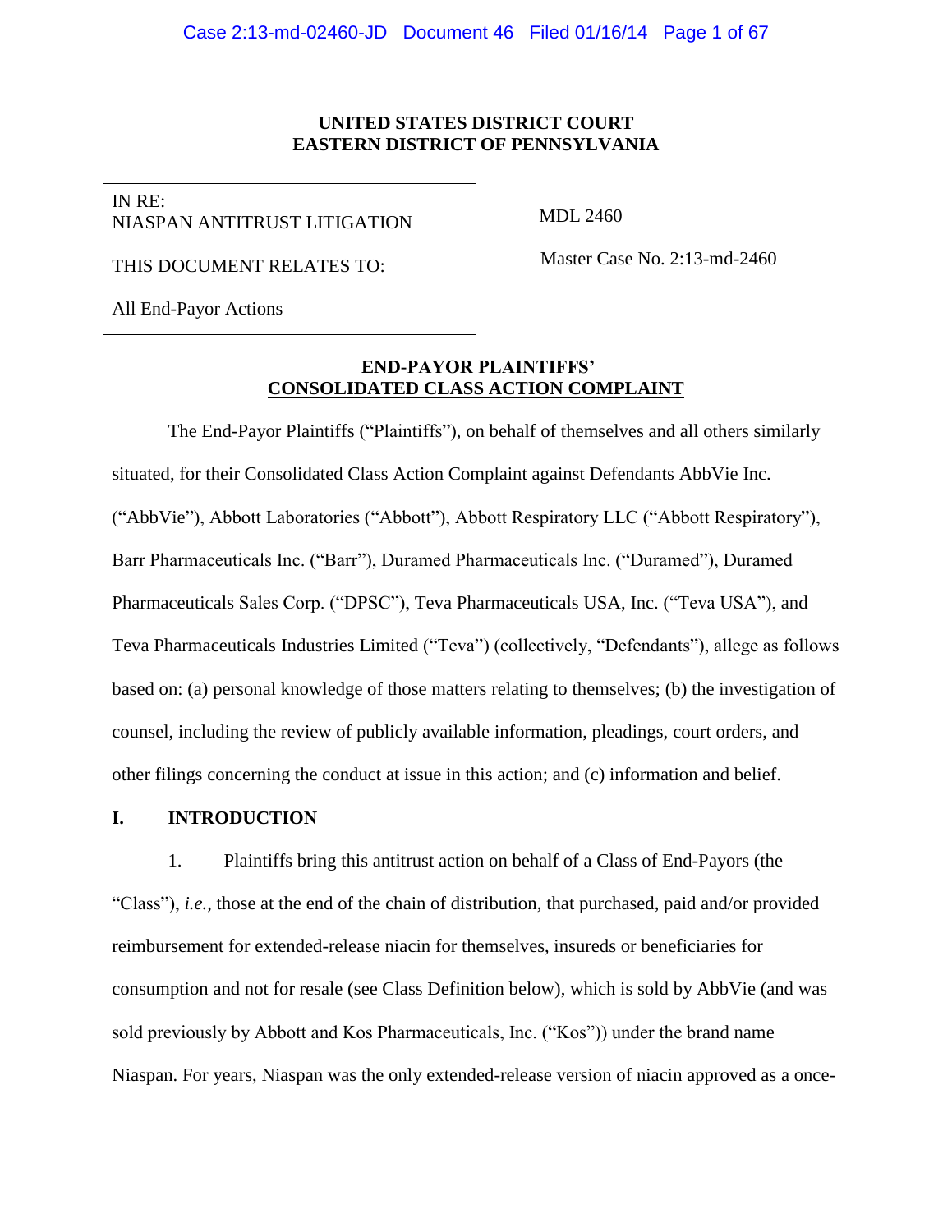#### Case 2:13-md-02460-JD Document 46 Filed 01/16/14 Page 2 of 67

a-day prescription therapy for treating mixed lipid disorders. Plaintiffs seek to recover overcharge damages and other relief as a result of the harm incurred by the Class due to Defendants' anticompetitive conduct, which prevented a less expensive generic equivalent of Niaspan from entering the market for years. Defendants' anticompetitive conduct is a violation of state antitrust laws, state consumer protection laws, and state unjust enrichment laws.

2. The anticompetitive course of conduct described in this Consolidated Complaint was set in motion by two companies -- Kos and Barr. Niaspan was Kos' most important product, comprising nearly two-thirds of Kos' annual sales. When Barr sought regulatory approval to launch a generic equivalent of Niaspan, Kos sued Barr, alleging various patent infringement claims. By March of 2005, Barr was prepared and poised to launch its extended-release niacin generic product immediately upon receiving final approval from the FDA. In order to delay the dramatic loss of Kos' profits from Niaspan that would have occurred immediately upon Barr's launch, Kos and Barr reached an eleventh-hour, unlawful market allocation agreement pursuant to which Kos agreed to pay Barr tens of millions of dollars over the next eight years in exchange for Barr's continuing commitment not to sell an AB-rated bioequivalent generic extended-release niacin product (referred to hereafter as "generic equivalent") in competition with Niaspan (the "Reverse Payment Agreement" or "Agreement"). The essential terms of the agreement are as follows:

a. Kos agreed to pay Barr tens of millions of dollars in exchange for Barr's commitment to postpone competing with a generic equivalent of Niaspan until September 20, 2013;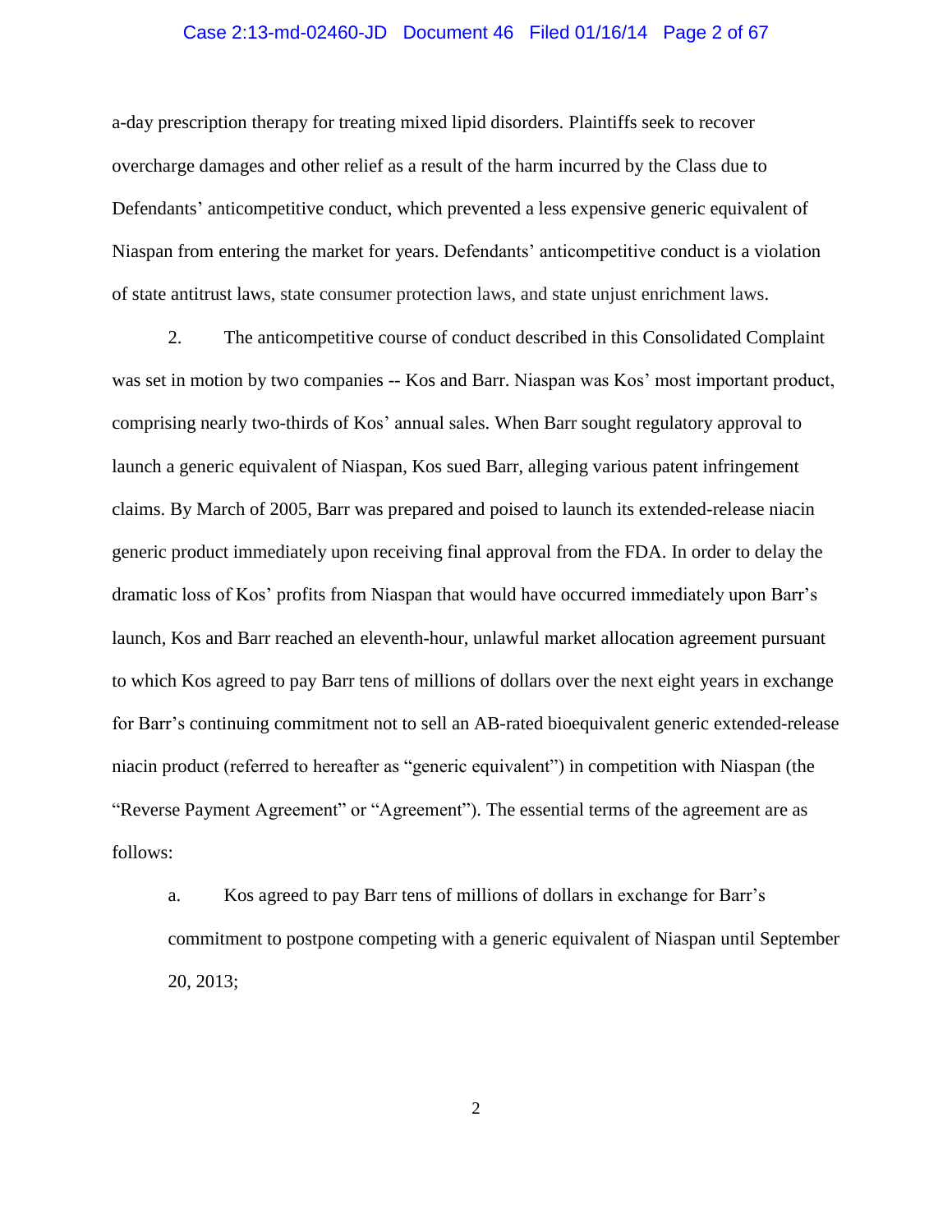#### Case 2:13-md-02460-JD Document 46 Filed 01/16/14 Page 3 of 67

b. Kos' payments to Barr included lump sum amounts (which Kos paid in 2005) and payments that were made as long as Barr delayed launching its generic equivalent of Niaspan (that is, until 2013);

c. Kos and Barr disguised their payments under a spurious supply agreement and an equally spurious promotion agreement – notably, Kos' payments to Barr far exceeded the value that Barr provided – and Kos' real purpose for making the payments was to induce Barr to refrain from competing with Kos;

d. In 2006, Defendant Abbott bought Kos, and Abbott continued to make payments to Barr (and its successor) in exchange for Barr continuing to refrain from competing in the Niaspan market, pursuant to the Reverse Payment Agreement;

e. In 2008, Defendant Teva bought Barr, and Teva continued to receive payments from Abbott (and its successor) and continued to refrain from competing with its generic equivalent of Niaspan, pursuant to the Reverse Payment Agreement;

f. In 2013, Abbott spun off its prescription drug business to AbbVie, and AbbVie has continued to make payments to Teva in exchange for Teva continuing to refrain from competing in the Niaspan market with its generic equivalent of Niaspan, under the Reverse Payment Agreement;

g. Teva did not launch its generic equivalent of Niaspan until September 20, 2013, the date agreed upon in the Reverse Payment Agreement; and

h. At all times, Kos/Abbott/AbbVie refrained from selling an authorized generic version of Niaspan pursuant to the Reverse Payment Agreement.

3. Defendants intended the Reverse Payment Agreement to create a bottleneck, preventing other generic companies from launching their own generic equivalents to Niaspan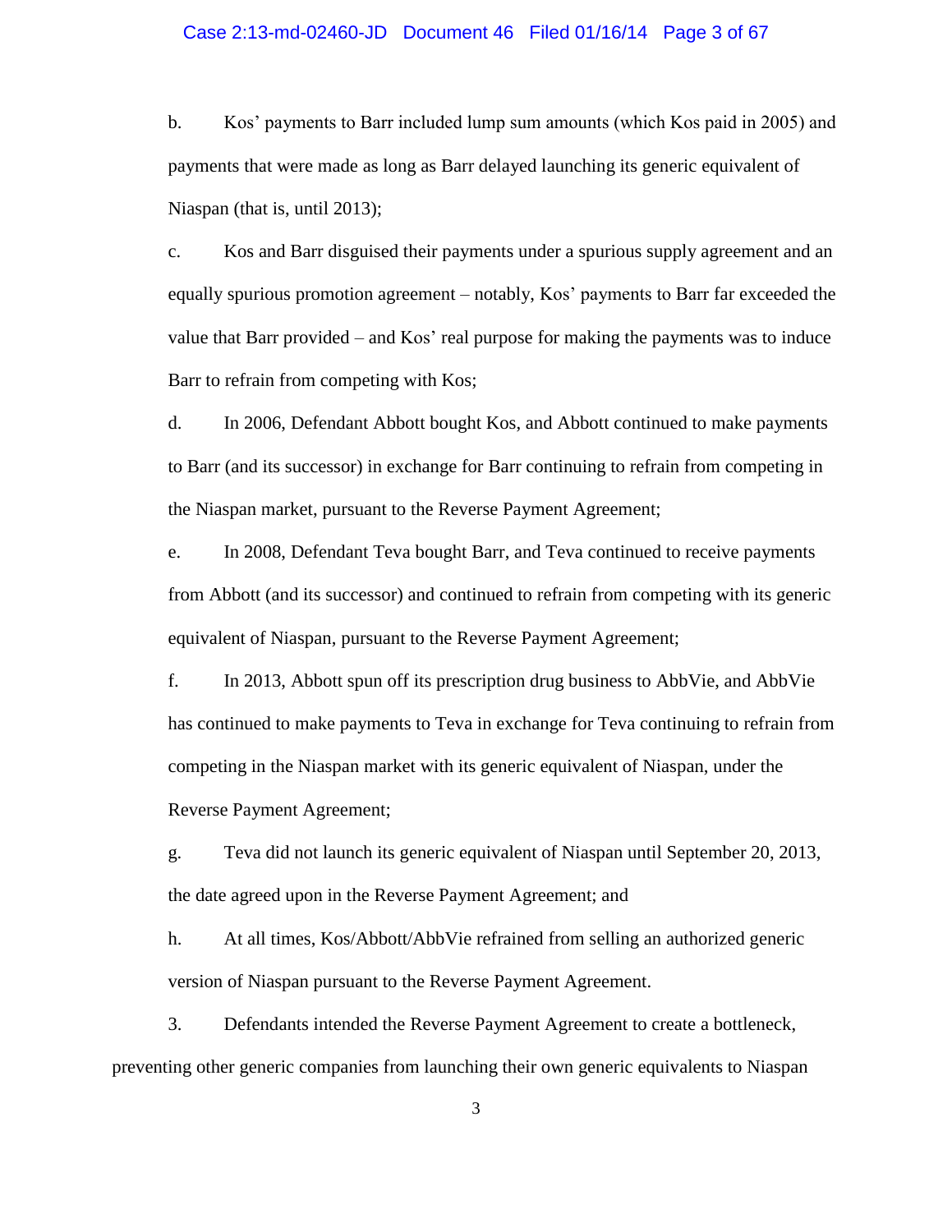#### Case 2:13-md-02460-JD Document 46 Filed 01/16/14 Page 4 of 67

before Barr/Teva. As the first filer of an Abbreviated New Drug Application ("ANDA") for a generic equivalent of Niaspan, Barr/Teva is entitled to market its generic product for 180 days free from competition from other generic products. The parties' Reverse Payment Agreement blocks any other generic products from coming to market until 180 days after September 20, 2013, because the FDA will not approve any subsequently-filed ANDAs until the first-filer's exclusivity period has run, which will not occur until March of 2014. Defendants have also engaged in various acts and practices, described below, to prevent any other generic company from dislodging the bottleneck.

4. Defendants' efforts have worked as planned, and have doubly harmed Plaintiffs and other members of the Class. In exchange for the unlawful payments from Kos/Abbott/AbbVie, Barr and Teva did, in fact, refrain from marketing a less-expensive generic equivalent of Niaspan. And when Teva finally did enter with its generic Niaspan in September 2013, pursuant to the Agreement AbbVie refrained from launching an authorized generic version of Niaspan. Thus, the Agreement resulted in very substantially delayed entry of the first generic Niaspan, and ensured that when generic entry finally did occur there was only one generic available rather than two.

5. But for the Reverse Payment Agreement, a generic extended-release niacin product would have been available to Plaintiffs and the Class as early as 2005. And when generic entry occurred, Kos/Abbott/AbbVie would also have launched an authorized generic version, bringing even more competition and lower prices to purchasers. Thus, absent the unlawful Reverse Payment Agreement, Plaintiffs and the members of the Class would have paid less for their prescription drug purchases. Because of Defendants' agreement to delay generic competition for Niaspan, Plaintiffs and the Class have paid hundreds of millions of dollars more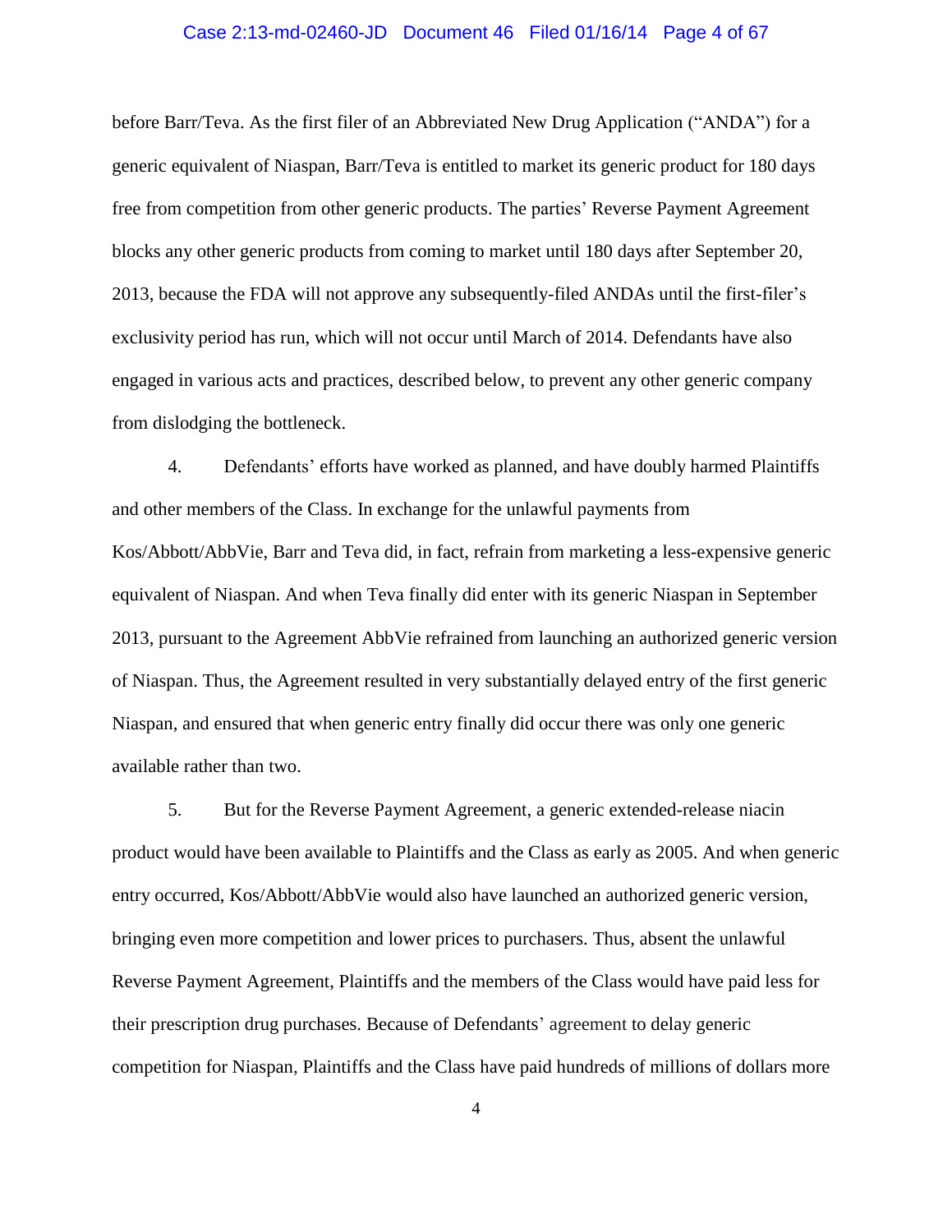#### Case 2:13-md-02460-JD Document 46 Filed 01/16/14 Page 5 of 67

for Niaspan than they would have paid for their prescription drugs absent such conduct. At all times, the Defendants have shared in the illicit profits that have resulted from the artificiallyinflated Niaspan prices.

6. Plaintiffs bring this action on their own behalf and as a class action on behalf of the Class defined below (see Paragraph [147,](#page-46-0) below). Plaintiffs seek a judgment declaring that the Reverse Payment Agreement, as further described below, is unlawful. Plaintiffs also assert claims for compensatory and/or treble damages and equitable relief for continuing violations of the State laws enumerated below.

#### **II. JURISDICTION AND VENUE**

7. This Court has jurisdiction over this action pursuant to 28 U.S.C. § 1332(d) because this is a class action involving common questions of law or fact in which the aggregate amount in controversy exceeds \$5,000,000, there are more than one hundred members of the Class, and at least one member of the putative Class is a citizen of a state different from that of one of the Defendants.

8. This Court also has supplemental jurisdiction over Plaintiffs' pendent state law claims pursuant to 28 U.S.C. § 1367.

9. This Court has jurisdiction over the Defendants because they are present in the United States, they do business in the United States, they have registered agents in the United States, they may be found in the United States, and/or they are otherwise subject to the service of process. Defendants have filed appearances in this matter in this Court.

10. Venue is appropriate within this District under 28 U.S.C. §1391(b) and (c), because Defendants transact business within this District, and because the interstate trade and commerce, hereinafter described, is carried out, in substantial part, in this District. Moreover,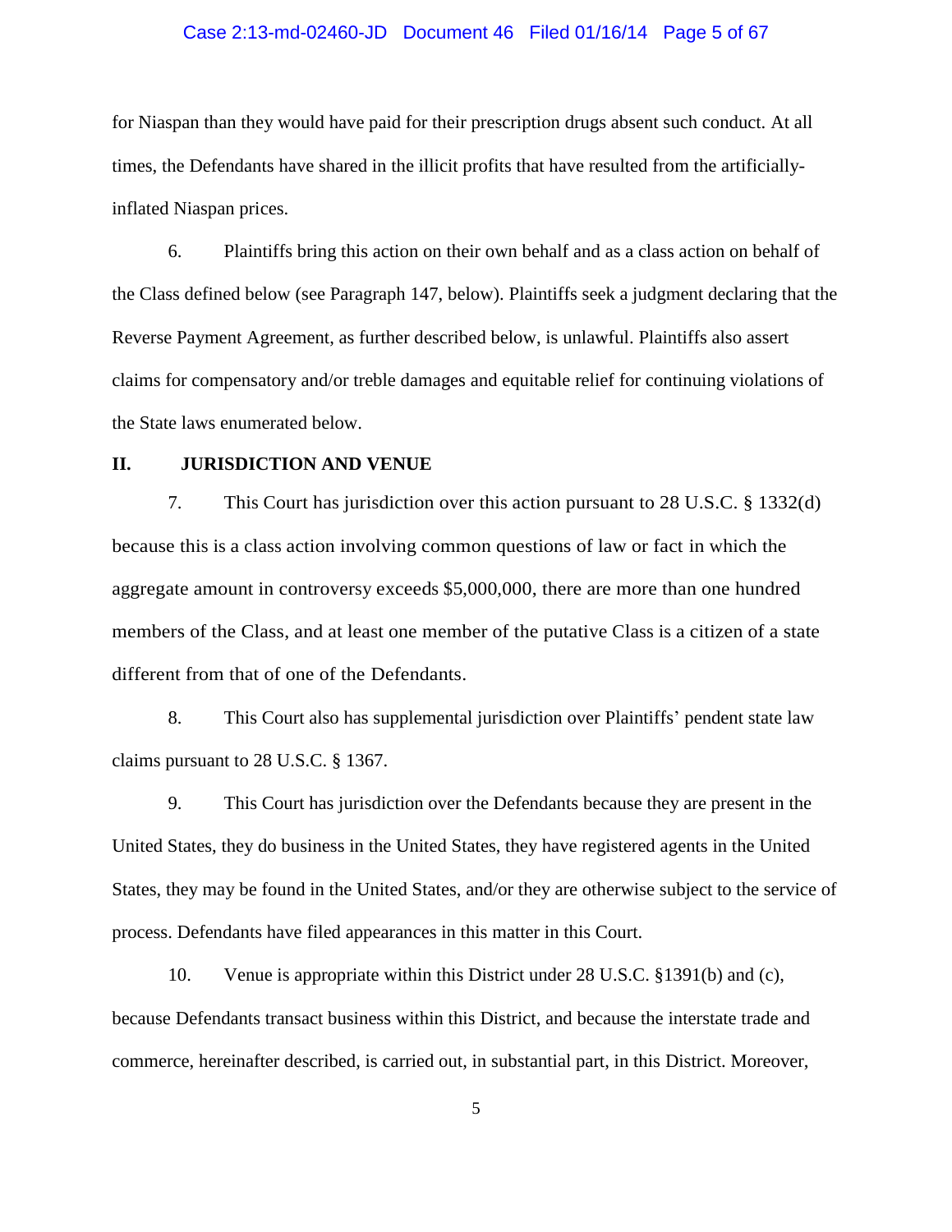#### Case 2:13-md-02460-JD Document 46 Filed 01/16/14 Page 6 of 67

one of the Defendants has a facility in this District, and another Defendant is headquartered in this District. The Judicial Panel on Multidistrict Litigation has ruled that this case should proceed here for consolidated and coordinated pretrial purposes.

### **III. PARTIES**

11. Plaintiff A.F. of L. – A.G.C. Building Trades Welfare Plan (the "AFL Plan") is an employee welfare benefit plan, with its principal place of business in Mobile, Alabama. During the Class Period, as defined below, the AFL Plan purchased, paid and/or provided reimbursement for brand-name Niaspan (other than for resale) and/or its generic equivalents (other than for resale) in Alabama, Florida, Maryland, Mississippi, and Pennsylvania. The AFL Plan paid more than it would have absent the Defendants' unlawful agreement to prevent and delay generic entry.

12. Plaintiff City of Providence, Rhode Island ("Providence") is a municipal corporation with a principal address in Providence, Rhode Island. Providence is also a selfinsured health and welfare benefit plan. During the Class Period, as defined below, Providence purchased, paid and/or provided reimbursement for brand-name Niaspan (other than for resale) and/or its generic equivalent (other than for resale) in California, Connecticut, Florida, Georgia, Illinois, Iowa, Maryland, Massachusetts, Nevada, New Hampshire, Pennsylvania, Rhode Island, South Carolina, and Wyoming. Providence paid more than it would have absent Defendants' unlawful agreement to prevent and delay generic entry.

13. Plaintiff Electrical Workers 242 and 294 Health & Welfare Fund ("EW 242/294") is an employee welfare benefit plan. EW 242/294's headquarters is located in Duluth, Minnesota. During the Class Period, as defined below, EW 242/294 purchased, paid and/or provided reimbursement for brand-name Niaspan (other than for resale) and/or its generic equivalents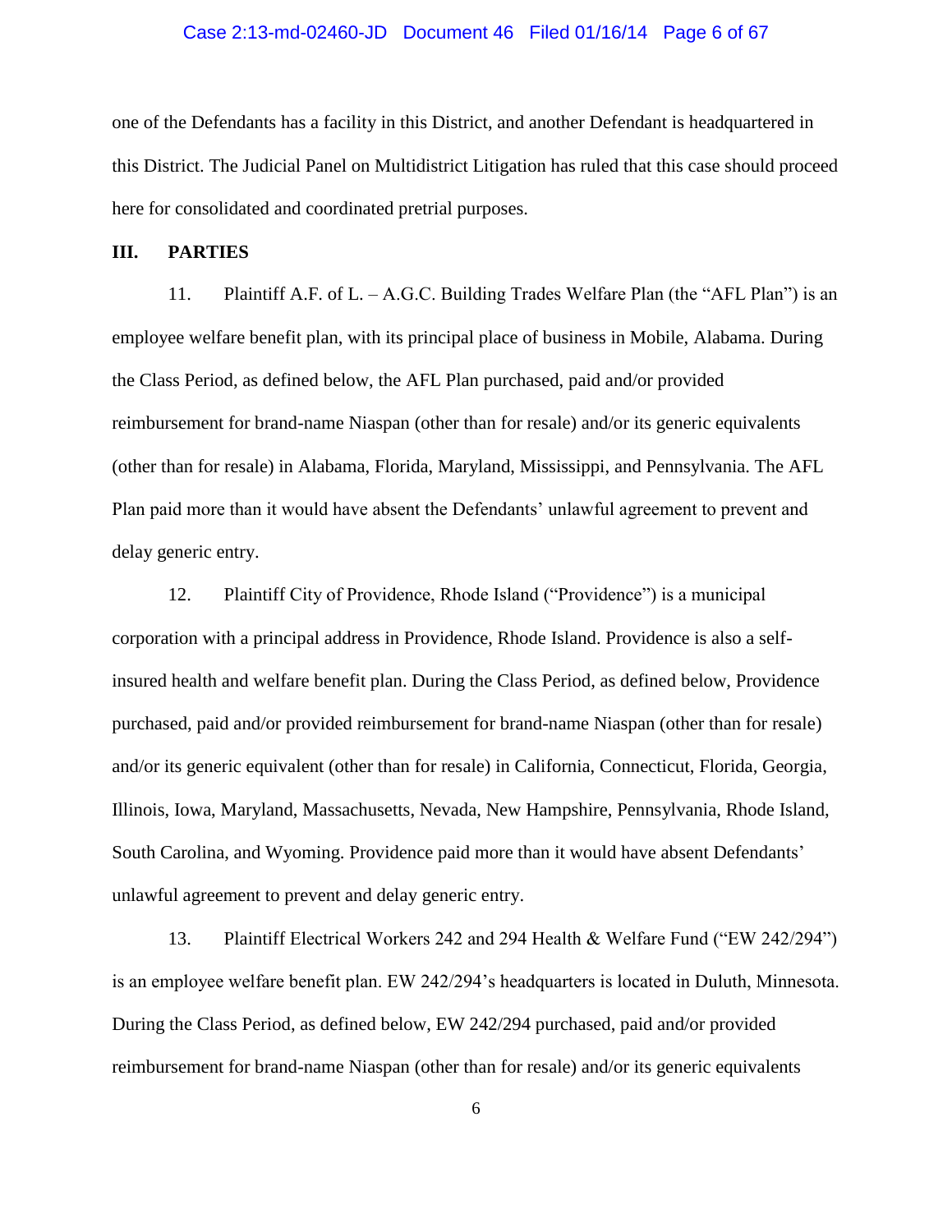#### Case 2:13-md-02460-JD Document 46 Filed 01/16/14 Page 7 of 67

(other than for resale) in Minnesota, Ohio, Texas, and Wisconsin. EW 242/294 paid more than it would have absent Defendants' unlawful agreement to prevent and delay generic entry.

14. Plaintiff International Union of Operating Engineers Local 132 Health and Welfare Fund ("IUOE Local 132") is an employee welfare benefit plan. IUOE Local 132 has its primary office in Charleston, West Virginia. During the Class Period, as defined below, IUOE Local 132 purchased, paid and/or provided reimbursement for brand-name Niaspan (other than for resale) and/or its generic equivalents (other than for resale) in Alabama, Illinois, Florida, Kentucky, North Carolina, Ohio, Pennsylvania, Texas, Virginia and West Virginia. IUOE Local 132 paid more than it would have absent Defendants' unlawful agreement to prevent and delay generic entry.

15. Plaintiff New England Electrical Workers Benefits Fund ("NEEWBF") is an employee welfare benefit plan. NEEWBF has its principal place of business in Wallingford, Connecticut. During the Class Period, as defined below, NEEWBF purchased, paid and/or provided reimbursement for brand-name Niaspan (other than for resale) and/or its generic equivalents (other than for resale) in Arizona, Colorado, Connecticut, Florida, Maine, Maryland, Massachusetts, Michigan, Missouri, New Hampshire, New Jersey, New York, North Carolina, Rhode Island, South Carolina, Tennessee, and Vermont. NEEWBF paid more than it would have absent Defendants' unlawful agreement to prevent and delay generic entry.

16. Plaintiff Painters District Council No. 30 Health & Welfare Fund ("Painters") is an employee welfare benefit plan, with its principal place of business in Aurora, Illinois. During the Class Period, as defined below, Painters purchased, paid and/or provided reimbursement for brand-name Niaspan (other than for resale) and/or its generic equivalents (other than for resale)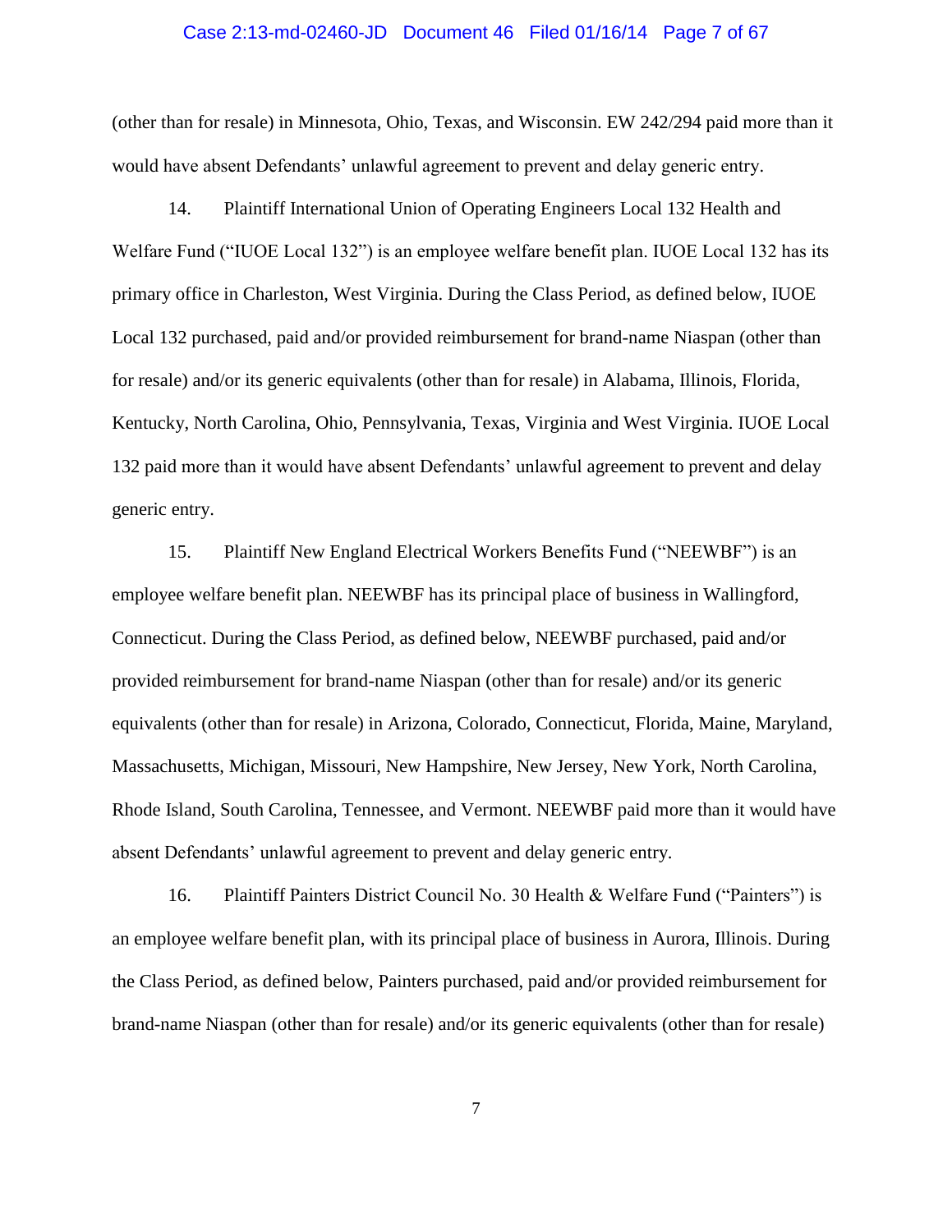#### Case 2:13-md-02460-JD Document 46 Filed 01/16/14 Page 8 of 67

in Alabama, Florida, Georgia, Illinois, Pennsylvania, Utah and Wyoming. Painters paid more than it would have absent Defendants' unlawful agreement to prevent and delay generic entry.

17. Plaintiff United Food & Commercial Workers Local 1776 & Participating Employers Health and Welfare Fund ("UFCW Local 1776"), is an employee welfare benefit plan. UFCW Local 1776's principal place of business is in Plymouth Meeting, Pennsylvania. During the Class Period, as defined below, UFCW Local 1776 purchased, paid and/or provided reimbursement for brand-name Niaspan (other than for resale) and/or its generic equivalent (other than for resale) in Arizona, Delaware, Florida, New Jersey, Pennsylvania and South Carolina. UFCW Local 1776 paid more than it would have absent Defendants' unlawful agreement to prevent and delay generic entry.

18. Plaintiff Miles Wallis is a resident of Tennessee. During the Class Period, as defined below, Wallis purchased brand-name Niaspan (other than for resale) and/or its generic equivalent (other than for resale) in Tennessee. Wallis paid more than he would have absent Defendants' unlawful agreement to prevent and delay generic entry.

19. Plaintiff Carol Prasse is a resident of Wisconsin. During the Class Period, as defined below, Prasse purchased brand-name Niaspan (other than for resale) and/or its generic equivalent (other than for resale) in Wisconsin. Prasse paid more than she would have absent Defendants' unlawful agreement to prevent and delay generic entry.

20. Defendant Abbott is a corporation organized and existing under the laws of the state of Illinois, with its principal place of business at 100 Abbott Park Road, Abbott Park, Illinois. Abbott purchased Kos in a tender offer transaction in 2006. On or about on January 1, 2013, Abbott spun off most of its pharmaceuticals operations to AbbVie. At all relevant times, Defendant Abbott sold Niaspan and engaged in the conduct challenged in this case and attributed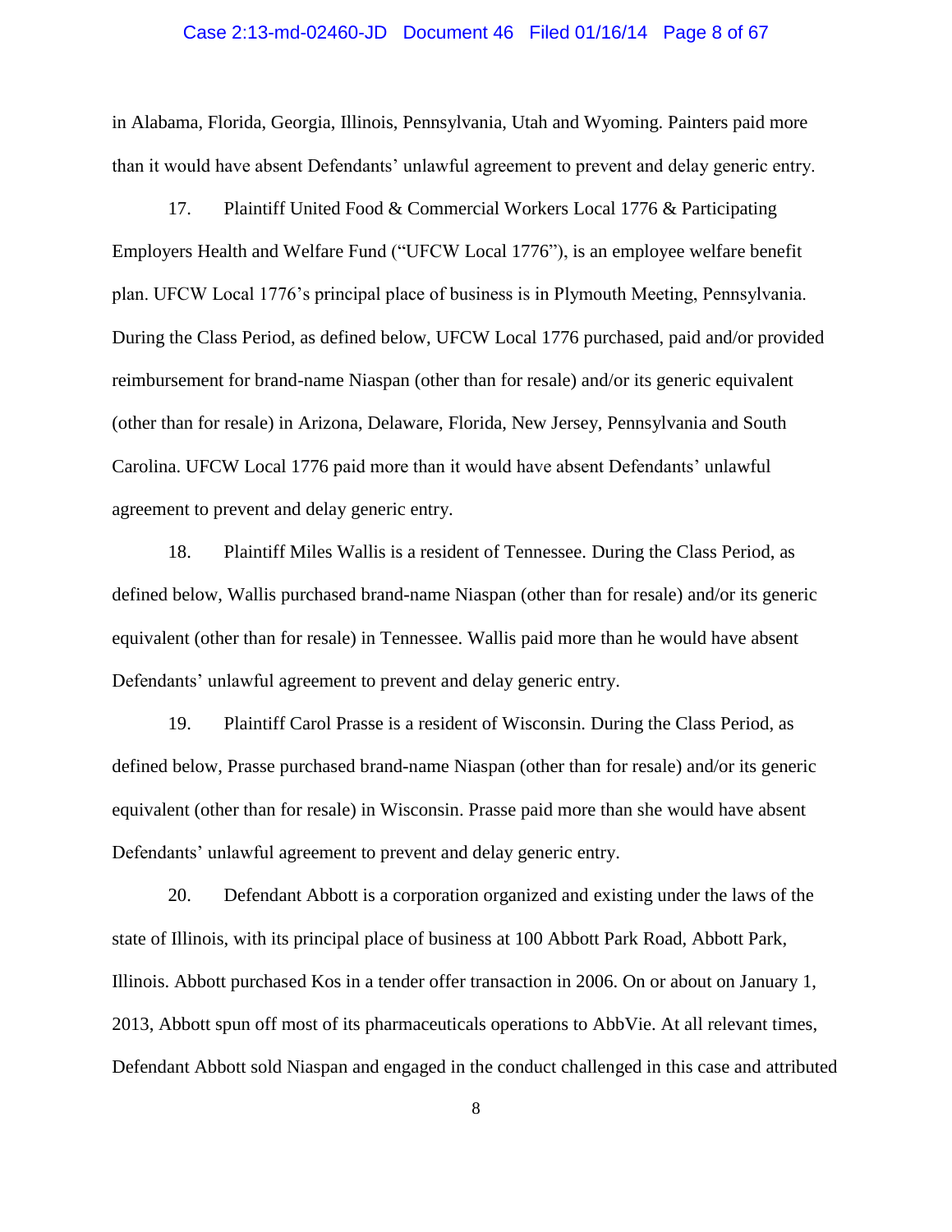#### Case 2:13-md-02460-JD Document 46 Filed 01/16/14 Page 9 of 67

to Abbott, itself and/or through its various employees and/or other agents acting within the course and scope of their duties and/or with actual, apparent, or ostensible authority in connection therewith.

21. Defendant Abbott Respiratory is a limited liability corporation organized and existing under the laws of the State of Delaware, with its principal place of business at 100 Abbott Park Road, Abbott Park, Illinois. Abbott respiratory was a wholly-owned subsidiary of Kos Pharmaceuticals, Inc., and is now a wholly-owned subsidiary of Abbott Laboratories. Abbott Respiratory is the exclusive licensee of various patents that purport to cover Niaspan and/or to cover methods of using Niaspan. At all relevant times, Defendant Abbott Respiratory engaged in the conduct challenged in this case and attributed to it and its parents, by itself and/or through its various employees and/or other agents acting within the course and scope of their duties and/or with actual, apparent, or ostensible authority in connection therewith. In this Consolidated Complaint, references to "Abbott" include Defendant Abbott Respiratory.

22. Defendant AbbVie is a corporation organized and existing under the laws of the state of Delaware, with its principal place of business at 1 North Waukegan Road, North Chicago, Illinois. As of January 1, 2013, Abbott spun off most of its pharmaceuticals operations to AbbVie. At all relevant times, Defendant AbbVie sold Niaspan and engaged in the conduct challenged in this case and attributed to AbbVie, itself and/or through its various employees and/or other agents acting within the course and scope of their duties and/or with actual, apparent, or ostensible authority in connection therewith.

23. Defendant Barr is a corporation organized under the laws of the state of Delaware, with its principal place of business at 400 Chestnut Ridge Road, Woodcliff Lake, New Jersey. Prior to 2004, Barr was known as Barr Laboratories, Inc. In 2008, Barr became a wholly-owned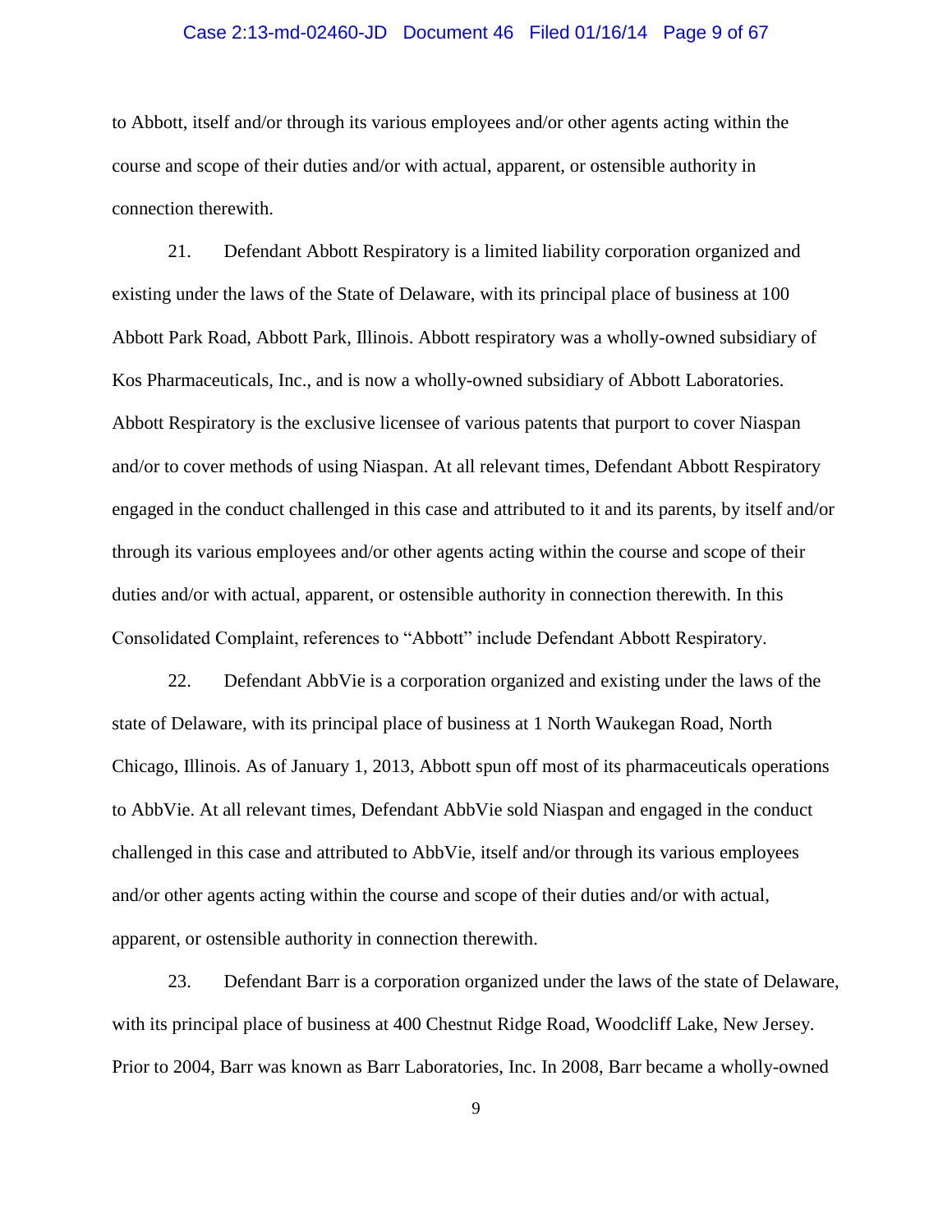#### Case 2:13-md-02460-JD Document 46 Filed 01/16/14 Page 10 of 67

subsidiary of Teva. At all relevant times, Defendant Barr engaged in the conduct challenged in this case and attributed to Barr, itself and/or through its various employees and/or other agents acting within the course and scope of their duties and/or with actual, apparent, or ostensible authority in connection therewith.

24. Defendant Duramed is a corporation organized under the laws of the state of Delaware, with principal places of business at 400 Chestnut Ridge Road, Woodcliff Lake, New Jersey. Until 2008, Duramed was a subsidiary of Barr. In 2008, when Teva purchased Barr, Duramed became a subsidiary of Teva. Duramed is now known as Teva Womens Health Inc. At all relevant times, Defendant Duramed engaged in the conduct challenged in this case and attributed to Duramed, itself and/or through its various employees and/or other agents acting within the course and scope of their duties and/or with actual, apparent, or ostensible authority in connection therewith.

25. Defendant DPSC is a corporation organized under the laws of the state of Delaware, with principal places of business at 400 Chestnut Ridge Road, Woodcliff Lake, New Jersey. Until 2008, DPSC was a subsidiary of Barr. In 2008, when Teva purchased Barr, DPSC became a subsidiary of Teva. At all relevant times, Defendant DPSC engaged in the conduct challenged in this case and attributed to DPSC, itself and/or through its various employees and/or other agents acting within the course and scope of their duties and/or with actual, apparent, or ostensible authority in connection therewith.

26. Defendant Teva is a corporation organized and existing under the laws of Israel, with its principal place of business at 5 Basel Street, P.O. Box 3190, Petach Tikva, Israel. Teva has securities listed on the New York Stock Exchange, and has employees conducting business in this District, including employees working as its Investor Relations contacts. Teva is a leading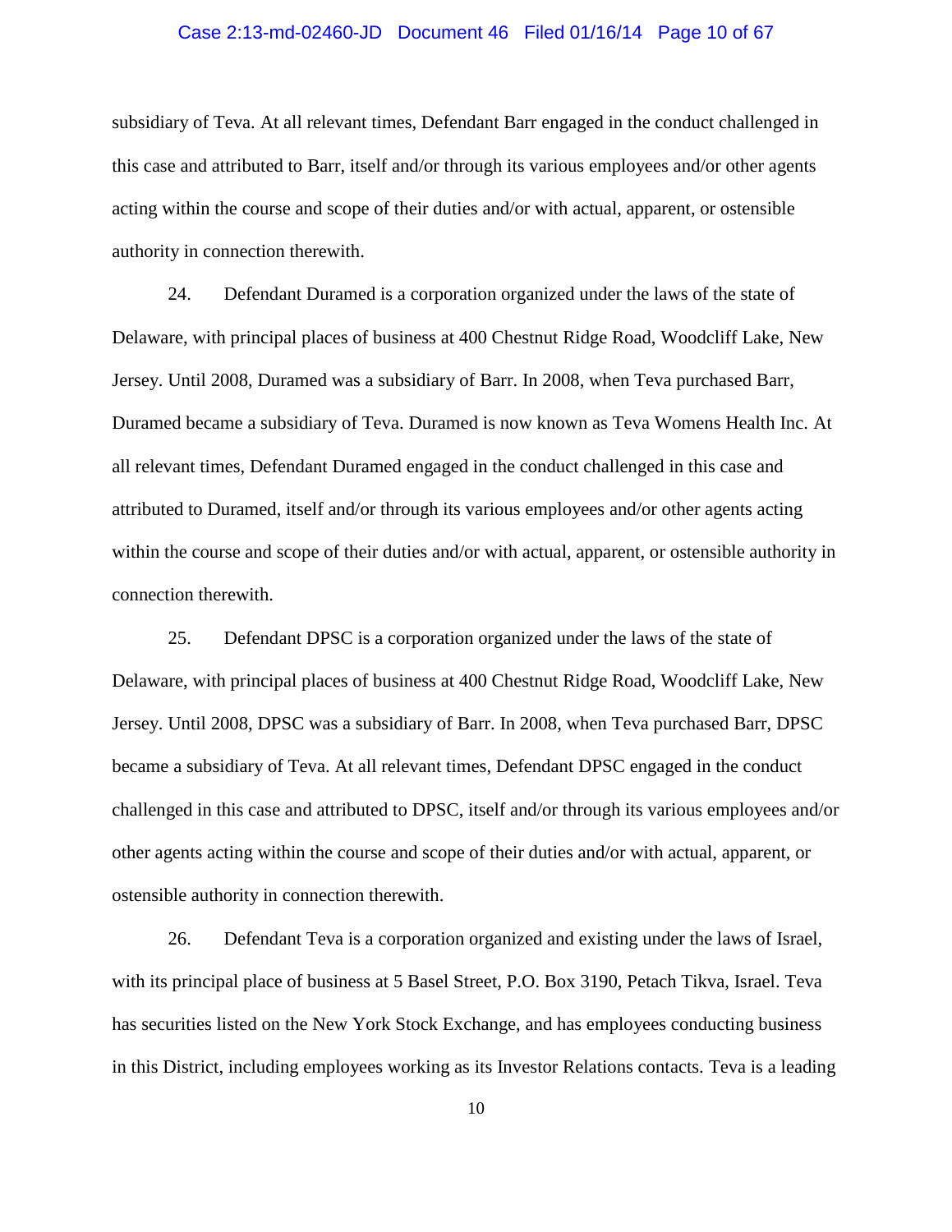#### Case 2:13-md-02460-JD Document 46 Filed 01/16/14 Page 11 of 67

manufacturer of generic drugs, and it is one of the largest sellers of generic drugs in the United States. Teva purchased Barr in 2008, and Barr is now a wholly-owned subsidiary of Teva. Teva has a facility in this District. At all relevant times, Defendant Teva engaged in the conduct challenged in this case and attributed to Teva, itself and/or through its various employees and/or other agents acting within the course and scope of their duties and/or with actual, apparent, or ostensible authority in connection therewith. On September 20, 2013, Teva announced its launch of a generic equivalent of Niaspan; that launch was pursuant to the terms of the agreement that was originally reached by Kos and Barr in 2005, as discussed below.

27. Defendant Teva USA is a Delaware corporation, having a principal place of business at 1090 Horsham Road, P.O. Box 1090, North Wales, Pennsylvania 19454. Teva USA is a wholly-owned subsidiary of Teva Pharmaceutical Industries, Ltd. Teva USA manufactures and/or distributes generic drugs for sale and use throughout the United States and in this judicial district at the direction, under the control, and for the direct benefit of Defendant Teva. At all relevant times, Defendant Teva USA engaged in the conduct challenged in this case and attributed to Teva USA, itself and/or through its various employees and/or other agents acting within the course and scope of their duties and/or with actual, apparent, or ostensible authority in connection therewith.

28. Although not named as Defendant, Kos was one of the initiators of the unlawful agreement described in this Consolidated Complaint. Kos was a corporation organized under the laws of the state of Florida, with its principal place of business at 1 Cedar Brook Drive, Cranbury, New Jersey. In 2006, Kos was merged into and became a part of Abbott, which became the successor to all of Kos' unlawful conduct described in this Consolidated Complaint.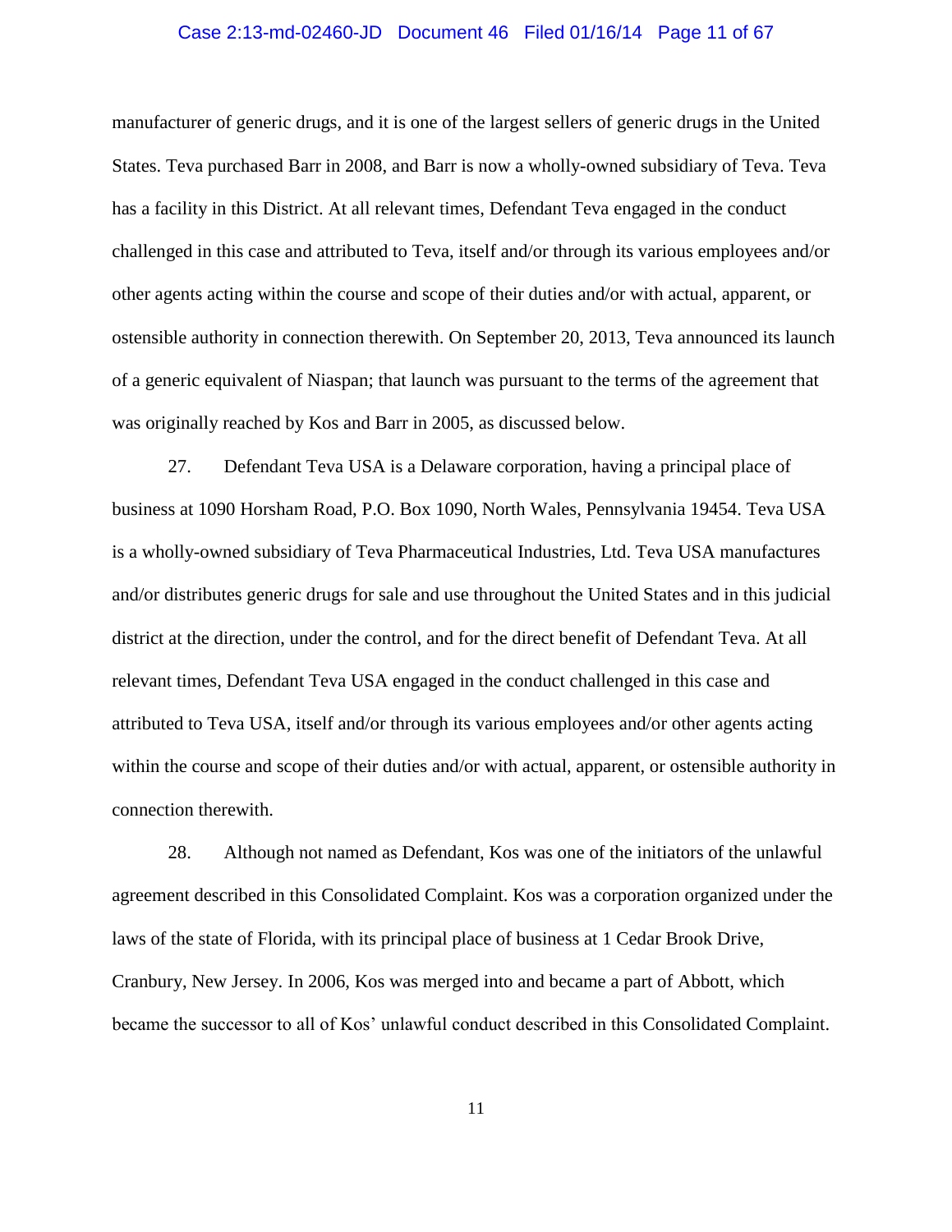#### Case 2:13-md-02460-JD Document 46 Filed 01/16/14 Page 12 of 67

29. Although not named as Defendant, Kos Life Sciences, Inc. was one of the initiators of the unlawful agreement described in this Consolidated Complaint. Kos Life Sciences Inc. was a corporation organized under the laws of the state of Delaware, with its principal place of business at 1 Cedar Brook Drive, Cranbury, New Jersey. Kos Life Sciences Inc. was a whollyowned subsidiary of Kos. In 2006, when Kos was merged into Abbott, Kos Life Sciences Inc. became a Division of Abbott Laboratories, and Abbott became the successor to all of Kos Life Sciences Inc.'s unlawful conduct described in this Consolidated Complaint.

30. All of Defendants' actions described in this Consolidated Complaint are part of, and in furtherance of, the illegal restraint of trade alleged herein, and were authorized, ordered, and/or performed by Defendants' various officers, agents, employees, or other representatives while actively engaged in the management of Defendants' affairs, within the course and scope of their duties and employment, and/or with the actual, apparent, and/or ostensible authority of Defendants.

31. Although not named as Defendants, various other individuals and entities may have participated as co-conspirators with Defendants, and may have engaged in conduct and made statements in furtherance of the conspiracy.

#### **IV. REGULATORY BACKGROUND – GENERIC DRUG APPROVAL PROCESS**

### **A. Generic Drugs Benefit Purchasers.**

32. Generic competition enables purchasers, at all levels of the pharmaceutical supply chain, to (a) purchase generic equivalents of the brand name drug at a substantially lower price than the brand name drug, and (b) purchase the brand name drug at a reduced price. Generic competition to a branded drug product can result in billions of dollars in savings for consumers, insurers, pharmacies, and other drug purchasers.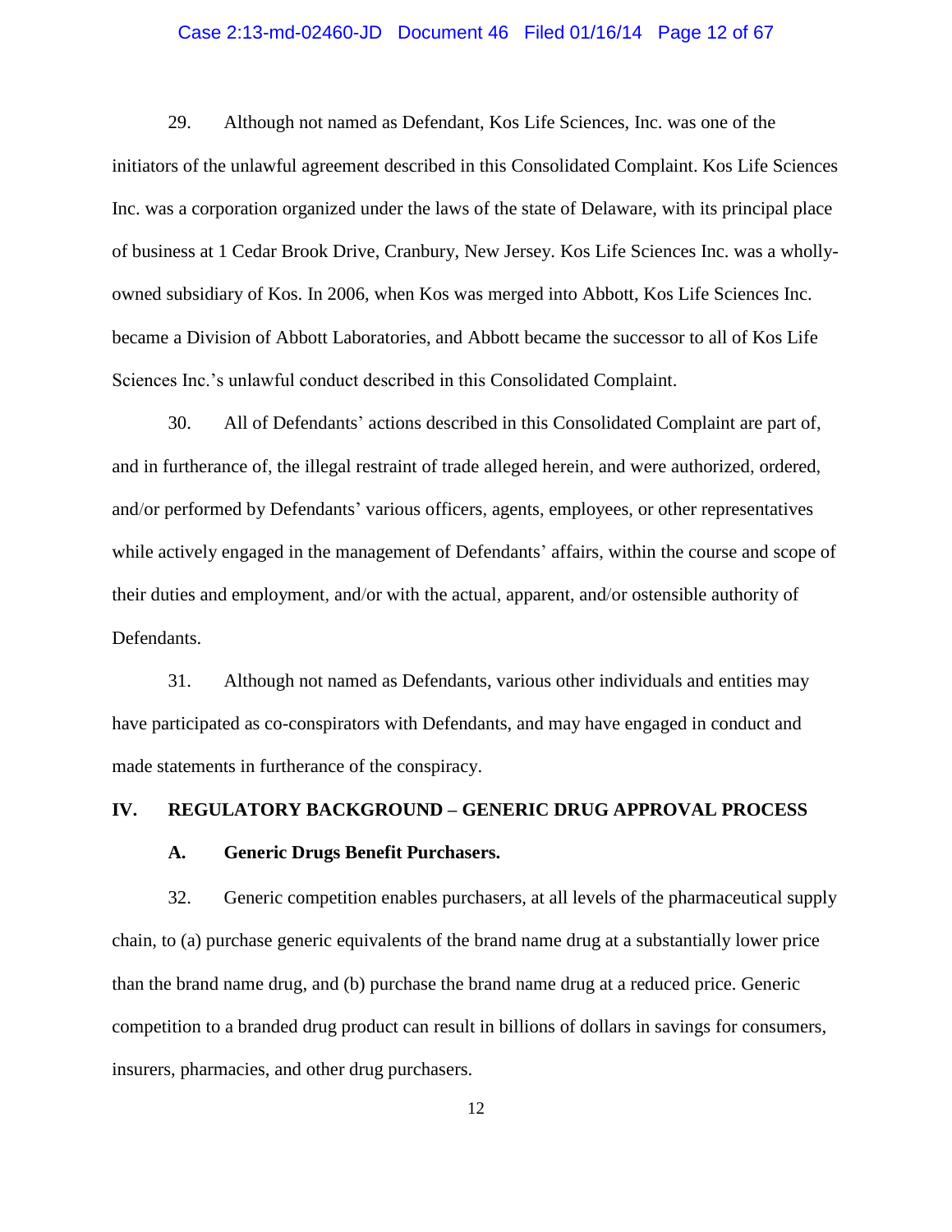#### Case 2:13-md-02460-JD Document 46 Filed 01/16/14 Page 13 of 67

33. Orally available generic solid dosage forms (tablets, capsules, etc.) that meet all of the requirements for approval, are assigned an "AB" rating by the United States Food & Drug Administration ("FDA"). The "AB" rating permits the generic drug to be substituted for the brand name drug at the pharmacy counter.

34. All states permit (and some states require) pharmacists to automatically substitute an AB-rated generic drug for the corresponding brand name drug unless the doctor has stated that the prescription must be dispensed as written. Until a generic manufacturer enters the market, the brand name manufacturer can charge supracompetitive prices profitably without material loss of sales volume to generics.

35. Typically, the first AB-rated generic drug is priced significantly below its branded counterpart. Upon the entry of additional AB-rated generics, drug prices generally decline further, as more generic equivalents compete with each other.

36. Many third party payors (such as health insurance plans and Medicaid programs) have adopted policies to encourage the substitution of AB-rated generic drugs for their branded counterparts. In addition, many consumers routinely switch from a branded drug to an AB-rated generic drug once the generic becomes available. Consequently, AB-rated generic drugs typically capture a significant share of their branded counterparts' sales, causing a significant reduction of the branded drug's unit and dollar sales.

37. Once a generic equivalent hits the market, the generic quickly captures sales of the branded drug, often capturing 80% or more of the market within the first six months. For many drugs, within approximately one year after market entry, the generics have taken more than 90% of the brand's unit sales and sell for 15% of the price of the brand name product.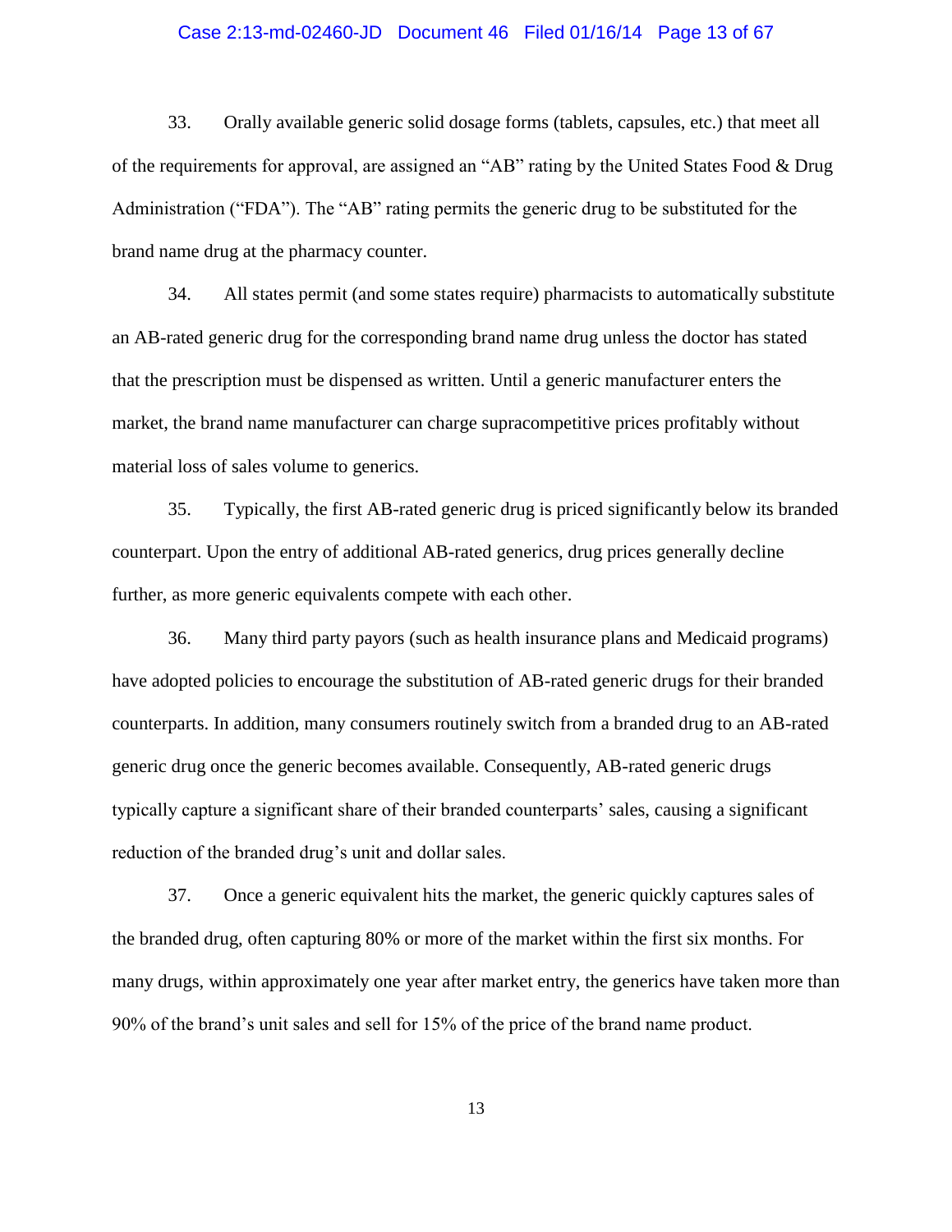#### Case 2:13-md-02460-JD Document 46 Filed 01/16/14 Page 14 of 67

38. Brand manufacturers are well aware of generics' rapid erosion of their previously monopolized market. Consequently, brand name drug manufacturers have a strong interest in delaying the start of generic competition.

### **B. The FDA Oversees New Drug Approvals.**

39. Under the Federal Food, Drug, and Cosmetic Act ("FDCA"), a drug manufacturer, wishing to market a new prescription drug, must submit a New Drug Application ("NDA") to the FDA and undergo a long, comprehensive, and costly testing process, after which, if successful, the manufacturer will receive marketing approval from the FDA. See 21 U.S.C. §355(b)(1). An NDA must include submission of specific data concerning the safety and effectiveness of the drug, as well as any information on applicable patents. *Id.* at §§ 355(a) & (b).

40. When the FDA approves a brand name manufacturer's NDA, the brand manufacturer may list patents that the brand manufacturer believes could reasonably be asserted against a generic manufacturer who makes, uses, or sells a generic equivalent of the brand name drug) in the FDA's "Orange Book," or book of Approved Drug Products with Therapeutic Equivalence Evaluations. 21 U.S.C. §§ 355 (b)(1) and (c)(2). New patents obtained after NDA approval must be listed in the Orange Book as related to the NDA if the new patent claims either the approved drug (for compound patents) or approved methods of use for the approved drug (for method-of-use patents). The NDA holder is required to file information on any such patent with the FDA within thirty days of the patent's issuance. 21 U.S.C.  $\S$ § 355 (b)(1) and (c)(2).

## **C. The Federal Government Encourages And Facilitates The Approval Of Generic Drugs Through The Hatch-Waxman Amendments.**

41. The Drug Price Competition and Patent Term Restoration Act of 1984, commonly known as the Hatch-Waxman Act Amendments to the FDCA, changed the approval standards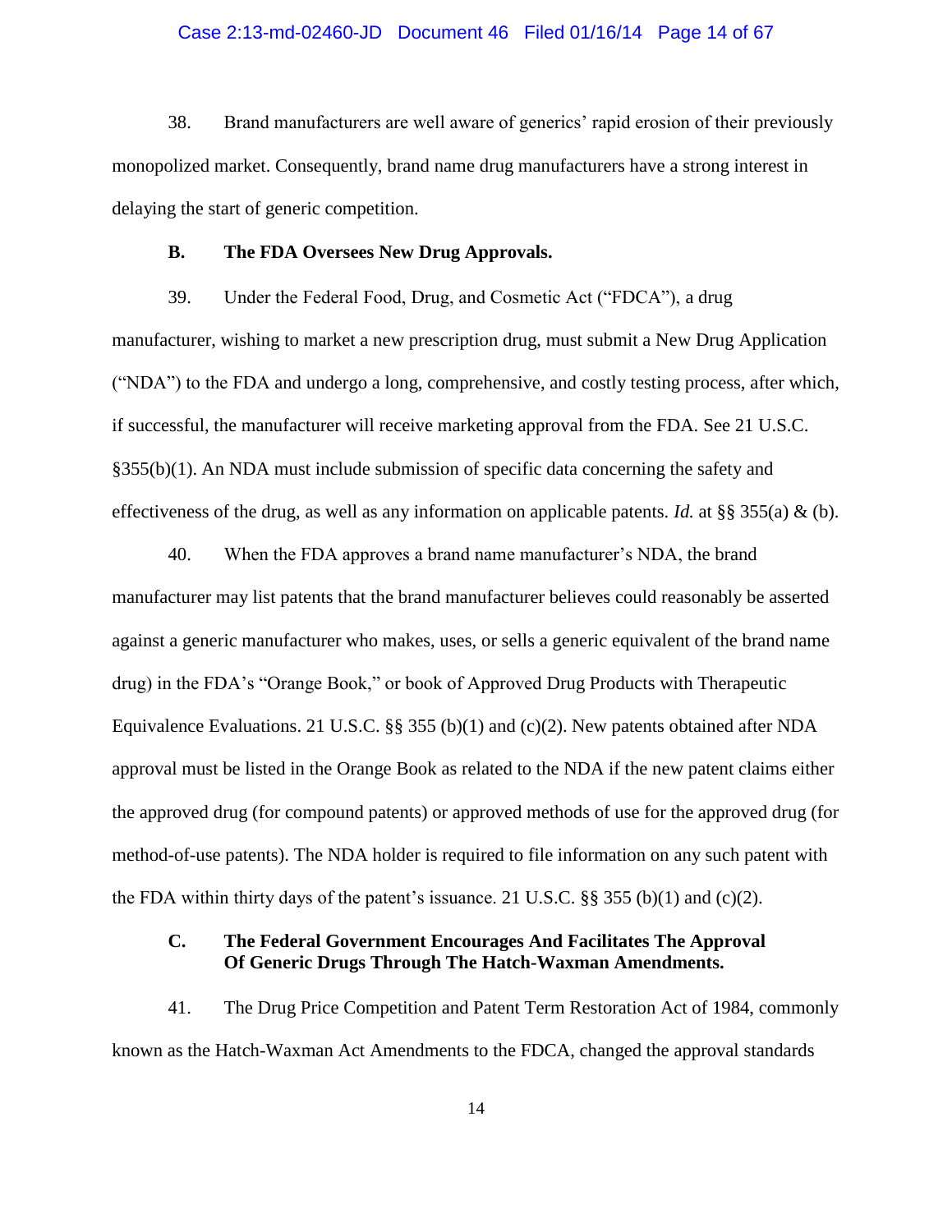#### Case 2:13-md-02460-JD Document 46 Filed 01/16/14 Page 15 of 67

for generic drugs. *(See Drug Price Competition and Patent Term Restoration Act, Pub. L. No. 98-417, 98 Stat. 1585 (1984).)* Under the Hatch-Waxman Act, once the FDA has approved a brand-name drug for marketing, a manufacturer of a generic drug can obtain similar marketing approval through use of abbreviated procedures. The Hatch-Waxman Act permits a generic manufacturer to file an Abbreviated New Drug Application ("ANDA") specifying that the generic has the same active ingredients as, and is biologically equivalent to, the alreadyapproved brand-name drug. In this way the generic manufacturer can obtain approval while avoiding the costly and time-consuming studies needed to obtain approval for a pioneer drug. The Hatch-Waxman process, by allowing the generic to piggy-back on the pioneer's approval efforts, speeds the introduction of low-cost generic drugs to market, thereby furthering drug competition.

42. The FDCA and Hatch-Waxman Act operate on the presumption that bioequivalent drug products are therapeutically equivalent and may be substituted for one another when the products: (1) contain identical amounts of the same active ingredients in the same route of administration and dosage form; (2) meet applicable standards of strength, quality, purity and identity; (3) are manufactured in compliance with current good manufacturing practices regulations; and (4) are adequately labeled. 21 U.S.C. § 355(j)(8)(B).

43. The Hatch-Waxman Act also sets forth special procedures for identifying, and resolving, related patent disputes. It requires the pioneer brand-name manufacturer to list in its NDA the number and the expiration date of any relevant patent. See 21 U.S.C. §355(b)(1). And it requires the generic manufacturer in its ANDA to assure the FDA that the generic will not infringe the brand-name's patents. The generic manufacturer can provide this assurance in one of several ways. See 21 U.S.C. §355(j)(2)(A)(vii). It can certify that the brand-name manufacturer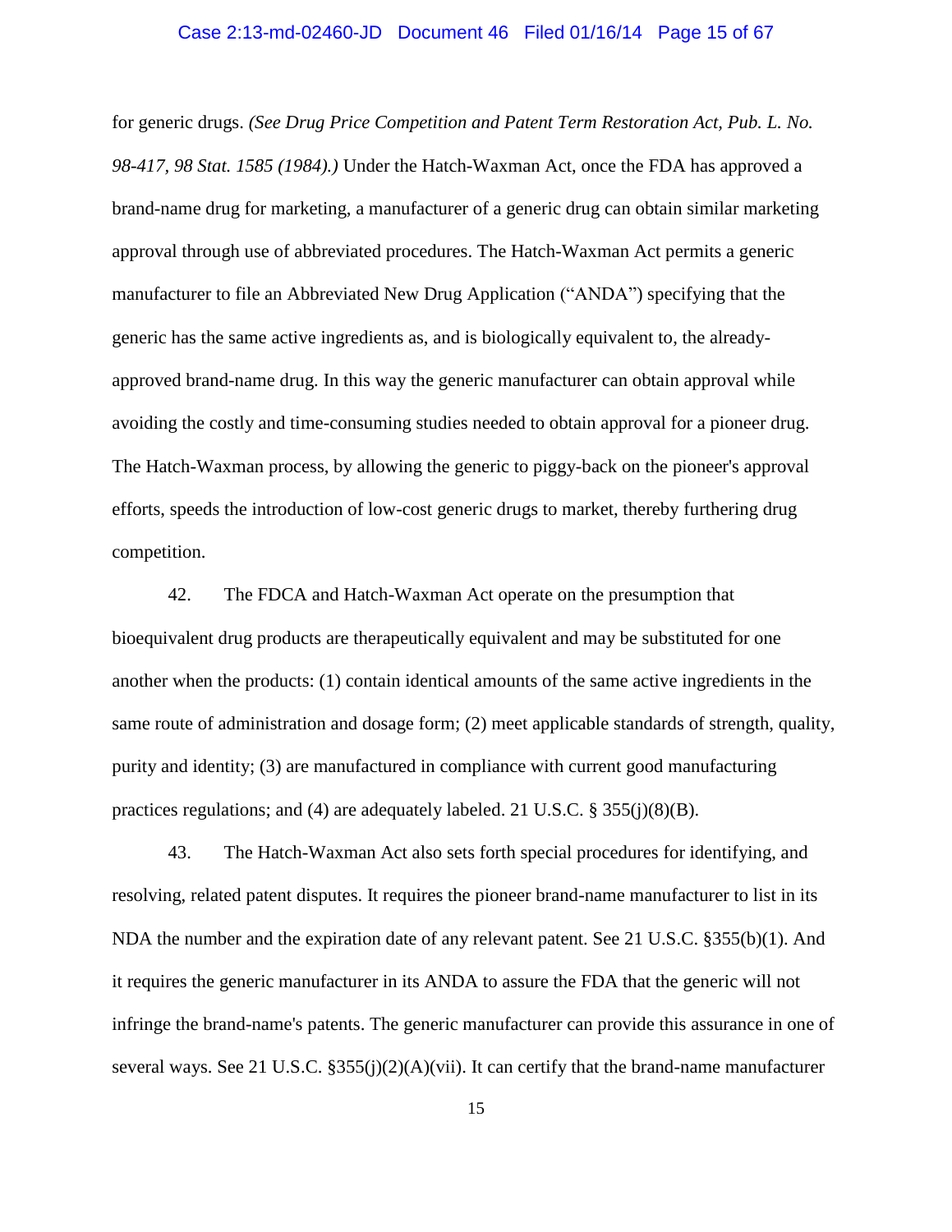#### Case 2:13-md-02460-JD Document 46 Filed 01/16/14 Page 16 of 67

has not listed any relevant patents. It can certify that any relevant patents have expired. It can request approval to market beginning when any still-in-force patents expire. Or, it can certify that any listed, relevant patent is invalid or will not be infringed by the manufacture, use, or sale of the drug described in the ANDA. See  $\S 355(i)(2)(A)(vii)(IV)$ . Taking this last-mentioned route (called the "Paragraph IV" route), automatically counts as patent infringement, see 35 U.S.C. §271(e)(2)(A) (2006 ed., Supp. V), and often means provoking litigation. If the brand-name patentee brings an infringement suit within 45 days, the FDA then must withhold approving the generic, usually for a 30-month period, while the parties litigate patent validity (or infringement) in court. If the courts decide the matter within that period, the FDA follows that determination; if they do not, the FDA may go forward and give approval to market the generic product. See 21 U.S.C.  $$355(i)(5)(B)(iii)$ .

44. The Hatch-Waxman Act provides a special incentive for a generic manufacturer to be the first to file an ANDA taking the Paragraph IV route. That applicant will enjoy a period of 180 days of exclusivity (from the first commercial marketing of its drug). See  $\S 355(j)(5)(B)(iv)$ . That is, the FDA will not approve any subsequently-filed ANDA until the first-filer's 180-day exclusivity period has run. During that period of exclusivity, no other generic can compete with the brand-name drug. If the first-to-file generic manufacturer can overcome any patent obstacle and bring the generic to market, this 180-day period of exclusivity can prove valuable, possibly worth several hundred million dollars. The vast majority of potential profits for a generic drug manufacturer materialize during the 180-day exclusivity period. The 180-day exclusivity period, however, can belong only to the first generic to file.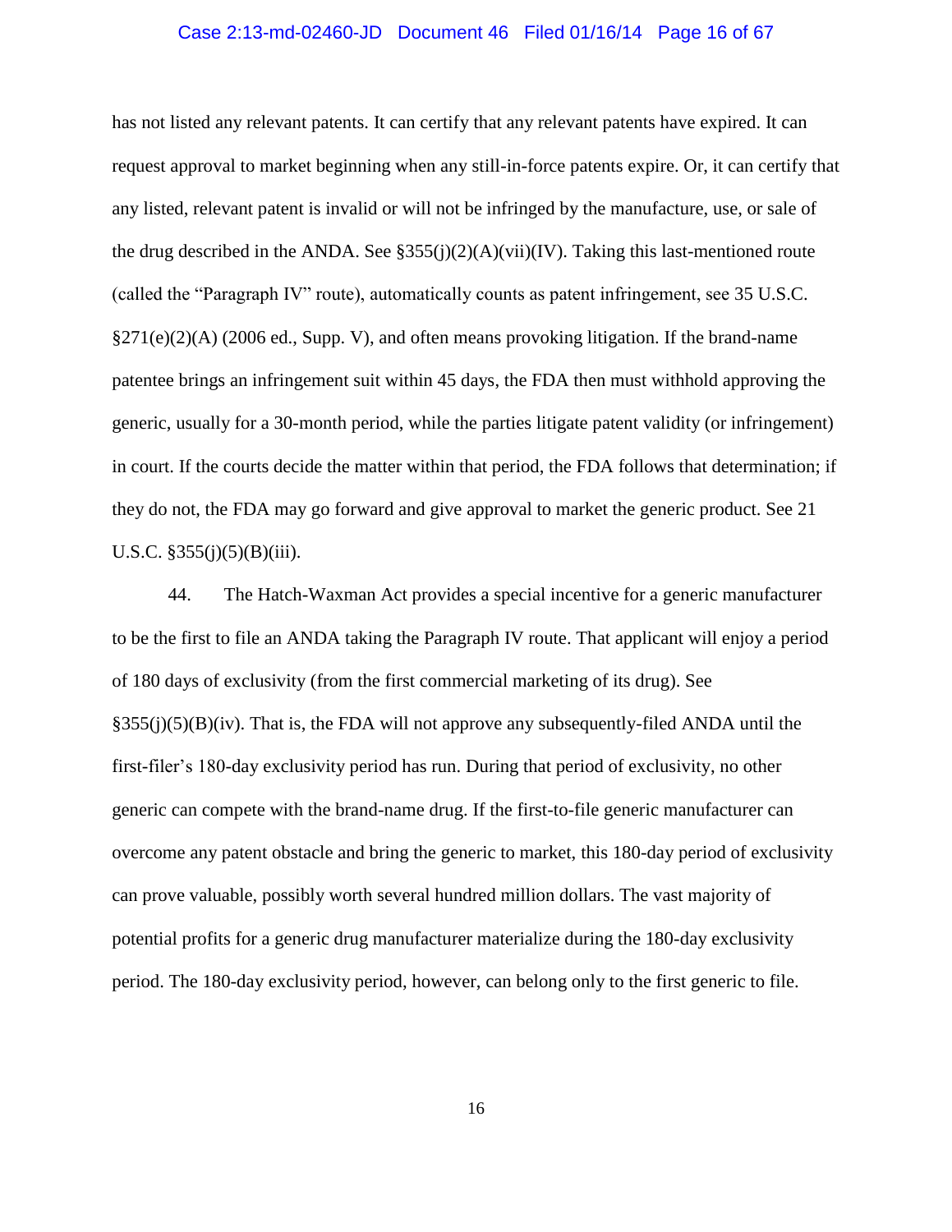### **D. The Impact of Authorized Generics.**

45. The 180-day marketing exclusivity to which first-filer generics may be entitled does not prevent a brand manufacturer from marketing its own generic alternative to the brand drug during that 180-day period. Such an "authorized generic" is chemically identical to the brand drug, but is sold as a generic product through either the brand manufacturer's subsidiary (if it has one) or through a third-party generic manufacturer. Competition from an authorized generic during the 180-day exclusivity period substantially reduced the first filer's revenue, and substantially reduces drug prices for consumers.

46. In its recent study, *Authorized Generics: Short-Term Effects and Long-Term Impact* (August 2011) (the "FTC Study"), the FTC found that authorized generics capture a significant portion of sales, reducing the first-filer generic's revenues by approximately 50% on average during the 180-day exclusivity period. The first-filing generic makes significantly less money when it faces competition from an authorized generic because: (1) the authorized generic takes a large share of unit sales away from the first filer; and (2) the presence of an additional generic in the market causes prices to decrease.

47. Although first-filing generic manufacturers make significantly less money when they must compete with an authorized generic during the first 180 days, consumers and other drug purchasers such as Plaintiffs and the Class benefit from the lower prices caused by competition between the authorized generic and the first-filing generic.

48. Given the significant negative impact of an authorized generic on the first-filing generic's revenues, a brand manufacturer's agreement not to launch an authorized generic has tremendous value to the generic manufacturer. Brand manufacturers have used such agreements as a way to pay the first-filer to delay entering the market. Such non-competition agreements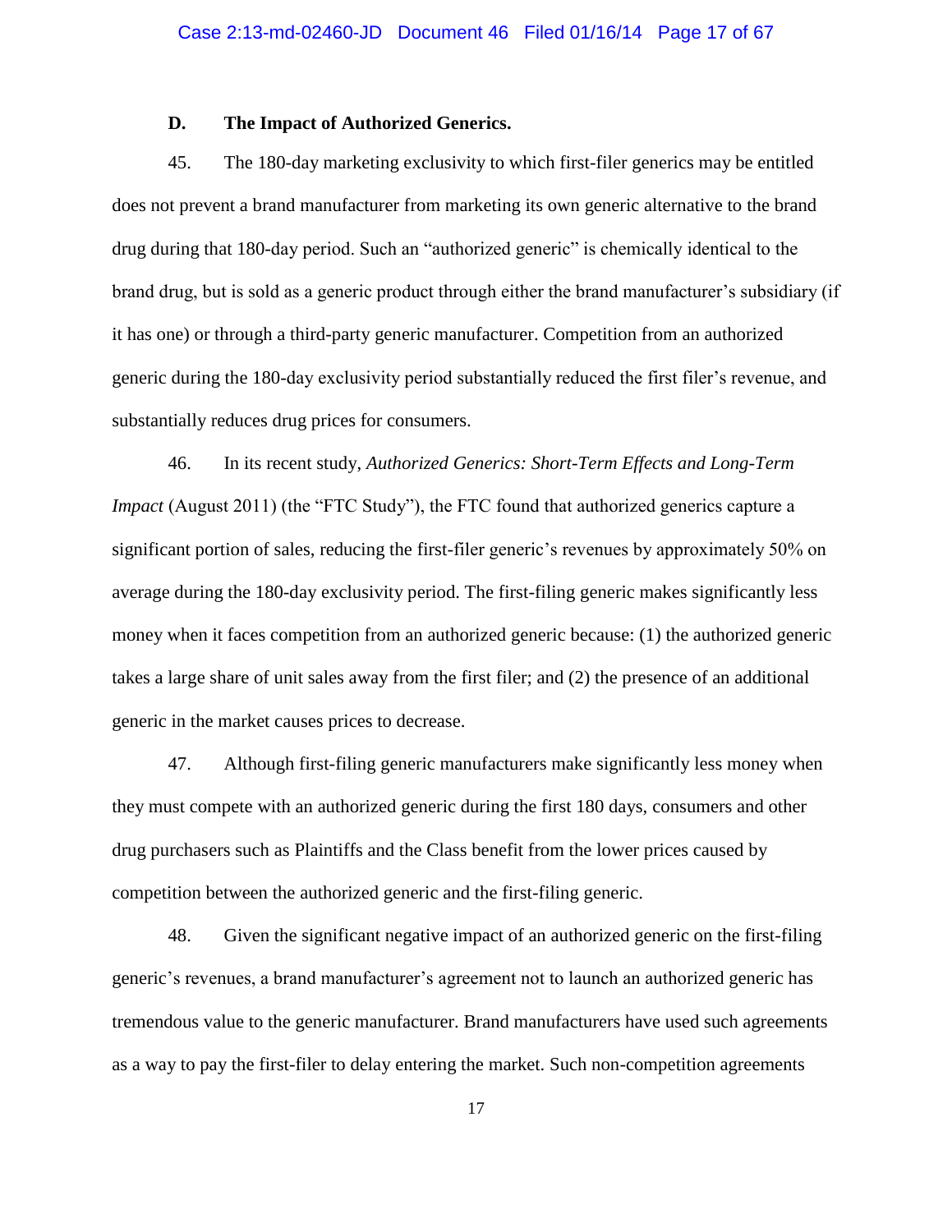#### Case 2:13-md-02460-JD Document 46 Filed 01/16/14 Page 18 of 67

deprive consumers and other drug purchasers such as Plaintiffs and the Class of the lower prices resulting from two forms of competition: (1) among the branded and the generic products; and (2) between the generic products.

## **E. This Regulatory Scheme Is Susceptible To Abuse Through Anticompetitive Agreements.**

49. Brand companies have learned how to exploit this regulatory scheme to prolong generic entry beyond lawful limits. Unscrupulous drug manufacturers can "game" the FDA statutes and regulations by paying the first filed generic to stay off the market, thus (i) withdrawing that competitive threat from the market, and (ii) "bottlenecking" approval for other would-be generic competitors. These manufacturers take advantage of two features of the Hatch-Waxman Act. First, under the Hatch-Waxman Act only the first challenger gains the special advantage of 180 days of an exclusive right to sell a generic version of the brand-name product. And as noted, that right has proved valuable--indeed, it can be worth several hundred million dollars. Subsequent challengers cannot secure that exclusivity period, and thus stand to win significantly less than the first if they bring a successful Paragraph IV challenge. That is, if subsequent litigation results in invalidation of the patent, or a ruling that the patent is not infringed, that litigation victory will free not just the challenger to compete, but all other potential competitors too (once they obtain FDA approval). The potential reward available to a subsequent challenger being significantly less, the patentee's payment to the initial challenger (in return for not pressing the patent challenge) will not necessarily provoke subsequent challenges. Second, a generic manufacturer that files a Paragraph IV after learning that the first filer has settled will (if sued by the brand-name) have to wait out a stay period of (roughly) 30 months before the FDA may approve its application, just as the first filer did. See 21 U.S.C.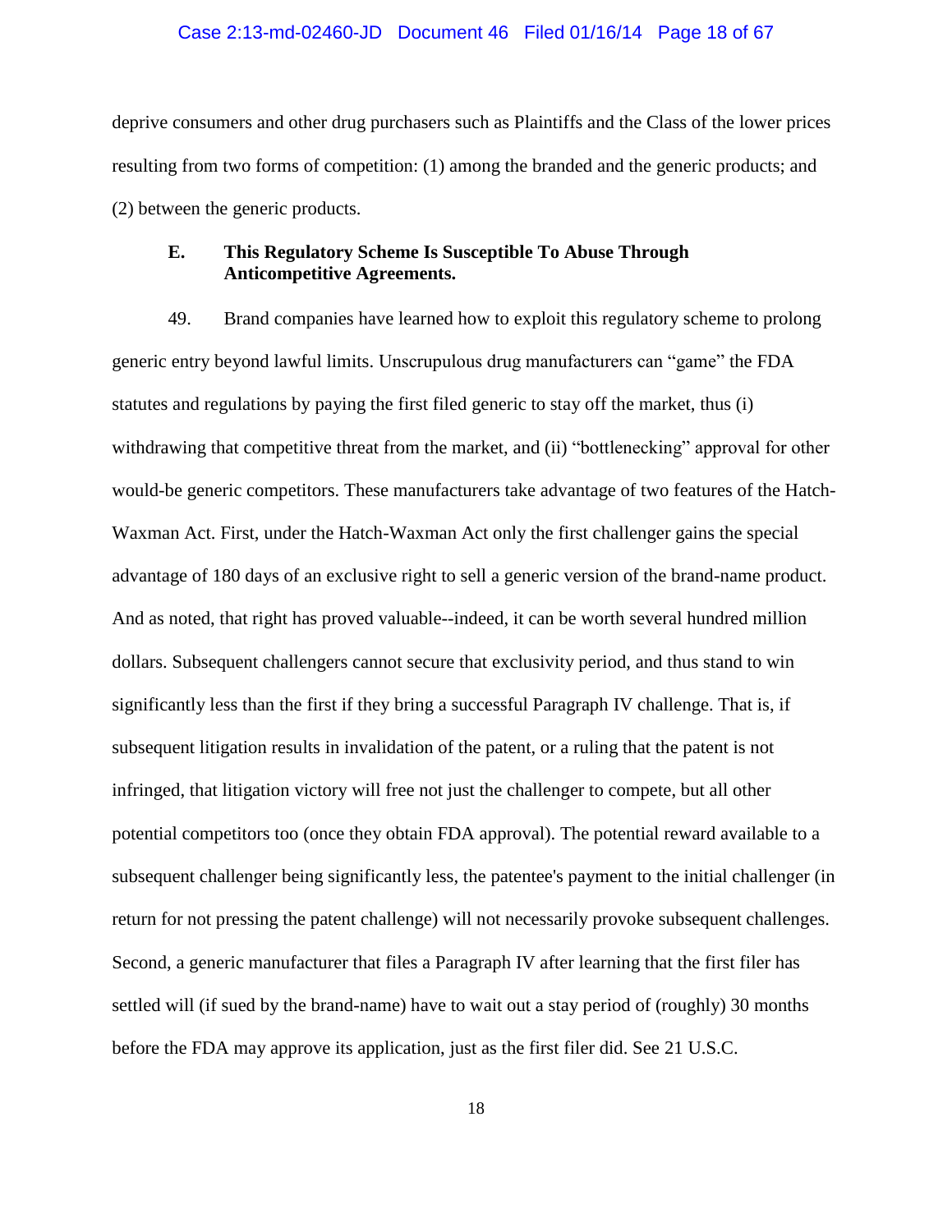#### Case 2:13-md-02460-JD Document 46 Filed 01/16/14 Page 19 of 67

§355(j)(5)(B)(iii). These features together mean that a reverse payment to the first filer (or, as in this case, *all* of the initial filers) removes from consideration the most motivated challenger, and the one closest to introducing competition.

50. For Paragraph IV Certifications made before December 8, 2003, the first generic applicant could help a brand manufacturer "game the system" by delaying not only its own market entry, but also the market entry of all other generic manufacturers. The first generic applicant, by agreeing not to begin marketing its generic drug, thereby could delay the start of the 180-day period of generic market exclusivity, a tactic called exclusivity "parking." This tactic created a "bottleneck" because later generic applicants could not enter the market until the first generic applicant's 180-day exclusivity had elapsed or was forfeited.

51. Under this type of agreement, the branded manufacturer enjoys a longer period free from generic competition, and the generic manufacturer receives a substantial payment of cash (and sometimes other valuable consideration) to do nothing until the agreed-upon date for the delayed generic entry. But purchasers suffer, because the unlawful payment denies them access to more affordable generic drugs.

## **V. FACTS**

### **A. Niaspan Accounts For the Vast Majority of Kos' Sales Revenues.**

52. Niacin, the active ingredient in Niaspan, is Vitamin B-3. It was discovered in the late 1800s, appears naturally in many foods, and started being sold as a dietary supplement in the United States no later than the 1930s. In proper dosages, niacin has lipid-lowering properties. Niacin reduces LDL cholesterol (the so-called "bad cholesterol") and triglycerides, while also raising levels of HDL cholesterol (the so-called "good" cholesterol) in patients. For that reason,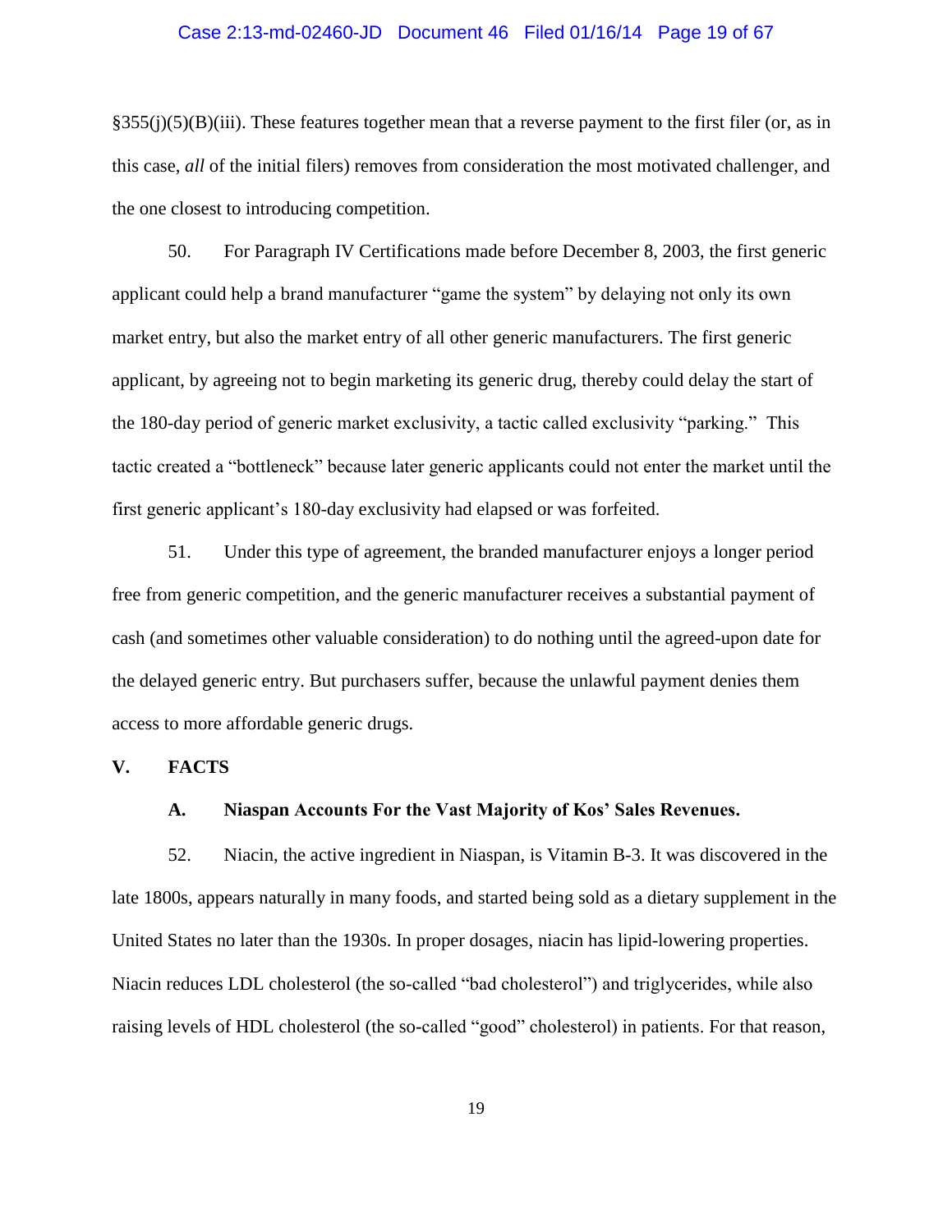#### Case 2:13-md-02460-JD Document 46 Filed 01/16/14 Page 20 of 67

niacin has become a therapy to treat mixed lipid disorders. However, at high levels, niacin causes a patient's skin to flush with redness, and it may cause liver toxicity.

53. In the 1990s, Kos set out to develop a time-release version of niacin, which could avoid the side effects associated with high dosages of niacin, and which could be marketed as a once-a-day therapy for patients who needed treatment for cholesterol levels. Eventually, Kos developed Niaspan, a time-release version of niacin, which it intended to market as a brand-name prescription drug. Importantly, Kos did not claim to have discovered that niacin reduces cholesterol (that was documented in the 1950s), and was not the first company to make a sustained release niacin formulation. Kos simply created a formulation that had a release rate that helped minimize or avoid certain side effects.

54. Kos was unable to patent the active ingredient in Niaspan under a compound patent, because niacin was not an innovative chemical compound. However, Kos sought and eventually received a series of patents to cover the formulation and method-of-use for Niaspan. Those patents were as follows:

> Patent No. 6,080,428 (the '428 Patent) Patent No. 6,129,930 (the '930 Patent) Patent No. 6,406,715 (the '715 Patent) Patent No. 6,676,967 (the '967 Patent) Patent No. 6,746,691 (the '691 Patent)

In addition, Kos purchased Patent Nos. 5,126,145 and 5,268,181 (the '145 Patent and the '181 Patent).

55. Kos filed an NDA with respect to Niaspan. On July 28, 1997, Kos received FDA approval to market Niaspan for the treatment of mixed lipid disorders.

56. Over time, Kos submitted the above-listed patents to the FDA for listing in the Orange Book, and the FDA listed them in the Orange Book.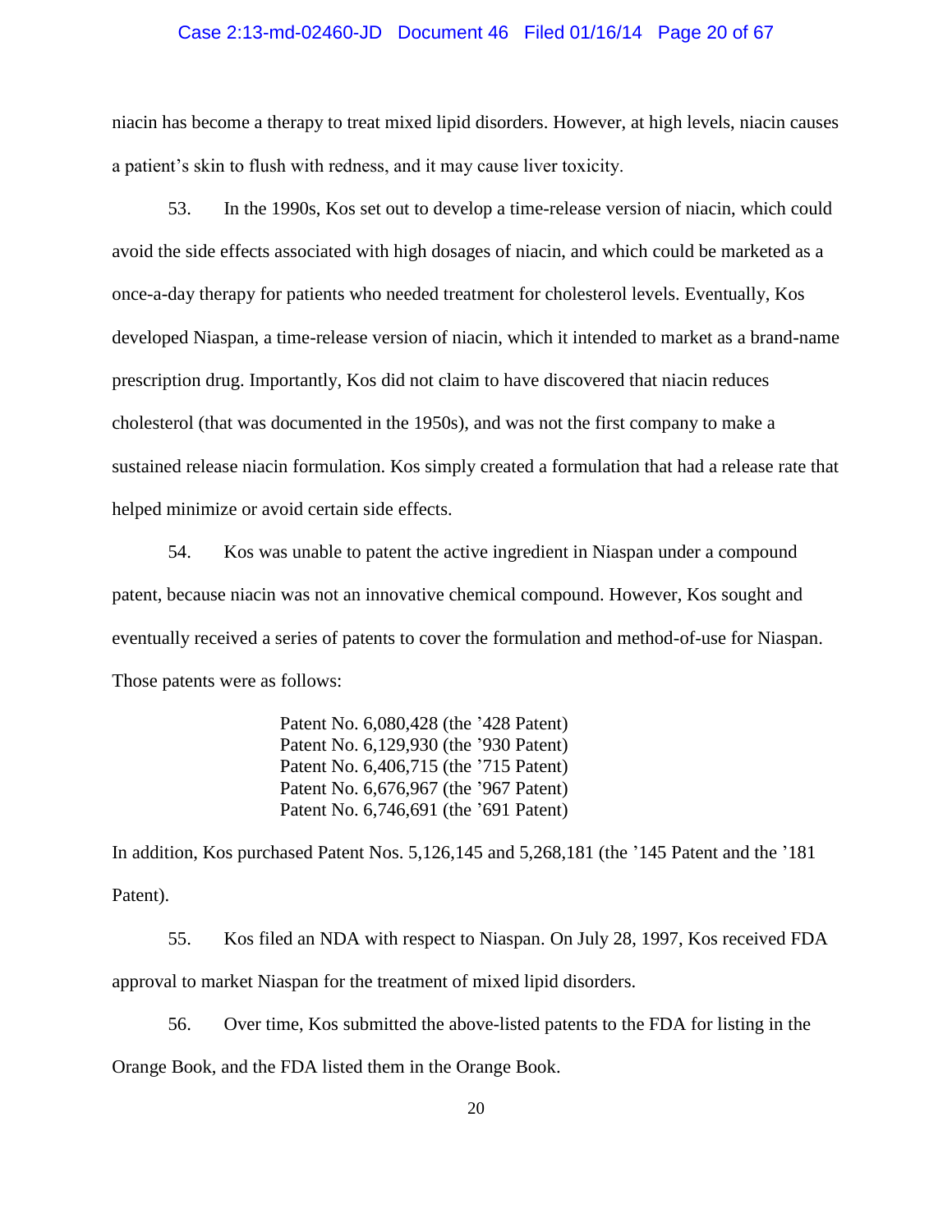#### Case 2:13-md-02460-JD Document 46 Filed 01/16/14 Page 21 of 67

57. In September of 1997, Kos went to market with Niaspan, eventually selling Niaspan in dosages of 500 mg, 750 mg, and 1000 mg (unless indicated otherwise, as used herein, "Niaspan" refers to all dosages of the drug). Niaspan was the only once-a-day prescription formulation of extended release niacin available for treating mixed lipid disorders. Because of its unique position, doctors prescribed Niaspan often, and the drug quickly became a multi-million dollar seller.

58. In the early years, nearly all of Kos' sales revenue was derived from sales of Niaspan, because Kos had no other significant drugs in its portfolio. Kos began to sell other drugs, but Niaspan always accounted for substantial portion of Kos' sales revenues. Specifically, in those early years:

a. In 2001, Kos sold \$87 million of Niaspan, which accounted for 100% of the company's sales revenue;

b. In 2002, Kos sold \$146 million of Niaspan, which accounted for 84% of the company's sales revenue;

c. In 2003, Kos sold \$226 million of Niaspan, which accounted for 77% of the company's sales revenue;

d. In 2004, Kos sold \$319 million of Niaspan, which accounted for 64% of the company's sales revenue; and

e. In 2005, Kos sold \$435 million of Niaspan, which accounted for 57% of the company's sales revenue.

59. In the early part of the 2000s, Kos had market power with respect to pricing Niaspan. Indeed, on several occasions during those early years, Kos reported that it was able to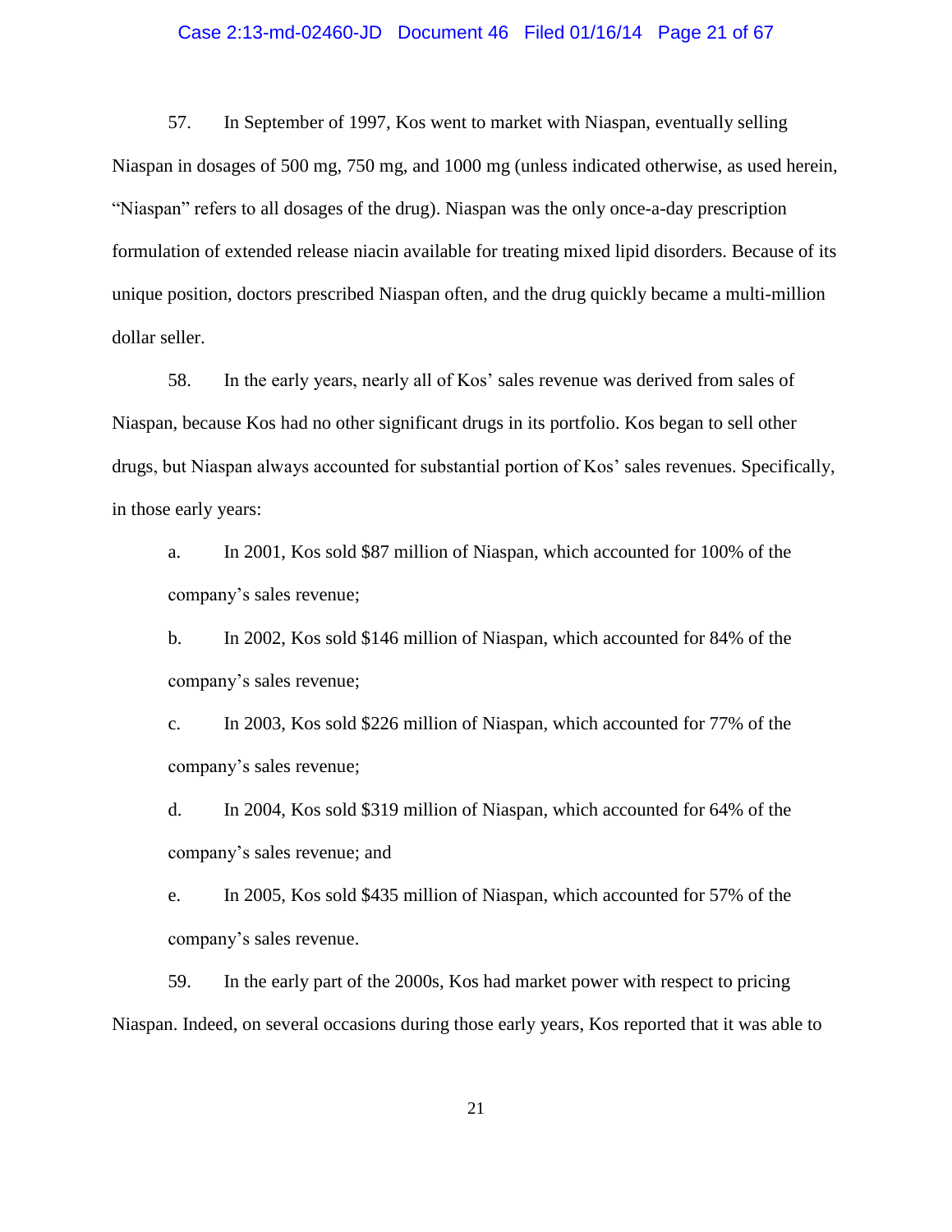#### Case 2:13-md-02460-JD Document 46 Filed 01/16/14 Page 22 of 67

raise prices on Niaspan (even though costs were not increasing) while simultaneously increasing its sales volumes on the drug.

# **B. Barr Seeks FDA Approval to Market an AB-Rated Generic Bioequivalent to Niaspan, And Kos Views Barr as a Competitive Threat.**

60. On October 2, 2001, after conducting extensive research and analysis regarding the patents that Kos had registered, after conducting extensive legal due diligence concerning potential infringement or invalidity of Kos's patents, and after investing more than \$2.3 million on that research, Barr submitted ANDA 76-250 to the FDA, seeking approval to market a generic equivalent of the 1000 mg dosage of Niaspan.

61. On January 15, 2002, Barr sent a Paragraph IV Certification with respect to the listed patents covering Niaspan in a 1000 mg dosage. In that Paragraph IV Certification, Barr stated that its proposed generic equivalent to Niaspan would not infringe any of Kos' patents then listed in the Orange Book, that Kos' patents were invalid, and/or that Kos' patents were unenforceable. Barr was the only company to file such a certification at that time. That Paragraph IV Certification marked the beginning of Barr's efforts to bring a generic equivalent of Niaspan to market. As the first ANDA filer, Barr would be entitled to a 180-day period of market exclusivity once it received final approval from the FDA to enter the market.

62. Kos immediately saw Barr as a competitive threat, and sought to thwart Barr's efforts to bring a less expensive generic equivalent of Niaspan to market. On March 4, 2002, Kos sued Barr in the United States District Court for the Southern District of New York (docketed as 02-CV-1683), alleging that Barr's Paragraph IV certification infringed upon the '428 Patent and the '930 Patent with respect to the 1000 mg dosage of Niaspan. By operation of law, the filing of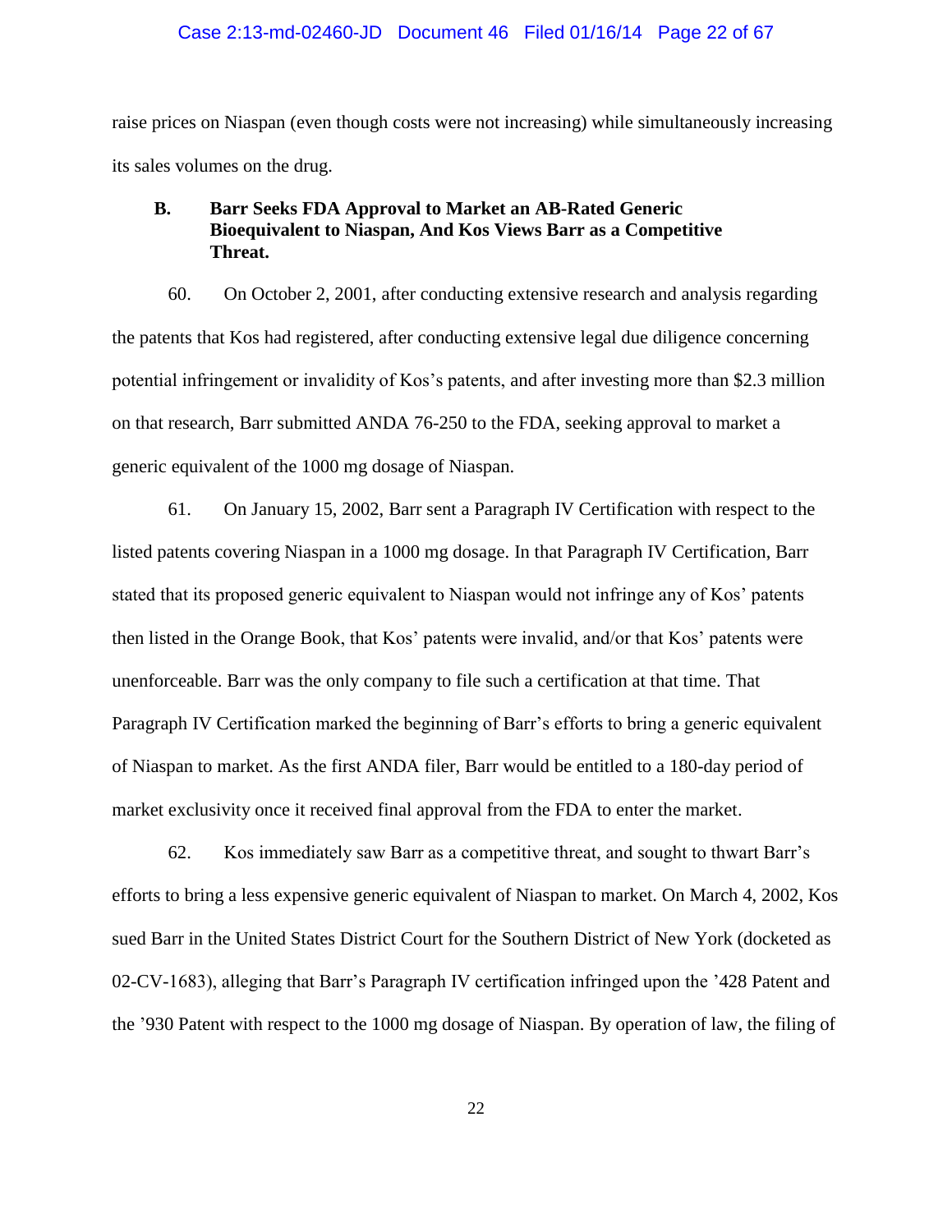#### Case 2:13-md-02460-JD Document 46 Filed 01/16/14 Page 23 of 67

that lawsuit triggered a 30-month stay under the Hatch-Waxman Act that prohibited the FDA from granting Barr Final Approval to launch a generic equivalent of Niaspan.

63. In the months that followed, Kos filed two more patent infringement lawsuits against Barr with respect to patents relating to Niaspan.

a. On August 13, 2002, Kos filed a patent infringement lawsuit against Barr in the United States District Court for the Southern District of New York (docketed as 02-CV-6409), this time alleging that Barr had infringed the '428 Patent and '930 Patent by filing ANDA 76-378 (with an accompanying a Paragraph IV Certification) with respect to the 500 mg and 750 mg dosages of Niaspan; and

b. On November 12, 2002, Kos filed a patent infringement lawsuit against Barr in the United States District Court for the Southern District of New York (docketed as 02- CV-8995), this time alleging that Barr had infringed the '715 Patent by submitting a

Supplemental Paragraph IV Certification (dated September 30, 2002) regarding Niaspan. These lawsuits were all consolidated into one proceeding. Under the law as it existed at that time, each of those lawsuits triggered a new 30-month stay under the Hatch-Waxman Act, and the last of those 30-month stays began to run on September 30, 2002 (the date of Barr's Supplemental Paragraph IV Certification). Thus, the FDA was stayed from granting Barr Final Approval for marketing any generic equivalent of Niaspan until March 31, 2005.

64. On March 26, 2004, Kos filed a fourth patent infringement lawsuit against Barr in the United States District Court for the Southern District of New York (docketed as 04-CV-1683), this time alleging that Barr had infringed the '967 Patent by filing Paragraph IV Certifications with respect to that Niaspan patent.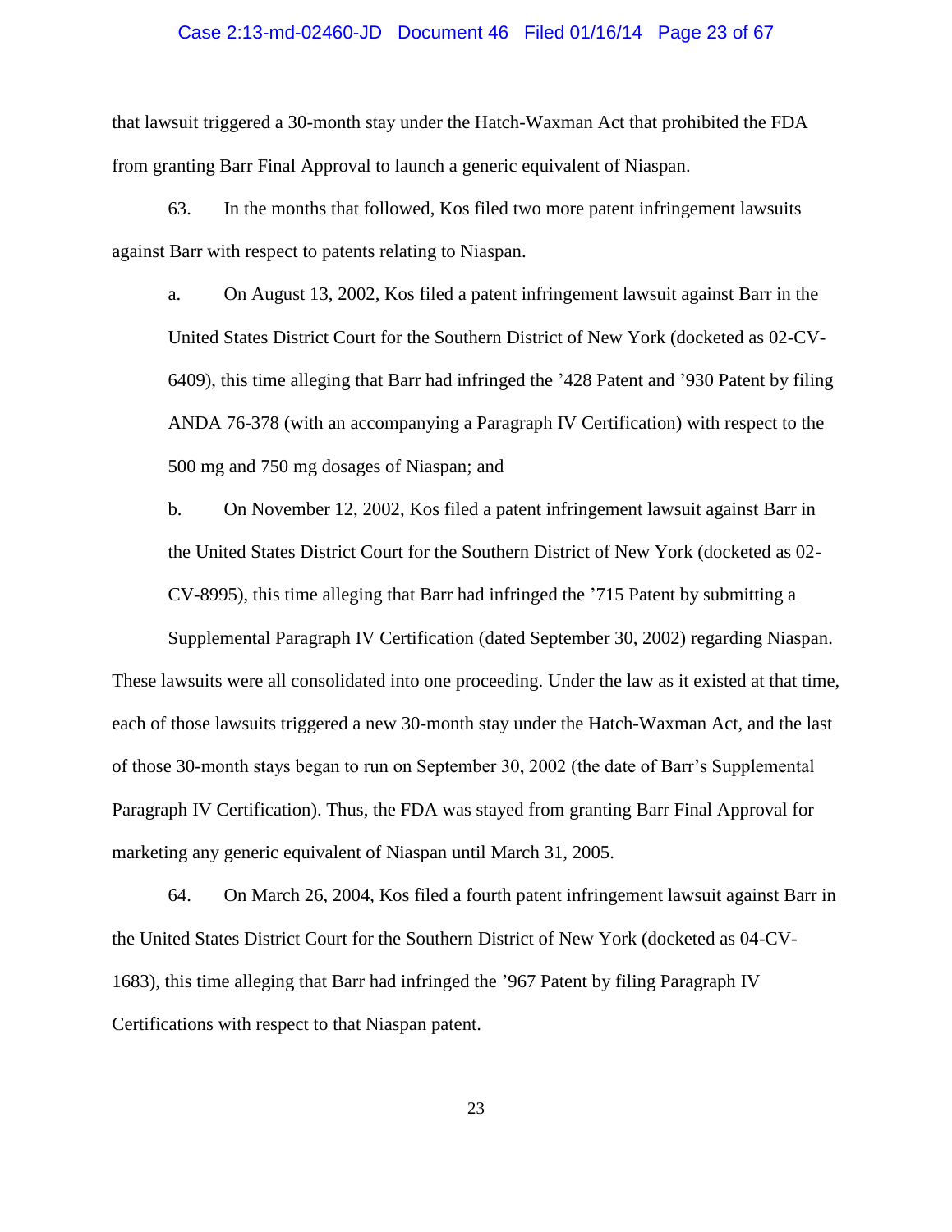#### Case 2:13-md-02460-JD Document 46 Filed 01/16/14 Page 24 of 67

65. That fourth case was consolidated with the first three cases, into one single proceeding. In the consolidated proceeding, Barr filed Counterclaims against Kos, seeking Declaratory Judgments that Barr's Paragraph IV Certifications did not infringe any of the relevant patents held by Kos (specifically naming the '145 Patent, the '181 Patent, the '428 Patent, the '715 Patent and the '930 Patent). Barr's Counterclaims also sought rulings that those patents were invalid or otherwise unenforceable.

66. On September 3, 2004, Barr filed an action against Kos in the United States District Court for the Southern District of New York (docketed as 04-CV-7086), seeking a Declaratory Judgment that Barr was not infringing the '691 Patent and/or that the '691 Patent was invalid or otherwise unenforceable. This fifth lawsuit was also consolidated with the other pending patent infringement actions in New York.

67. In these consolidated proceedings, Barr contended that Kos' patents were invalid or otherwise unenforceable, and/or not infringed.

68. While the patent suits were pending in New York, and while the 30-month stay was still in place from the first three lawsuits, the FDA gave Barr Tentative Approval to proceed to market with its generic equivalent of Niaspan. Barr received tentative approval to market its 1000 mg generic equivalent of Niaspan on May 9, 2003 and received tentative approval to market its 500 mg and 750 mg generic equivalents of Niaspan on June 13, 2003. Barr expected to receive final approval from the FDA shortly after the last of the 30-month stays expired (that is, shortly after March 30, 2005). Indeed, Barr stated, in its filings in the consolidated proceedings, that it would launch a generic product as soon as it received final FDA approval permitting it to do so.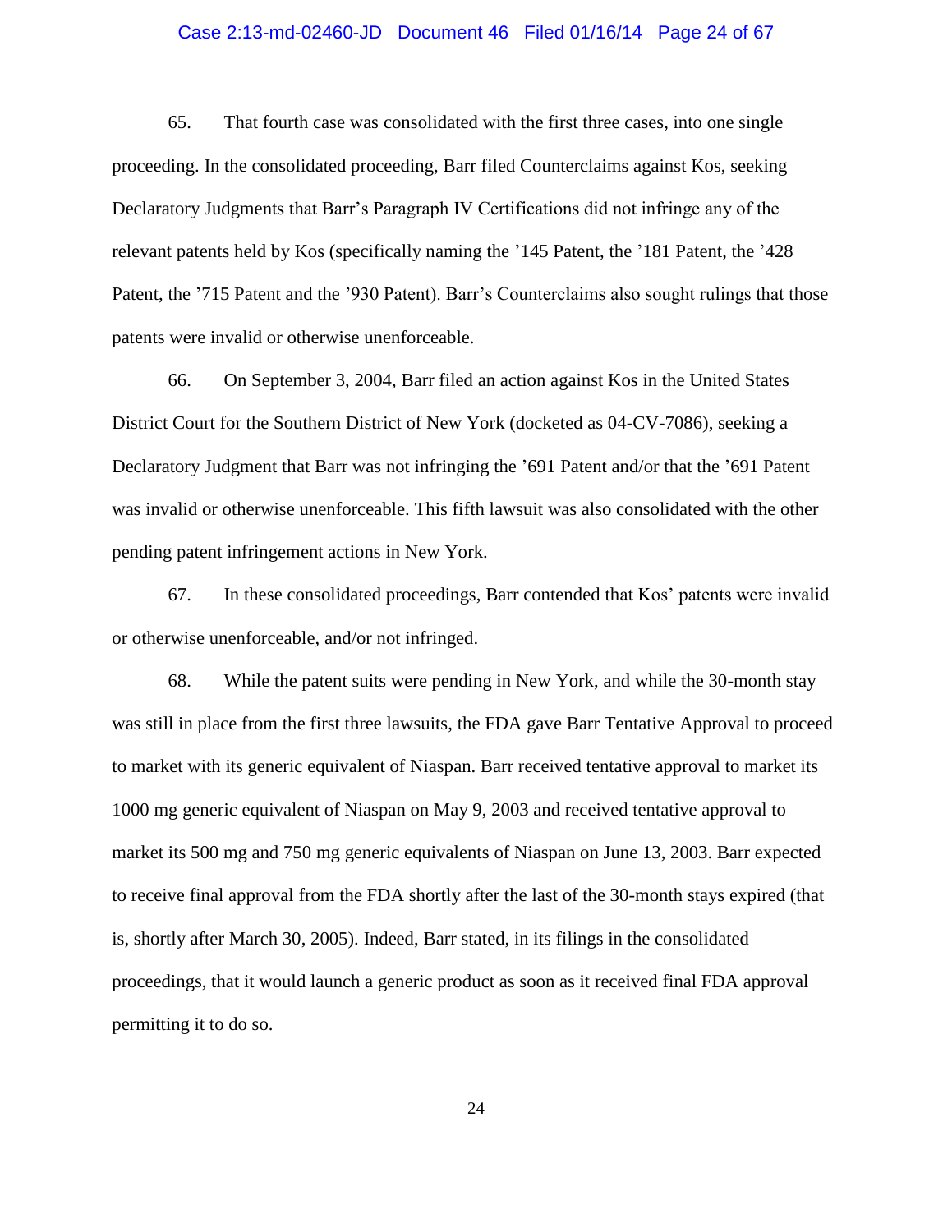#### Case 2:13-md-02460-JD Document 46 Filed 01/16/14 Page 25 of 67

69. The patent lawsuits in New York continued for more than two years without any substantive rulings on the merits of the patent claims. There were no claims construction rulings and no summary judgment rulings. On December 3, 2004, the Court scheduled a Trial for the consolidated cases for January of 2006.

## **C. Barr Is Ready to Launch a Generic Equivalent of Niaspan At-Risk in The Spring of 2005.**

70. As 2004 was drawing to a close, Barr was preparing to launch its generic equivalent of Niaspan shortly after the 30-month stay expired, but before the patent litigation was resolved. This is known as an "At-Risk" launch. By the Spring of 2005, Barr was ready, willing, and able to launch its generic equivalent to Niaspan as soon as the FDA approved Barr's ANDA.

71. Barr's At-Risk launch would have brought a generic equivalent of Niaspan to market in the Spring of 2005 without regard to the expiration dates on any of Kos' patents (as listed in ¶ 41, above). Kos recognized Barr's At-Risk launch as a real competitive threat and acted swiftly in response.

72. First, Kos began preparing to launch its own authorized generic version of Niaspan, which would have deprived Barr of 180 days of exclusivity as the sole generic on the market, and which would have replaced some of Kos's lost brand revenues with those from authorized generic purchases. Kos began manufacturing its authorized generic version of Niaspan so that it would have inventory on hand to sell as soon as Barr launched. By the end of the first quarter of 2005, Kos had accumulated more than \$1.3 million in inventory for its authorized generic launch. Kos was prepared to launch -- and would have launched -- an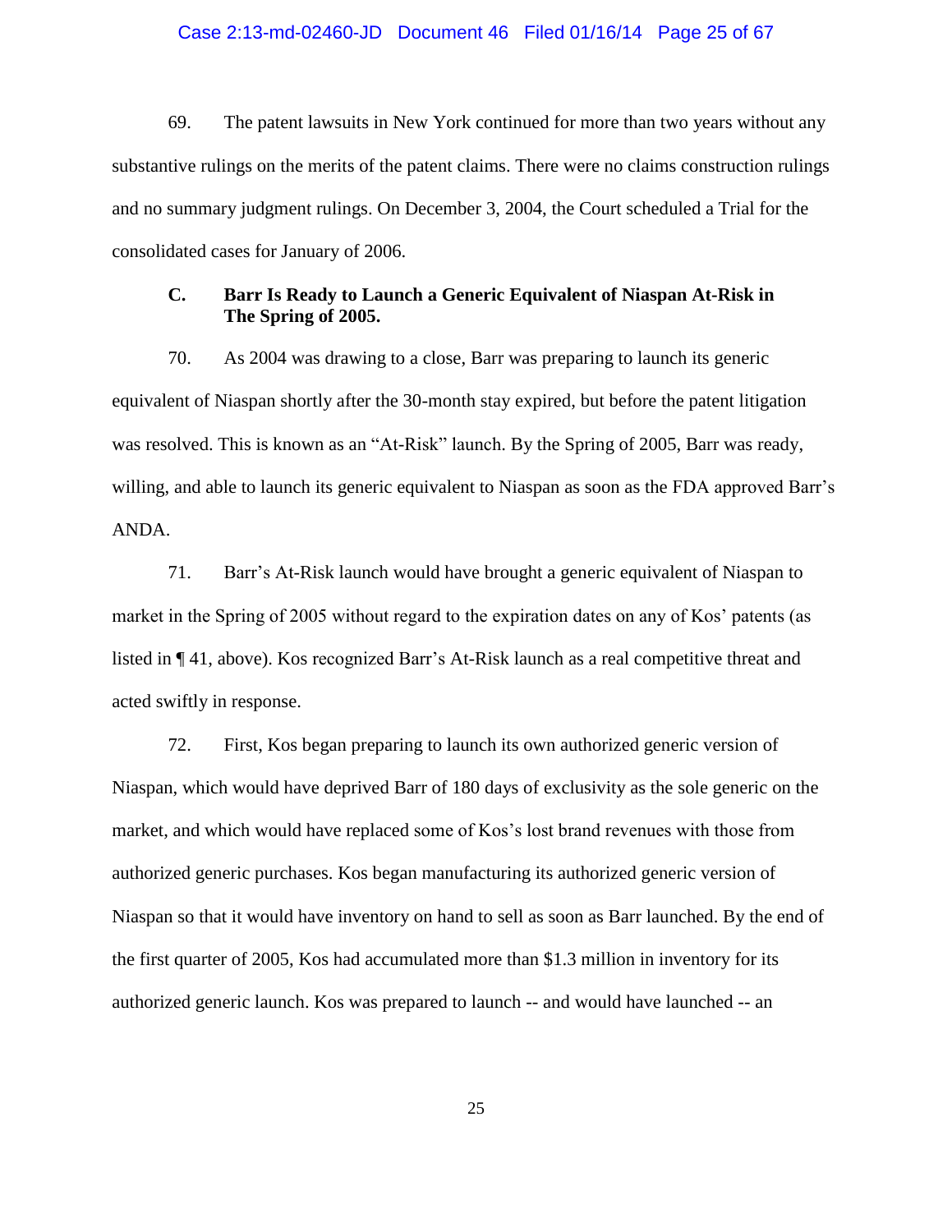#### Case 2:13-md-02460-JD Document 46 Filed 01/16/14 Page 26 of 67

authorized generic version of Niaspan as early as Spring 2005, if Barr had launched its generic equivalent of Niaspan At-Risk.

73. Second, on March 7, 2005, Kos filed papers with the New York Court in the patent litigation, applying for a preliminary injunction to prohibit Barr from continuing with its At-Risk launch of a generic equivalent of Niaspan. The Court held a hearing on Kos' application for a preliminary injunction on March 18, 2005. At the time of the March  $18<sup>th</sup>$  Hearing on Kos' Application for a Preliminary Injunction, Barr was ready to launch its generic equivalent of Niaspan, At-Risk. Barr was accumulating inventory that it would need to fill orders for its generic product as soon as the launch occurred. Barr was only waiting on the FDA to issue Final Approval, which Barr expected to receive in April upon the expiration of the 30-month stay.

# **D. Kos and Barr Enter the Reverse Payment Agreement, Agreeing That Barr Will Not Launch A Generic Competitor to Niaspan For More Than Eight Years.**

74. On March 30, 2005 -- before the New York Court ruled on Kos' application for a preliminary injunction -- Kos and Barr announced that they had settled the patent litigation, and they asked the court to postpone any ruling on that application, so that they could formalize their settlement. The Judge agreed, and issued a Conditional Order of Discontinuance on March 30, 2005.

75. The fact that Barr was ready to launch At-Risk in April of 2005 led Kos to settle the patent litigation in March of 2005. Niaspan was important to Kos' viability, the prospect of an At-Risk launch by Barr posed a great threat to the pricing of Niaspan, and Kos knew there was a substantial risk that it would lose the patent litigation. Kos therefore decided to pay Barr to delay entering the market with generic Niaspan, thereby preserving Kos's ability to continue selling a large volume of Niaspan at supracompetitive prices.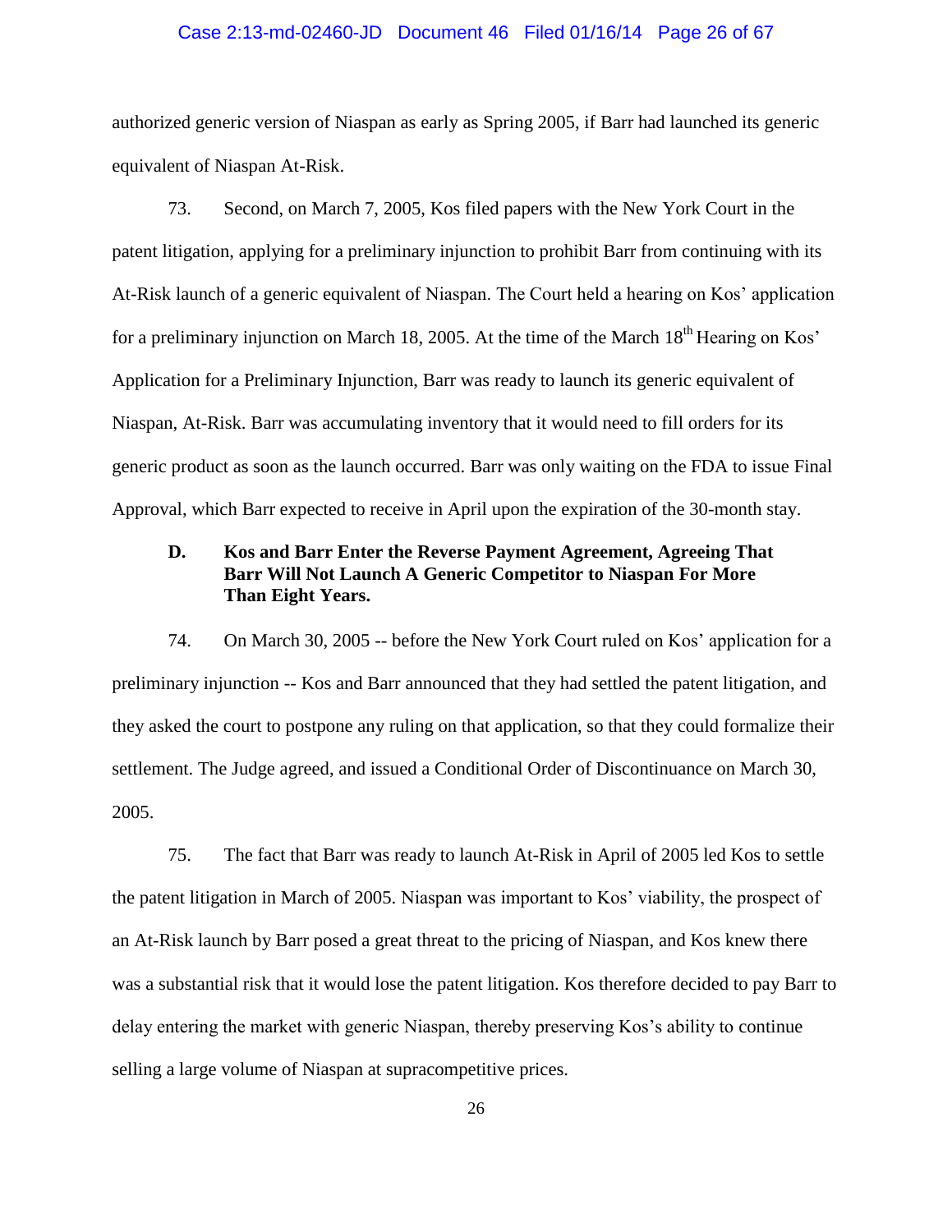#### Case 2:13-md-02460-JD Document 46 Filed 01/16/14 Page 27 of 67

76. Thus, Kos and Barr entered into the Reverse Payment Agreement: Kos agreed to make unlawful payments to Barr over a period of eight years, and Barr unlawfully agreed to refrain from launching a generic equivalent of Niaspan until September of 2013. That Agreement preserved Niaspan's dominant position in the market, while sharing some of the supracompetitive profits that were the result of that dominant position.

77. As part of the Reverse Payment Agreement, Kos and Barr executed three contracts that facilitated and helped effectuate their unlawful Agreement. Those three contracts were as follows:

a. **Settlement and License Agreement.** Kos and Barr agreed to drop all claims and counterclaims pending against each other in the patent lawsuits. Kos gave Barr a license of all of the patents arguably covering Niaspan (as listed in ¶ 41, above), on the condition that Barr would not bring a generic equivalent of Niaspan to market until September 20, 2013 (or such earlier time as may be required to preserve Barr's right to market a generic exclusively for 180 days). The license also permitted Barr to launch a generic equivalent of another drug, Advicor (a drug that combined Niaspan with a Statin, a separate chemical entity that tended to lower LDL cholesterol in patients), and Barr agreed not to launch that generic until September 20, 2013. (Advicor had not been part of their patent litigation up until then.) For a period of years after Barr began selling its generic equivalents of Niaspan and Advicor, for every unit of those generics that Barr would sell, Barr agreed to pay a percentage of its supracompetitive profits on Niaspan to Kos. Barr explicitly agreed that it would not launch a generic equivalent of Niaspan until the date provided in the license (scheduled for September 20, 2013). Kos also agreed that it would not launch an authorized generic version of Niaspan, transferring a large payment to Barr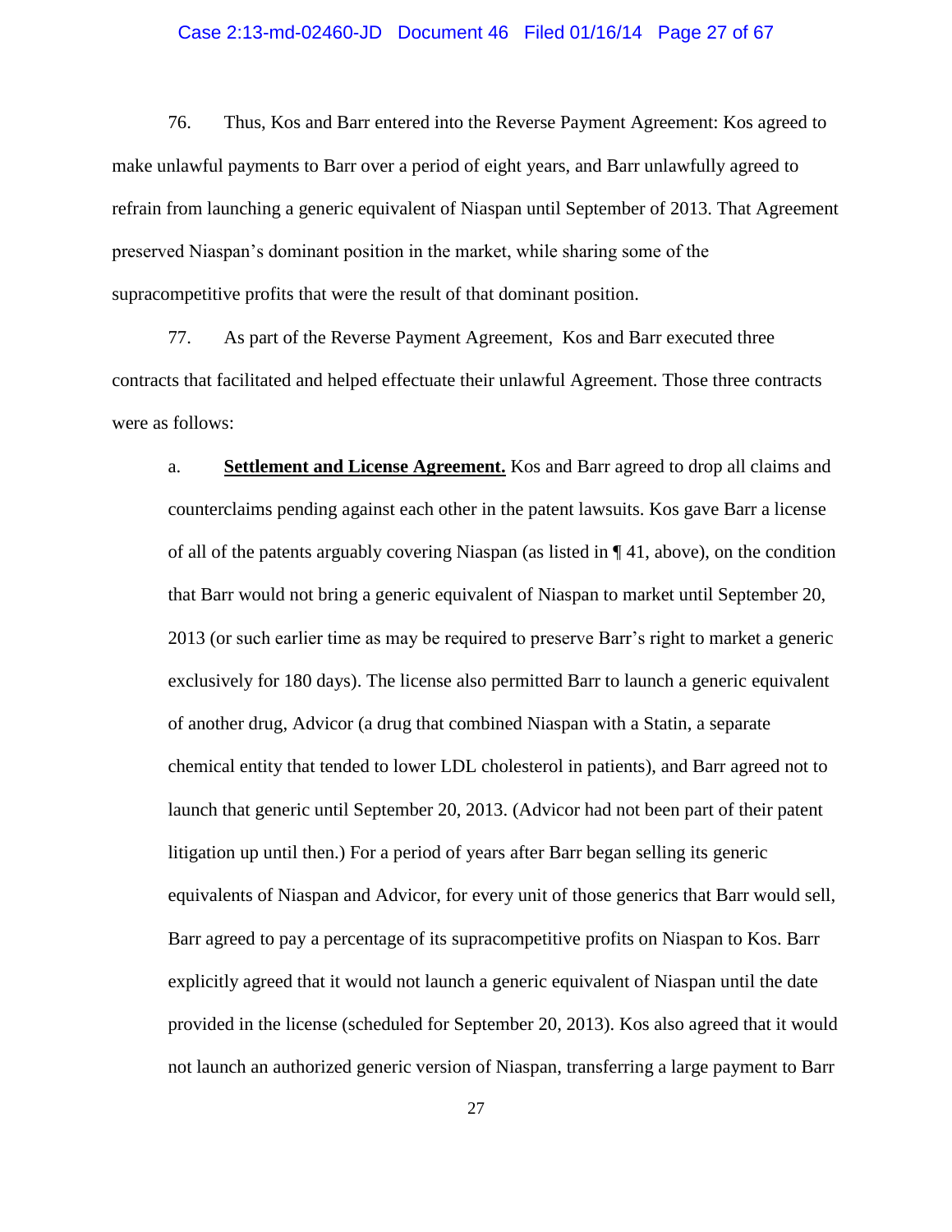#### Case 2:13-md-02460-JD Document 46 Filed 01/16/14 Page 28 of 67

by enabling it to charge higher prices for a larger volume of sales than it could have in the presence of an authorized generic.

b. **Co-Promotion Agreement.** For as long as Barr kept its generic equivalent of Niaspan and Advicor off the market, as provided in the Settlement and Licensing Agreement, Kos agreed to pay Barr (through Duramed and DPSC, two Barr subsidiaries), a royalty on all of Kos' sales of Niaspan and Advicor. Barr, Duramed and DPSC agreed to promote Niaspan and Advicor to obstetricians, gynecologists and other doctors specializing in women's health. The royalty that Kos paid to Barr was based upon overall sales of Niaspan and Advicor, regardless of whether the sales were made by Barr's sales force.

c. **License and Manufacturing Agreement.** Kos (and its subsidiary, Kos Life Sciences Inc.) made a non-refundable lump-sum payment to Barr, ostensibly as compensation for Barr's investment in developing FDA-approved manufacturing processes for Niaspan and Advicor. Kos (and Kos Life Sciences Inc.) also agreed to make quarterly payments to Barr for every quarter that Barr remained ready to manufacture Niaspan and Advicor. Barr agreed to serve as a ready back-up supplier to Kos for those products, and agreed to sell them to Kos at an agreed-upon contract price.

78. The Reverse Payment Agreement included two other notable provisions:

a. Kos and Barr agreed to do all things reasonably necessary to further the intent and purposes of the transactions contemplated by the Agreement.

b. Kos and Barr agreed that either company could transfer its rights and obligations to a successor entity through a merger or other corporate takeover.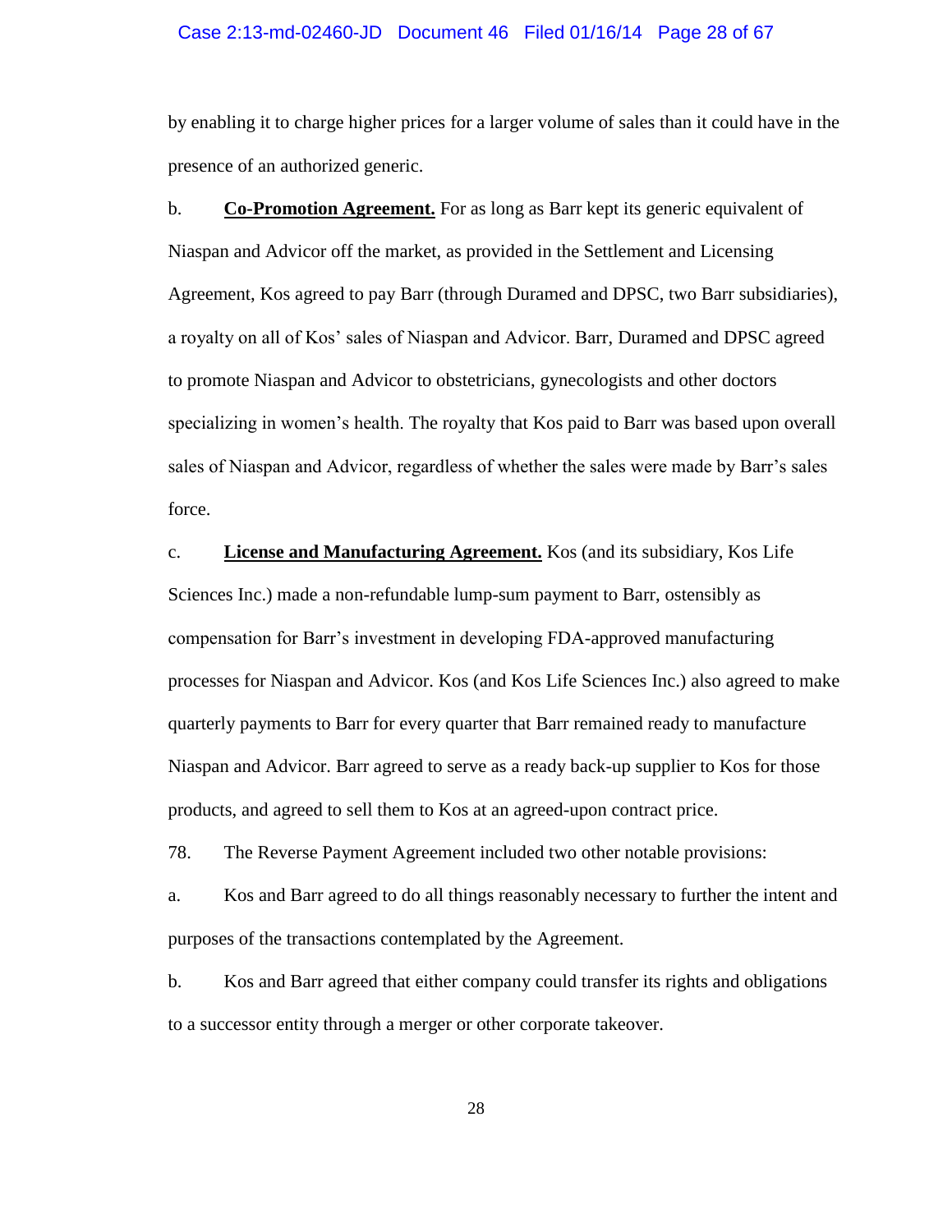#### Case 2:13-md-02460-JD Document 46 Filed 01/16/14 Page 29 of 67

79. On April 12, 2005, the New York court dismissed all of the patent infringement cases that were pending between Barr and Kos regarding Niaspan.

80. On April 26, 2005, the FDA gave Kos final approval for its generic equivalent of Niaspan, in all doses.

81. In the Spring of 2005, Barr disposed of the inventory it had accumulated to be ready for its At-Risk generic launch, and Barr took an inventory write-down in connection with its decision not to launch At-Risk in April of 2005. Also, in the Spring of 2005, Kos took a writedown for its inventory of an authorized generic version of Niaspan. Kos had accumulated that inventory through the First Quarter of 2005, on the expectation that Kos would need to begin selling a generic product as soon as Barr launched At-Risk.

82. Under the Reverse Payment Agreement, Kos paid Barr to not launch until 2013. The payments took at least the following forms:

a. An agreement by Kos not to enter the market with an authorized generic version of Niaspan during Barr's 180-day exclusivity period;

b. An agreement by Kos not to enter the market with an authorized generic version of Advicor during the period that Barr is marketing generic Advicor;

c. A lump sum payment, which was disguised as a "stand-by" payment to compensate Barr for being ready to manufacture Niaspan under the License and Manufacturing Agreement (when in fact Kos did not need Barr to stand-by, and the stand-by payment far exceeded the value that Barr provided to Kos by being ready to manufacture and supply Niaspan);

d. Quarterly payments, which were disguised as payments to compensate Barr for remaining ready to manufacture Niaspan under the License and Manufacturing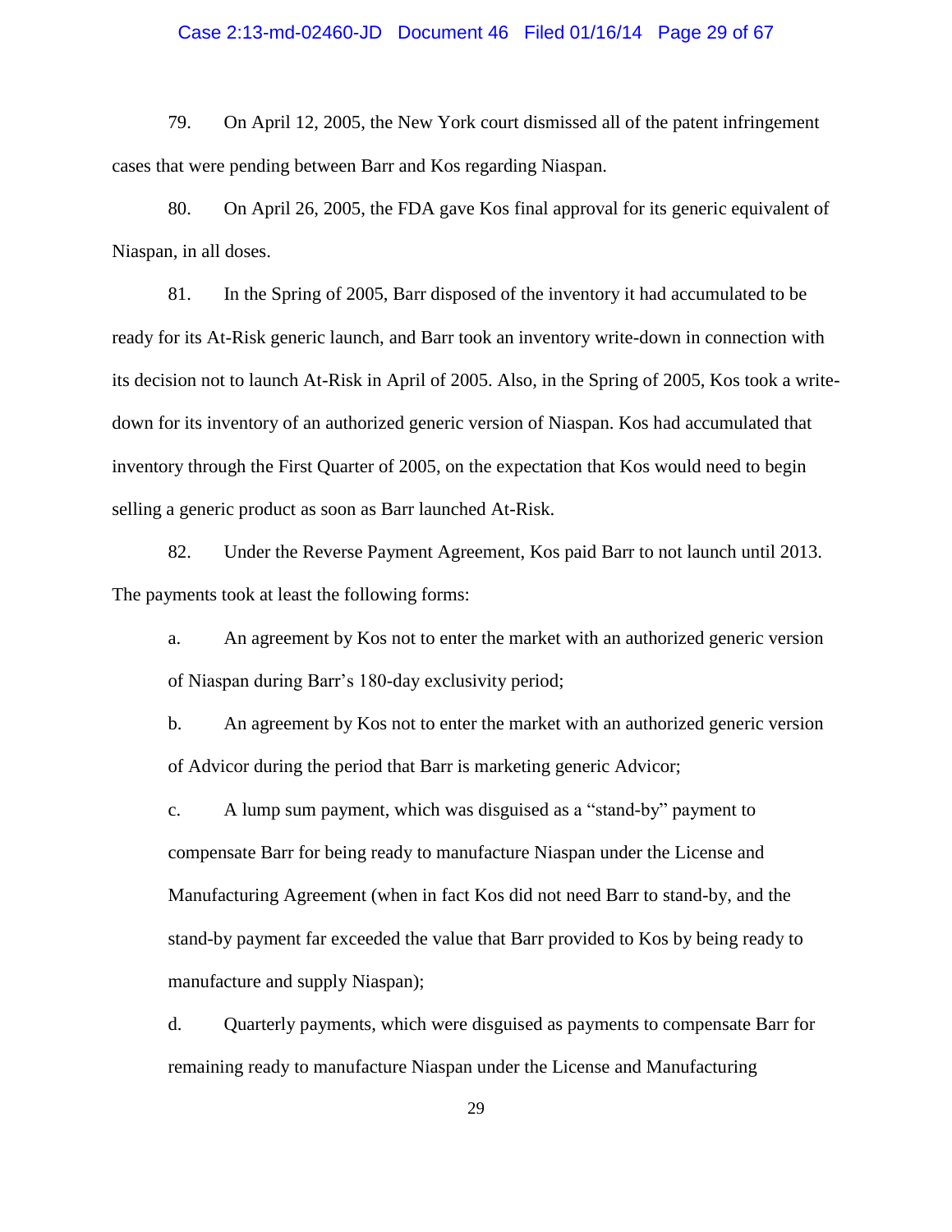#### Case 2:13-md-02460-JD Document 46 Filed 01/16/14 Page 30 of 67

Agreement (when in fact Kos did not need Barr to stand-by, and the quarterly payments far exceeded the value that Barr provided by remaining ready to manufacture and supply Niaspan); and

e. Quarterly Royalty Payments, which were disguised as compensation for Barr's work under the Co-Promotion Agreement (when in fact those payments far exceeded the value of the promotion efforts that Barr provided).

83. All of these benefits had substantial value to Barr, and are compensation that it could not have obtained even if it had litigated and won the patent case. And these payments caused Barr to agree to stay out of the market longer than it otherwise would have done. Kos agreed to pay Bar to delay entry into the market.

84. But for the parties' ongoing adherence to their Reverse Payment Agreement, generic competition for Niaspan would have occurred earlier and prices for Niaspan (both generic and branded) would have been lower. Specifically:

a. If Barr had launched a generic equivalent of Niaspan -- either in an At-Risk launch or at any time before September 20, 2013 -- the generic equivalent would have sold at lower prices than the prices at which Kos was selling the brand name version of Niaspan. Plaintiffs would have paid lower prices -- on both brand name Niaspan and on the generic equivalent of Niaspan -- than they otherwise paid.

b. If Kos had launched its authorized generic equivalent of Niaspan, prices would have dropped even lower. As a matter of pharmaceutical economics, prices fall most dramatically when two or more generic equivalents of a drug are on the market alongside a branded product. The Reverse Payment Agreement prevented that generic competition from occurring.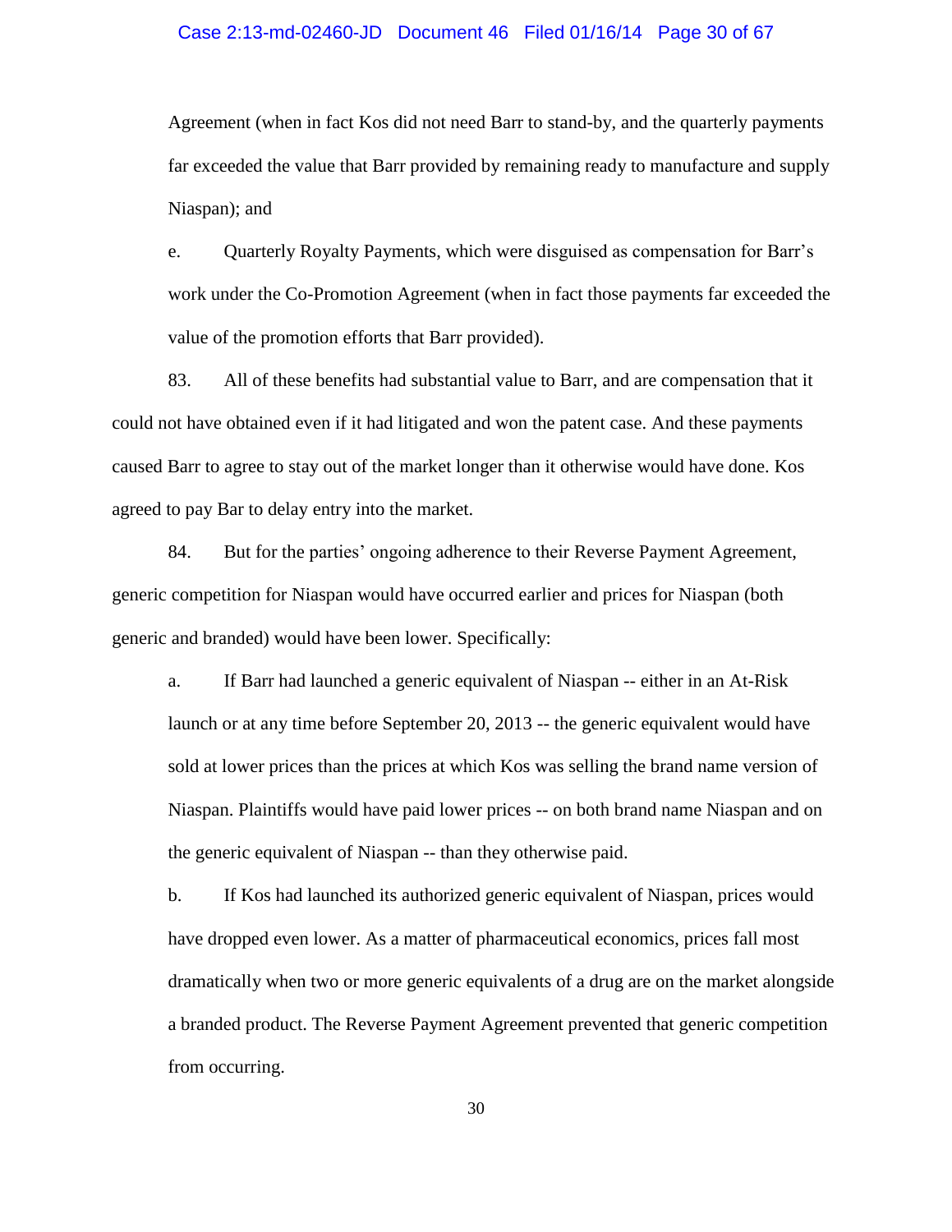#### Case 2:13-md-02460-JD Document 46 Filed 01/16/14 Page 31 of 67

c. If Barr had launched At-Risk and/or had agreed to an entry date earlier than September 2013, other generic manufacturers would have been able to launch their own generic equivalents of Niaspan after 180 days had passed after Barr's At-Risk launch. That is, as the first filer, Barr had a 180-day period in which it would be the exclusive outside generic manufacturer of a Niaspan equivalent, and that 180-day exclusivity period would not begin to run until 180 days after Barr launched its product. By delaying Barr's launch until September 20, 2013, Kos and Barr sought to prevent -- and succeeded in preventing -- other generic manufacturers from launching until 2014.

85. Hence, the purpose and effect of the agreement between Kos and Barr was to suppress generic competition and to allow Kos to charge higher prices for Niaspan.

86. Kos' payments to Barr under this agreement have involved large and substantial sums.

a. In 2005, Kos paid an "upfront fee" to Barr for Barr's commitment to stand by as an alternate supply source for the Kos branded product. This fee is believed to be in the ballpark of \$5 million, which was to be supplemented with future "stand ready" quarterly fees.

b. In 2006, Kos paid Barr \$45 million in royalty payments based on Kos' sales of Niaspan and Advicor, which was the "maximum annual royalty" for calendar year 2006.

c. In 2007, Kos paid Barr another \$37 million, which was the maximum annual royalties for that year under their co-promotion agreement for the sales of Niaspan and Advicor. Similar payments were made in subsequent years.

d. Kos gave Barr a license to sell a generic equivalent of another product -- Advicor -- and an opportunity to earn royalties on Kos' sales of Advicor prior to that generic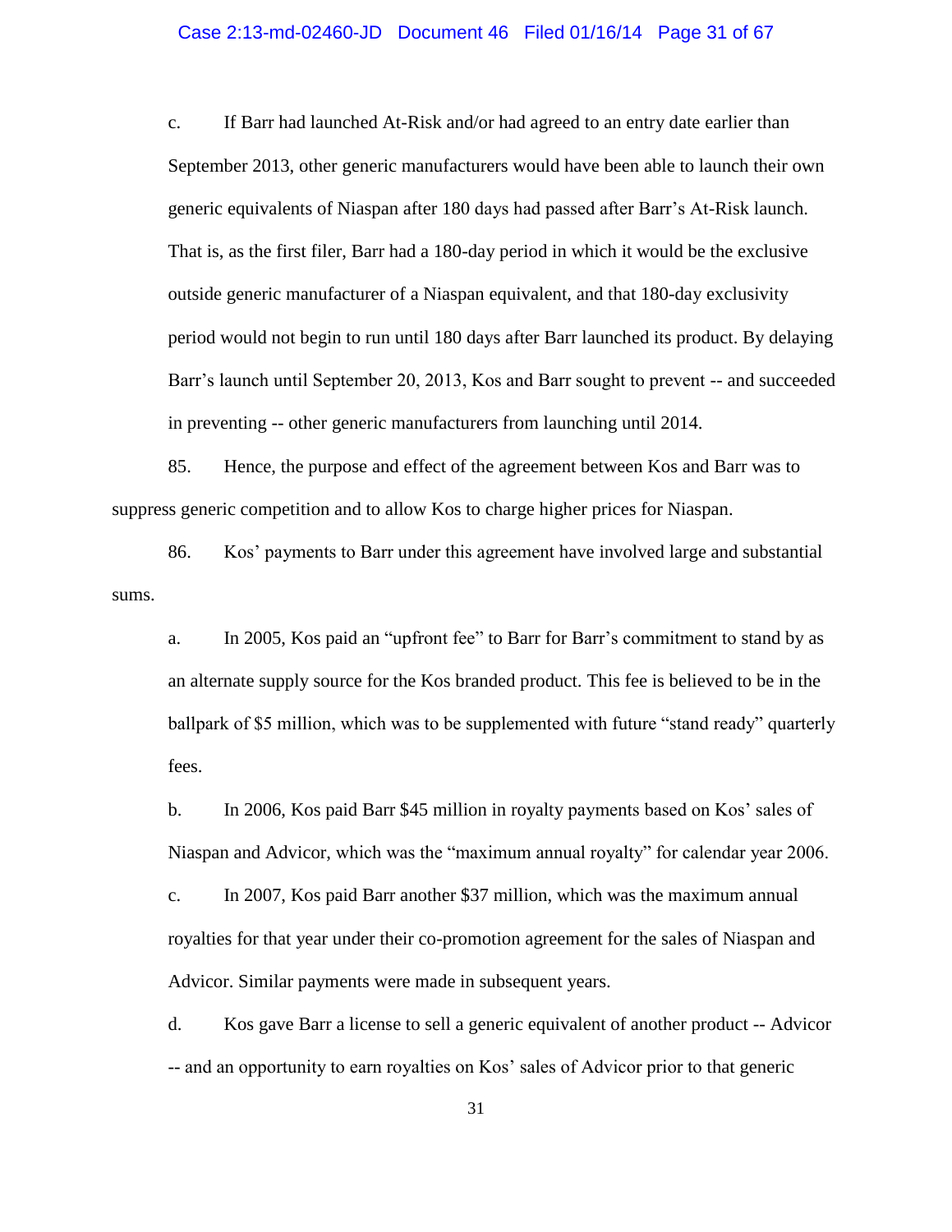#### Case 2:13-md-02460-JD Document 46 Filed 01/16/14 Page 32 of 67

entry, even though Advicor had not been a part of the patent dispute that was being settled. This provision of the Reverse Payment Agreement, paid Barr millions of additional dollars.

e. Kos (and its successors) continued to pay Barr (and its successor) throughout the unlawful and ongoing Agreement, and those payments involved tens of millions of dollars every year. Those payments continued into 2013.

f. In addition, the commitment by Kos (and its successors) to refrain from marketing an authorized generic version of Niaspan is worth hundreds of millions of dollars to Barr (and its successors).

87. Consistent with their unlawful Agreement, Kos and Barr took steps to conceal their unlawful conduct.

a. In the Spring of 2005, both companies repeatedly stated that the effect of the agreement was to bring a generic equivalent of Niaspan to the market in 2013, which they asserted was four years earlier than the expiration date of the last-expiring Kos Patent. These statements were misleading -- and both companies knew that they were misleading -- because those statements ignored the fact that, but for the unlawful payments, Barr would have launched a generic equivalent of Niaspan At-Risk in April of 2005 and/or would have successfully negotiated for an entry date much earlier than September 2013. Thus, when Kos and Barr proclaimed that their agreement would bring generic equivalents of Niaspan to market sooner than they otherwise would have arrived, both companies knew that the real purpose and effect of their unlawful Agreement was to create a very substantial delay in generic entry.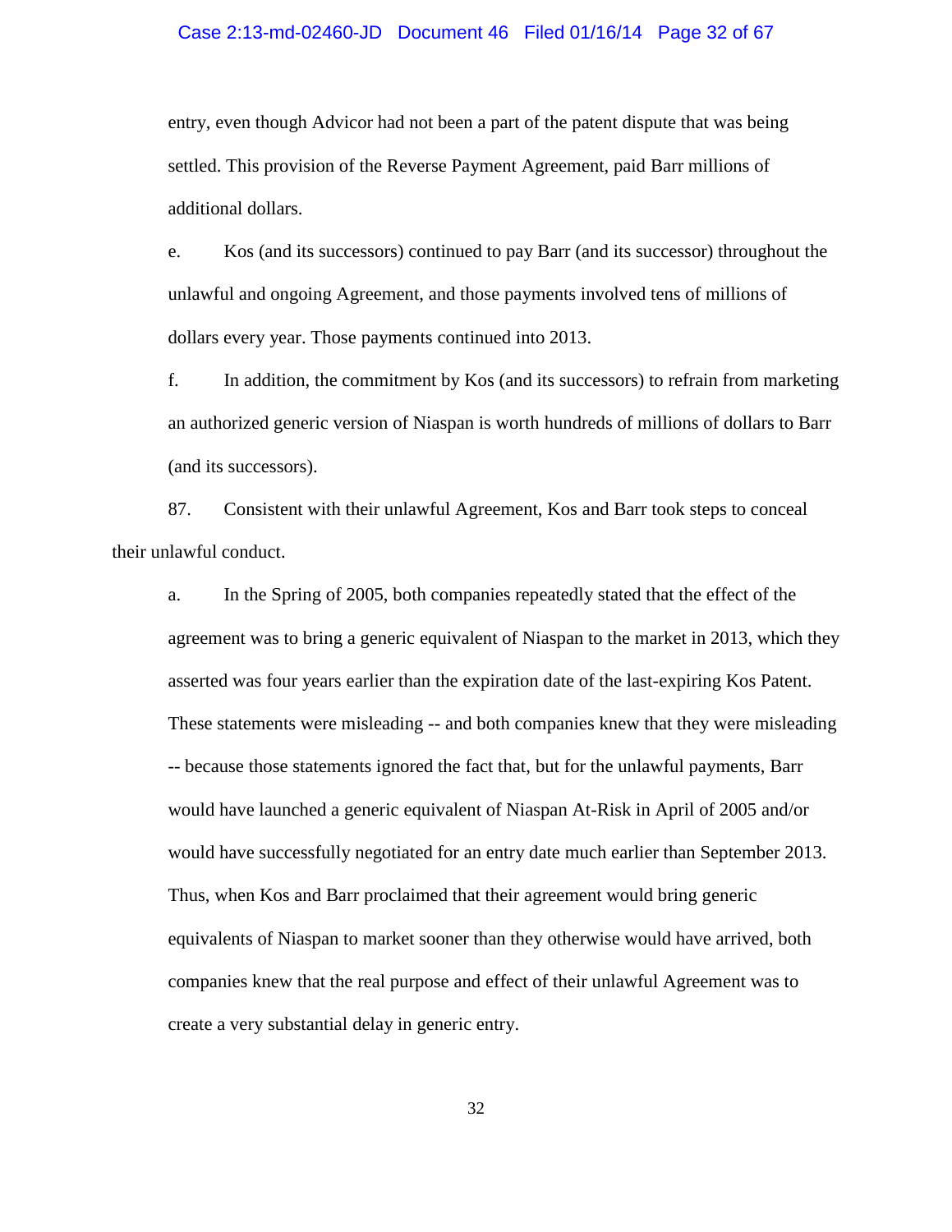#### Case 2:13-md-02460-JD Document 46 Filed 01/16/14 Page 33 of 67

b. In the Spring of 2005, Kos and Barr both refused to disclose the amount of the payments that Kos would provide to Barr, because they had agreed to conceal the amounts of the payments that Barr was receiving. Repeatedly, when Wall Street analysts asked either company to disclose the amounts of the payments (or even the details for how the amounts would be calculated), the companies refused.

c. Kos filed copies of contracts dated April 12, 2005 with the Securities and Exchange Commission as part of its 10-Q filing dated August 9, 2005, but the publiclyfiled versions of those contracts redacted the financial terms regarding the payments. Neither company reported the amounts of the payments as separate items in their financial reports. Additionally, the publicly-filed versions of the contracts contained recital clauses that falsely stated that the parties were hastening the entry of a generic equivalent of Niaspan, when in fact the parties had agreed to very substantially delay generic entry very substantially.

## **E. Abbott Acquires Kos And Continues the Unlawful Agreement to Suppress Generic Competition.**

88. In November of 2006, Abbott proposed to acquire control of Kos through a tender offer transaction. Abbott offered to pay Kos shareholders \$78 per share, which represented a 56% premium on the open market share price of \$50 per share. At the time that Abbott made the offer, Kos' portfolio of products was still heavily dependent on Niaspan, and Kos did not have very many products in development. Thus, Niaspan (along with the above-described unlawful and ongoing Reverse Payment Agreement that was keeping Barr from launching a generic equivalent of Niaspan) was a central element of Abbott's valuation of Kos' business.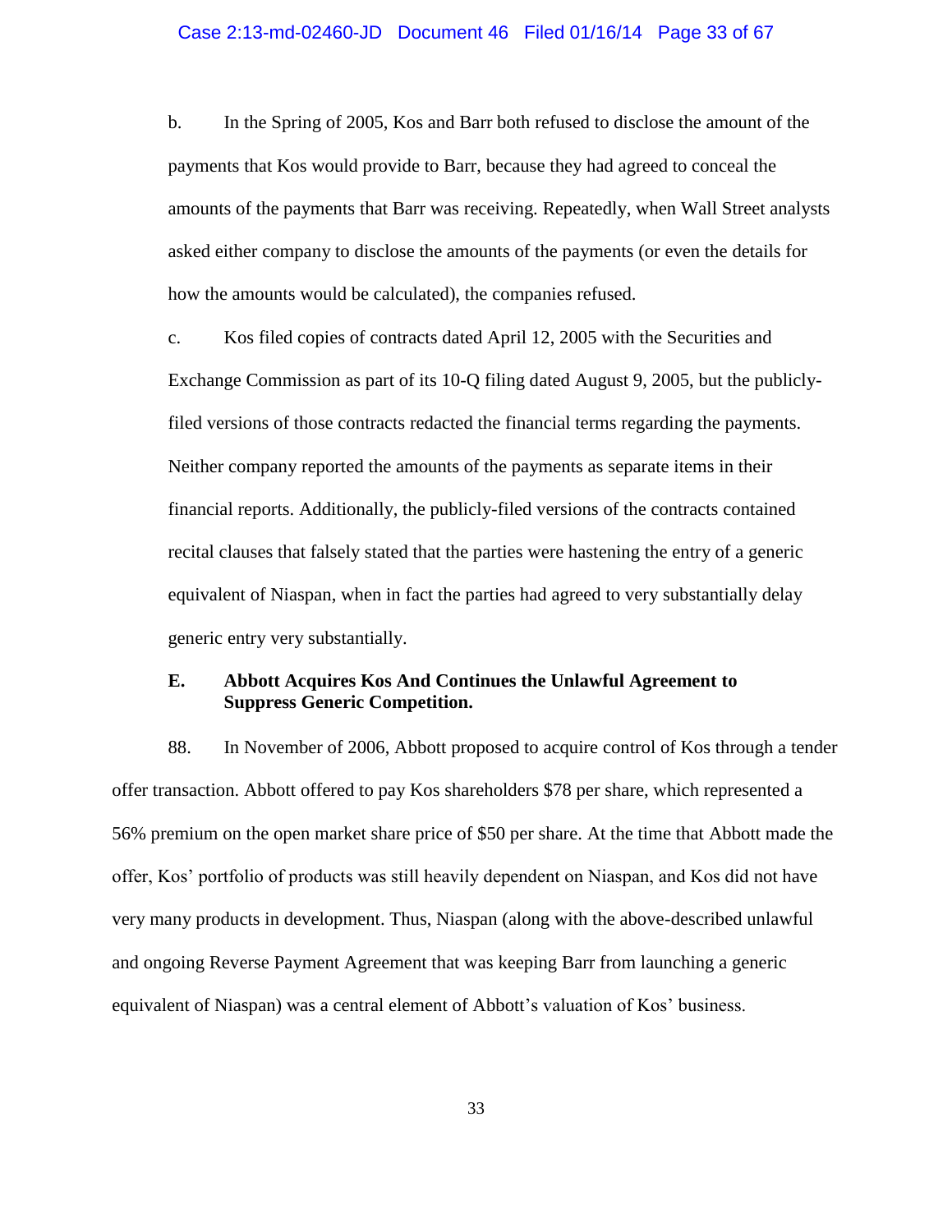#### Case 2:13-md-02460-JD Document 46 Filed 01/16/14 Page 34 of 67

89. Abbott's tender offer was successful, and Kos was merged into Abbott in December of 2006. As Kos' successor, Abbott stepped into the shoes of Kos with respect to the ongoing unlawful Reverse Payment Agreement with Barr. Barr continued to refrain from entering the market with a generic equivalent of Niaspan, agreeing to hold off until the agreed upon launch date of September 20, 2013, and Abbott continued to make the agreed-upon payments to Barr. In this way, both parties continued with the unlawful Reverse Payment Agreement, suppressing generic competition for Niaspan.

90. Upon the completion of the merger, Abbott joined the ongoing unlawful course of conduct -- and joined the unlawful agreements, collusion and conspiracy -- with respect to the suppression of generic competition for Niaspan. Abbott did not withdraw from that conspiracy. Instead, Abbott participated in it.

91. The Reverse Payment Agreement was valuable to Abbott because the Agreement was postponing Barr's launch of a generic equivalent of Niaspan, and Abbott was willing to continue to pay Barr for that ongoing suppression of generic competition.

92. Over the years, U.S. retail sales of Niaspan grew as follows:

| 2006 | \$474 million  |
|------|----------------|
| 2007 | \$546 million  |
| 2008 | \$639 million  |
| 2009 | \$717 million  |
| 2010 | \$794 million  |
| 2011 | \$1.13 billion |
| 2012 | \$1.03 billion |

### **F. Teva Acquires Barr and Continues the Unlawful Agreement to Suppress Generic Competition.**

93. On December 23, 2008, Barr became a wholly-owned subsidiary of Teva. Teva continued to follow the unlawful Reverse Payment Agreement that was then in place with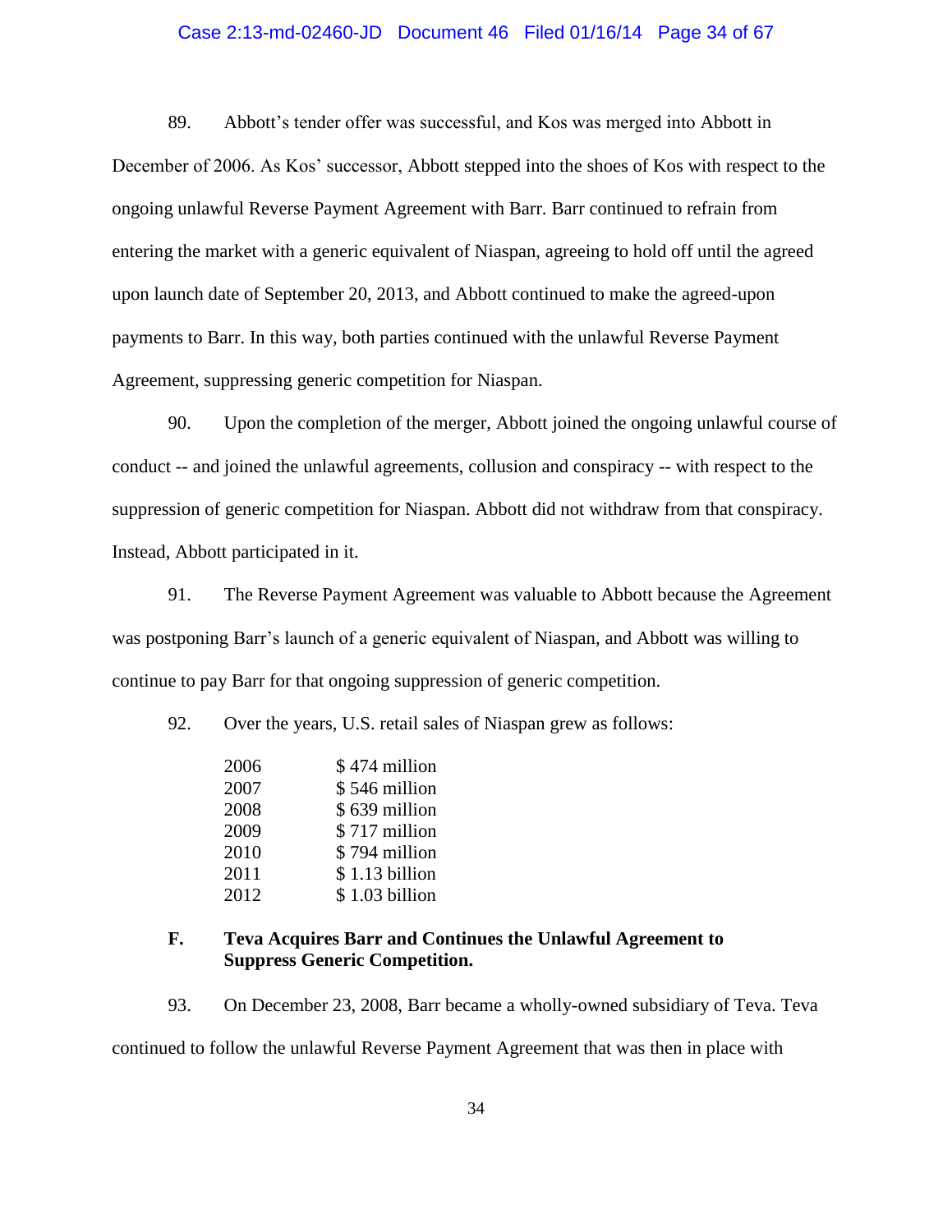#### Case 2:13-md-02460-JD Document 46 Filed 01/16/14 Page 35 of 67

Abbott. Teva continued to refrain from entering the market with a generic equivalent of Niaspan, agreeing to hold off until September 20, 2013, and Abbott continued to make the agreed-upon payments to Teva. On September 20, 2013, Teva launched a generic product, in accordance with the Reverse Payment Agreement.

94. As a result of its acquisition of Barr, Teva also owns (either directly or indirectly) the first-filer rights held by Barr. Accordingly, no other generic company is able to launch a generic equivalent of Niaspan until Teva has had a 180-day period as the exclusive generic seller. That is, no other generic company can introduce a generic equivalent of Niaspan until March of 2014.

95. Upon the completion of its acquisition of Barr, Teva joined the ongoing unlawful course of conduct -- and joined the unlawful agreements, collusion and conspiracy -- with respect to the suppression of generic competition for Niaspan. Teva did not withdraw from that conspiracy. Instead, Teva participated in it.

## **G. Abbott Acts to Preserve the Unlawful Agreement to Suppress Generic Competition.**

96. In furtherance of the unlawful and ongoing Reverse Payment Agreement with Teva, Abbott took additional steps to ensure that nothing happened to disrupt the agreement that Teva would not launch its generic until September of 2013, and to keep the generic-entry "bottleneck" in place.

97. As the first generic manufacturer to file an ANDA with a Paragraph IV Certification, Barr could not forfeit the 180-day exclusivity by failing to market the drug. Therefore, despite agreeing with Kos to substantially delay marketing the generic, Barr still safely retaining the 180-day exclusivity. By thus "parking" its 180-day exclusivity, Kos and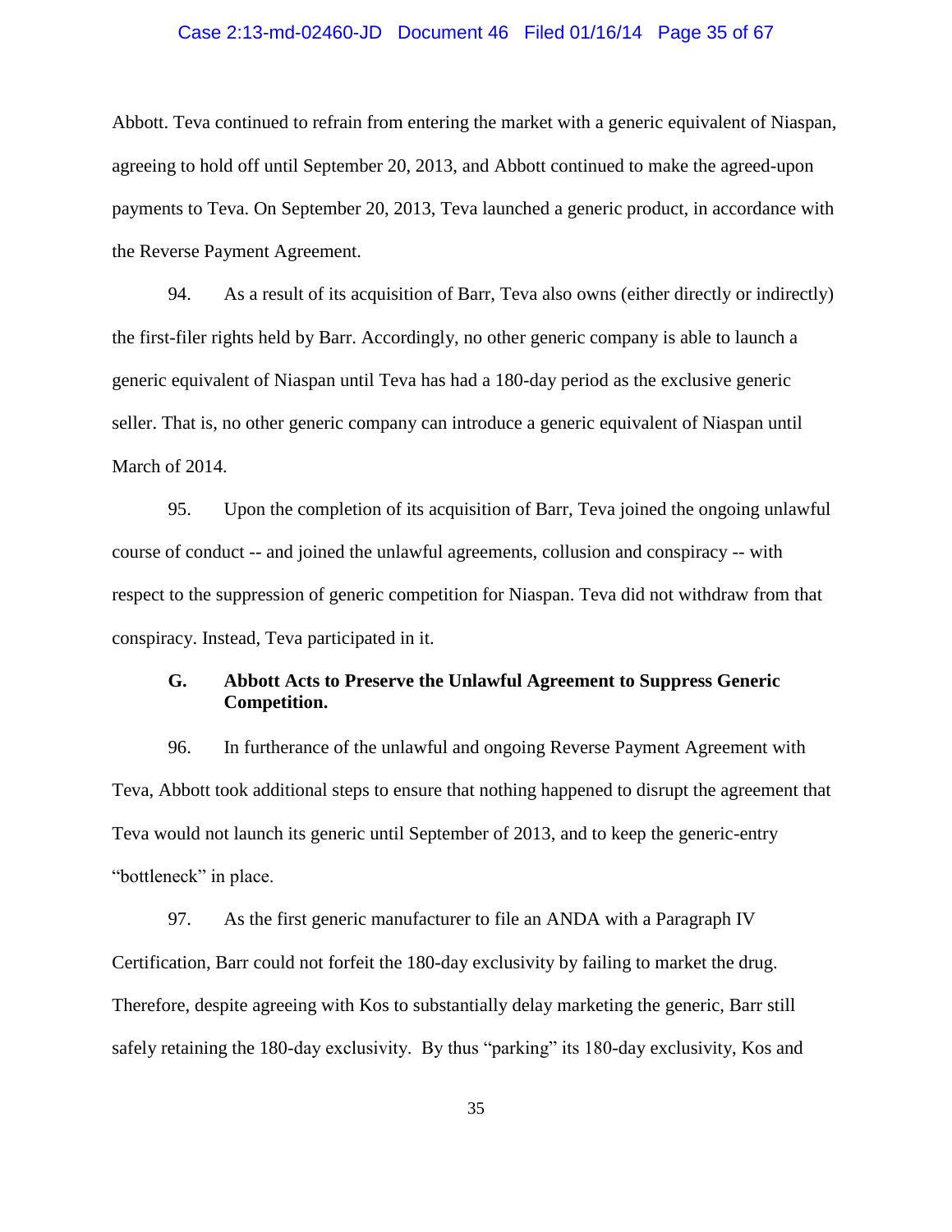#### Case 2:13-md-02460-JD Document 46 Filed 01/16/14 Page 36 of 67

Barr created a "bottleneck" that precluded *all* generic manufacturers from entering the market until 180 days after Barr entered. The intended effect of Defendants' unlawful agreement was to delay entry not only by Barr, but also by all subsequent ANDA filers.

98. In furtherance of Defendants' unlawful agreement to delay all generic entry, Kos/Abbott/AbbVie took additional action to ensure that no generic manufacturer would overcome the bottleneck. Specifically:

a. On March 6, 2009, Abbott filed a patent infringement lawsuit against Lupin Limited in the United States District Court for Delaware (docketed as 09-CV-152). Abbott alleged that Lupin, a generic manufacturer, had infringed Abbott's patent by filing a Paragraph IV Certification as part of an effort to launch a generic equivalent of Niaspan. On June 13, 2012, Abbott and Lupin stipulated to a dismissal of the lawsuit. The Delaware Court never ruled on whether Lupin had infringed Abbott's patents, and there was never a final judgment on Lupin's claims that Abbott's patents were invalid or unenforceable.

b. Over the next three years, Abbott filed several more patent infringement lawsuits against generic manufacturers that had filed Paragraph IV Certifications with respect to a possible generic equivalent of Niaspan. *Abbott Laboratories v. Sun Pharmaceuticals Indus. Ltd.* (D. Del. Dkt. No. 10-CV-112); *Abbott Laboratories v. Sandoz, Inc.* (D. Del. Dkt. No. 10-CV-538); *Abbott Laboratories v. Cadila Healthcare Ltd.* (D. Del. Dkt. No. 12-CV-0065); *Abbott Laboratories v. Amnael Pharmaceuticals LLC* (D. Del Dkt. Nos. 12-CV-235 and 10-CV-1088 (consolidated)); *Abbott Laboratories v. Mylan, Inc.* (D. Del. Dkt. No. 12-CV-257); *Abbott Laboratories v. Watson Laboratories, Inc.* (D. Del. Dkt. Nos. 12-CV-324 and 12-CV-1409 (consolidated)); and *Abbott Laboratories v. Kremers*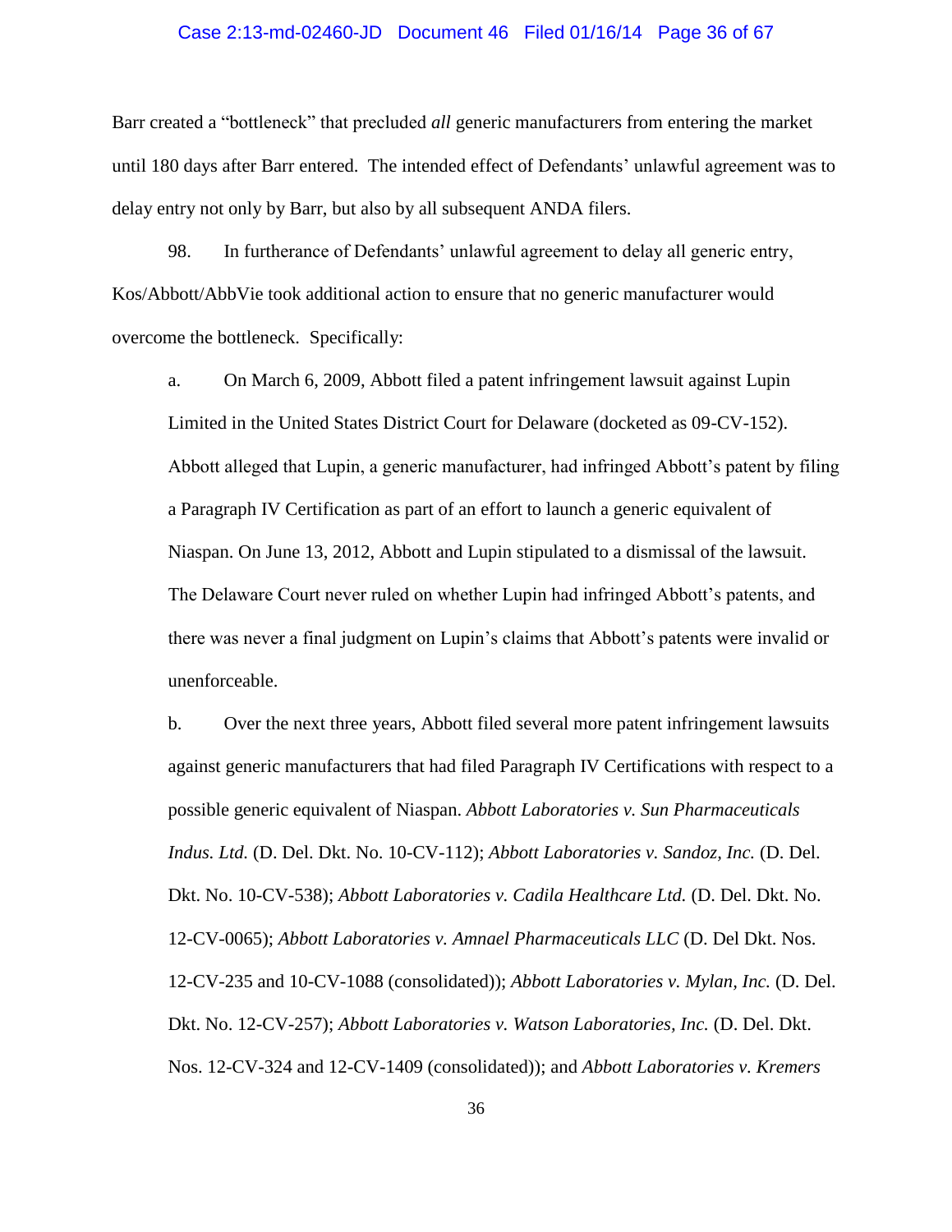*Urban Pharmaceuticals, Inc.* (D. Del. 12-CV-703). Eight of those cases were dismissed by stipulation, with no final judgments entered on the infringement, the validity, or the enforceability of the patents. Only one of those cases remains pending, and it is still in discovery, with no final judgments entered on the infringement, the validity, or the enforceability of the patents.

99. In all of these lawsuits, Abbott (and its successor) was able to avoid the entry of any definitive ruling that would have disrupted the trigger date for Teva's entry into the market of its generic equivalent of Niaspan. Through delay, and through agreements (the terms of which are non-public), Abbott (and its successor) has ensured that no final judgment has been entered on non-infringement, invalidity or unenforceability of the relevant patents.

100. In light of the bottleneck created by Defendants' unlawful agreement, all of these subsequent ANDA filers agreed to delay entry into the market until 180 days after Barr/Teva entered. Absent the bottleneck created by Defendants' Reverse Payment Settlement Agreement, many or most of these later ANDA filers would have entered the market much sooner than they did.

### **H. Abbott Spins Off Niaspan to AbbVie, and AbbVie Continues With the Unlawful Agreement to Suppress Generic Competition.**

101. In 2012, Abbott announced that it was spinning off most of its prescription drug business into a new company, AbbVie. That spin-off became effective as of January 1, 2013. As Abbott's successor, AbbVie stepped into the shoes of Abbott with respect to the ongoing unlawful agreement with Teva. Teva continued to refrain from launching a generic equivalent of Niaspan, and AbbVie continued to make the agreed-upon payments to Teva.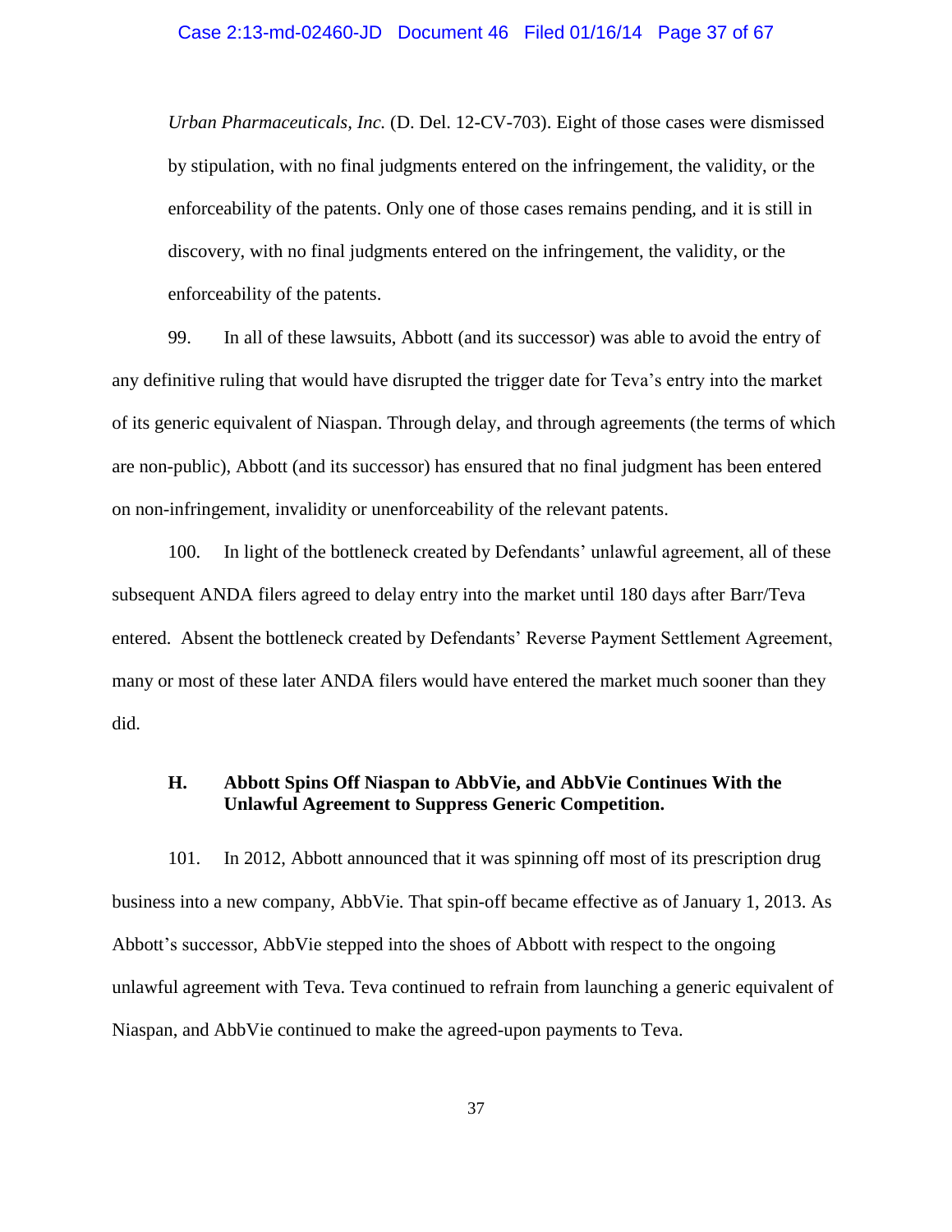#### Case 2:13-md-02460-JD Document 46 Filed 01/16/14 Page 38 of 67

102. Upon the transition of the Niaspan business from Abbott to AbbVie (which occurred on or about on January 1, 2013), AbbVie joined the ongoing unlawful course of conduct -- and joined the unlawful agreements, collusion and conspiracy -- with respect to the suppression of generic competition for Niaspan. AbbVie did not withdraw from that conspiracy. Instead, AbbVie participated in it.

## **I. The Unlawful Agreement to Suppress Generic Competition is Ongoing, and It Continues to Cause Injury.**

103. Until recently, there was no generic equivalent of Niaspan on the market in the United States. Even today, there is only one company selling a generic equivalent of Niaspan. At all relevant times, AbbVie has sold, and continues to sell, brand-name Niaspan at artificially inflated prices, and Plaintiffs and the Class have been denied the lower prices that generic competition would have brought to the market. This lack of generic competition has been the direct result of the ongoing unlawful Agreement.

104. The unlawful Agreement has resulted in higher prices in another way. In September of 2013, when Teva began selling its generic equivalent to Niaspan, Teva charged higher prices than it would have charged but for the Reverse Payment Agreement. Teva's higher generic prices follow from the fact that AbbVie has not launched an authorized generic, in accordance with the Reverse Payment Agreement.

105. During the four-year period before the filing of the earliest complaint in this litigation, the Defendants' unlawful conduct has been ongoing and the Plaintiffs and the Class have continued to suffer injury every day that the Defendants' unlawful agreement not to compete has remained in place. During the applicable limitations period, the Defendants have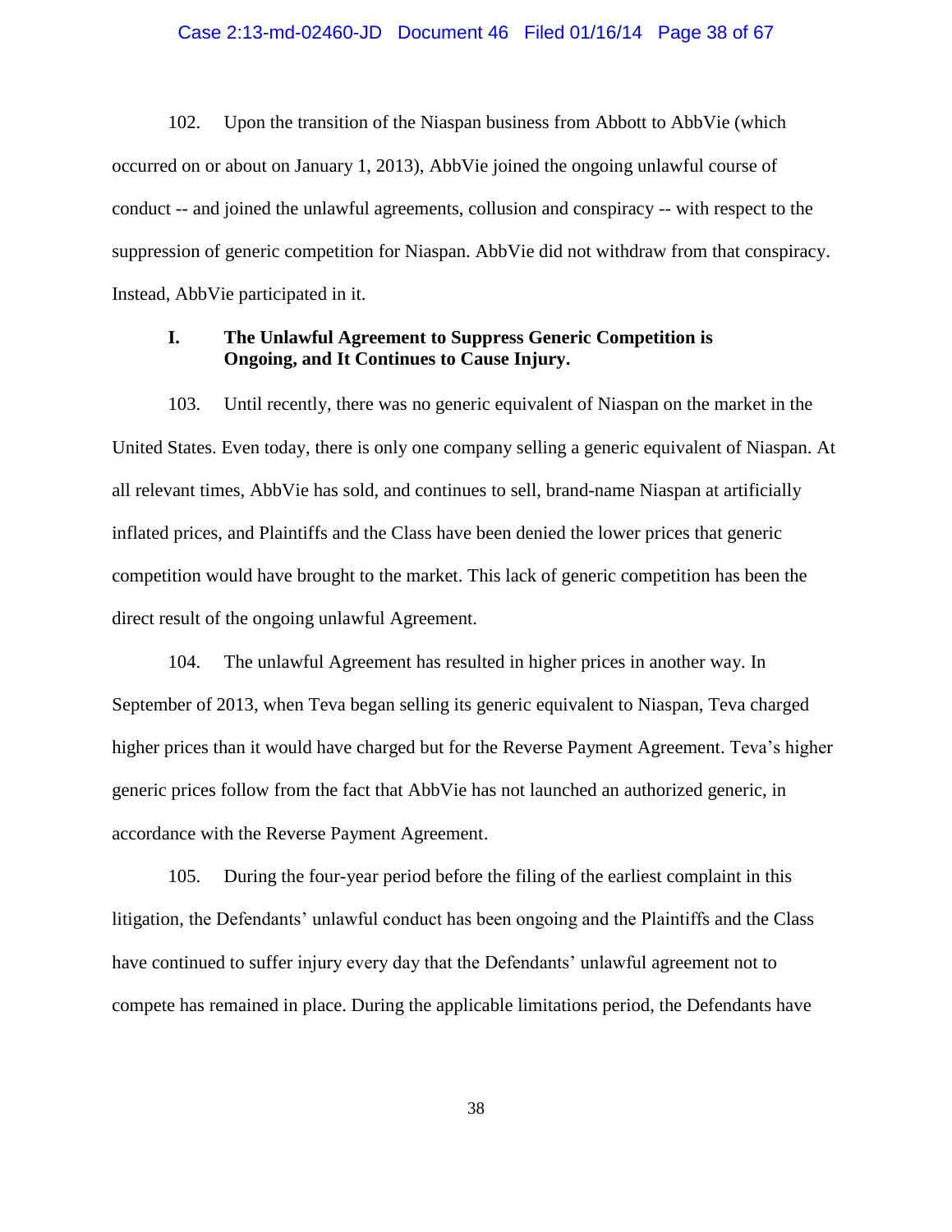#### Case 2:13-md-02460-JD Document 46 Filed 01/16/14 Page 39 of 67

operated under an ongoing agreement to suppress generic competition, and Plaintiffs and the Class have been injured by the Defendants' conduct.

## **J. The Unlawful Agreement to Suppress Generic Competition Harms Competition, Injures the Plaintiffs, and Causes Damages.**

106. As of May 9, 2003, Barr's ANDA for a generic equivalent of the 1000 mg dosage of Niaspan ANDA was in approvable condition, and the FDA issued its Tentative Approval for that dosage. As of June 13, 2003, Barr's ANDA for a generic equivalent of the 500 mg and 750 mg dosages of Niaspan was in approvable condition, and the FDA issued its Tentative Approval for those dosages.

107. But for Defendants' anticompetitive and ongoing agreement to delay generic competition in the United States, a generic equivalent of Niaspan would have been available in the United States far earlier than September 20, 2013, the first date that a generic product became available. But for the anticompetitive, illegal and ongoing conduct described in this Consolidated Complaint, a generic equivalent of Niaspan would have been available before September 20, 2013 as Barr received Final Approval from the FDA to market its generic equivalent on April 26, 2005, and Barr would have launched its generic product At-Risk. Additionally, but for the illegal conduct described in this Consolidated Complaint, Kos would have launched its own authorized generic Niaspan when Barr entered, resulting in additional price competition.

108. Alternatively, but for the substantial payments Kos made to Barr, Kos and Barr would have settled their patent litigation with an agreement that provided for Barr to enter with generic Niaspan far earlier than September 20, 2013, on a date to be proven at trial.

109. But for the anticompetitive, illegal and ongoing conduct alleged in this Consolidated Complaint, Plaintiffs and members of the Class would have begun to pay less for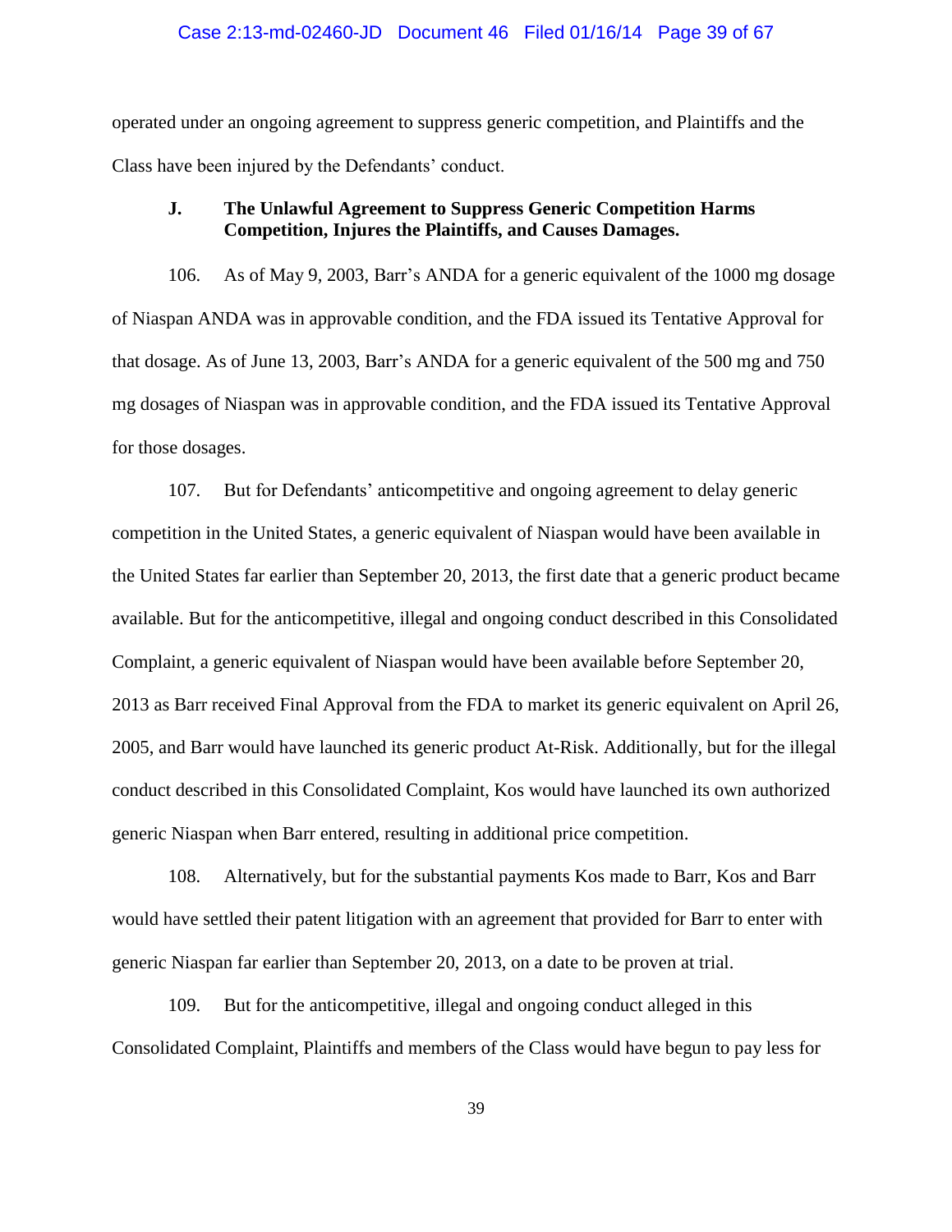#### Case 2:13-md-02460-JD Document 46 Filed 01/16/14 Page 40 of 67

their Niaspan requirements long ago. As a result, Defendants, by their conduct, have injured Plaintiffs and the Class by causing them to pay substantial overcharges -- potentially hundreds of millions of dollars -- on their purchases.

## **VI. MARKET CHARACTERISITICS**

110. The marketplace for the sale of prescription pharmaceutical products in the United States suffers from a significant imperfection that branded drug manufacturers can exploit in order to obtain or maintain market power in the sale of a particular pharmaceutical composition. Markets function best when the person responsible for paying for a product is also the person who chooses which product to purchase. When the same person has both the product choice and payment obligation, the price of the product plays an appropriate role in the person's choice and, consequently, manufacturers have an appropriate incentive to lower the prices of their products.

111. The pharmaceutical marketplace, however, is characterized by a "disconnect" between product selection and the payment obligation. State laws prohibit pharmacists from dispensing many pharmaceutical products, including Niaspan, to patients without a prescription written by a doctor. The prohibition on dispensing certain products without a prescription creates this disconnect. The patient's doctor chooses which product the patient will buy while patient (and in most cases his or her insurer) has the obligation to pay for the pharmaceutical product.

112. Brand manufacturers, including Kos/Abbott/AbbVie exploit this price disconnect by employing large sales forces who visit doctors' offices and persuade them to prescribe the brand manufacturers' products. These sales representatives do not advise doctors of the cost of the branded products. Moreover, studies show that doctors typically are not aware of the relative costs of brand pharmaceuticals and, even when they are aware of the relative costs, they are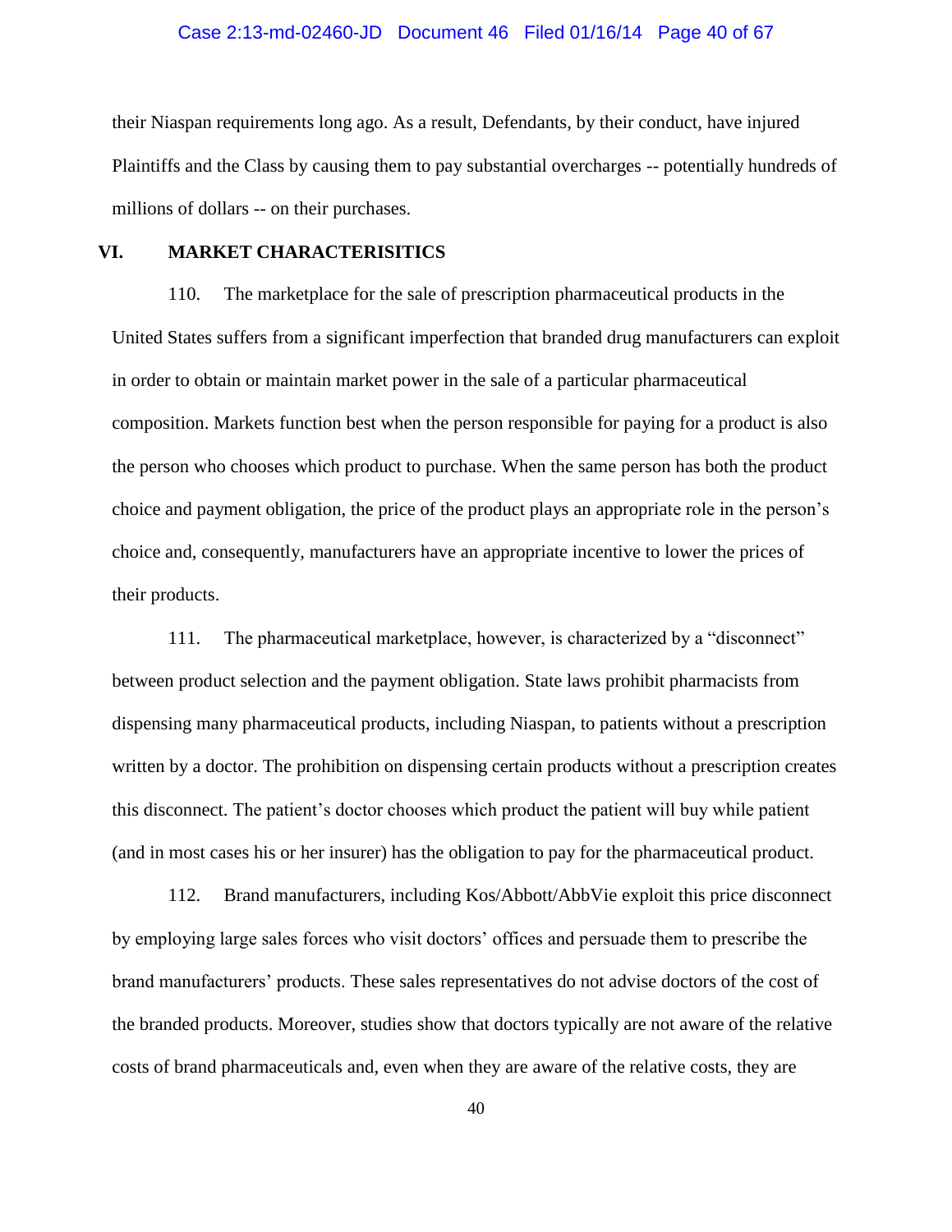#### Case 2:13-md-02460-JD Document 46 Filed 01/16/14 Page 41 of 67

insensitive to price differences because they do not pay for the products. The result is a marketplace in which price plays a comparatively unimportant role in product selection.

113. The relative unimportance of price in the pharmaceutical marketplace reduces what economists call the price elasticity of demand -- the extent to which unit sales go down when price goes up. This reduced price elasticity, in turn, gives brand manufacturers the ability to raise price substantially above marginal cost without losing so many sales as to make the price increase unprofitable. The ability to profitably raise prices substantially above marginal costs is what economists and antitrust courts refer to as market power. The result of these pharmaceutical market imperfections and marketing practices is brand manufacturers gaining and maintaining market power with respect to many branded prescription pharmaceuticals, including Niaspan.

114. The existence of other products designed to treat mixed lipid disorders has not significantly constrained Kos/Abbott/AbbVie's pricing of Niaspan. At all relevant times, Kos/Abbott/AbbVie's price for Niaspan has been at least 60% above its marginal cost of production and at least 40% above its marginal cost including marketing costs. Kos/Abbott/AbbVie has never lowered the price of Niaspan in response to the pricing of other branded treatments for mixed lipid disorders (or the generic versions of such medications).

115. Kos/Abbott/AbbVie knew that entry of a generic equivalent of Niaspan met would be a uniquely significant market event. Kos/Abbott/AbbVie predicted that unlike the entry of other branded treatments for mixed lipid disorders (or the generic versions of such medications), entry of generic Niaspan would take substantial unit sales from Kos/Abbott/AbbVie. For example, Kos/Abbott/AbbVie predicted entry of generic Niaspan would immediately cause branded Niaspan to lose well more than half of its unit sales. Likewise, Barr estimated its generic equivalent of Niaspan would take essentially all of its sales from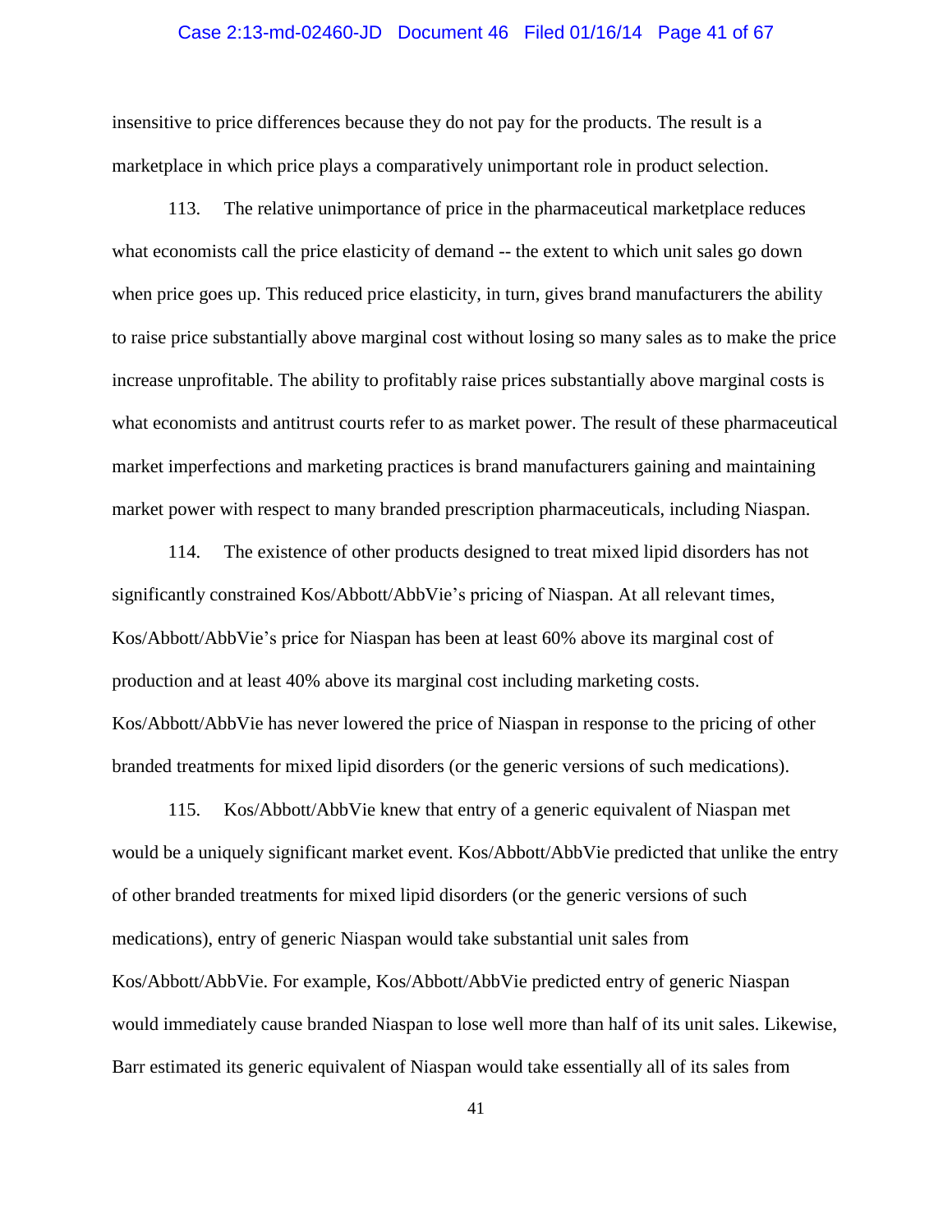#### Case 2:13-md-02460-JD Document 46 Filed 01/16/14 Page 42 of 67

branded Niaspan and few, if any, sales from other branded drugs that treat mixed lipid disorders (or generic versions of such medications). Kos predicted the same with respect to its potential authorized generic version of Niaspan.

116. Kos/Abbott/AbbVie and Barr predicted that the competitive impact of generic Niaspan would be substantial. Among other things, all of the Defendants predicted the availability of generic Niaspan would deliver hundreds of millions of dollars of savings to consumers.

117. Kos, Abbott and AbbVie had the power to maintain the price of Niaspan products (meaning Niaspan in all its dosage strengths) at supracompetitive levels without losing substantial sales to other products.

118. A small but significant, non-transitory price increase for Niaspan would not have caused a significant loss of sales so as to make the higher prices unprofitable.

119. At competitive price levels, Niaspan does not exhibit significant, positive crosselasticity of demand with respect to price, with any product other than an AB-rated generic equivalent of Niaspan, which only entered the market on September 20, 2013.

120. Because of, among other reasons, its unique profile as a once-a-day Niacin therapy for treating mixed lipid disorders, Niaspan is differentiated from all products other than AB-rated generic equivalents of Niaspan.

121. Kos, Abbott, and AbbVie needed to control only Niaspan and any AB-rated generic equivalents for Niaspan, and no other products, in order to maintain the price of Niaspan profitably at supracompetitive prices.

122. Kos, Abbott and AbbVie also sold branded Niaspan at prices well in excess of marginal costs, and in excess of the competitive price, and enjoyed high profit margins.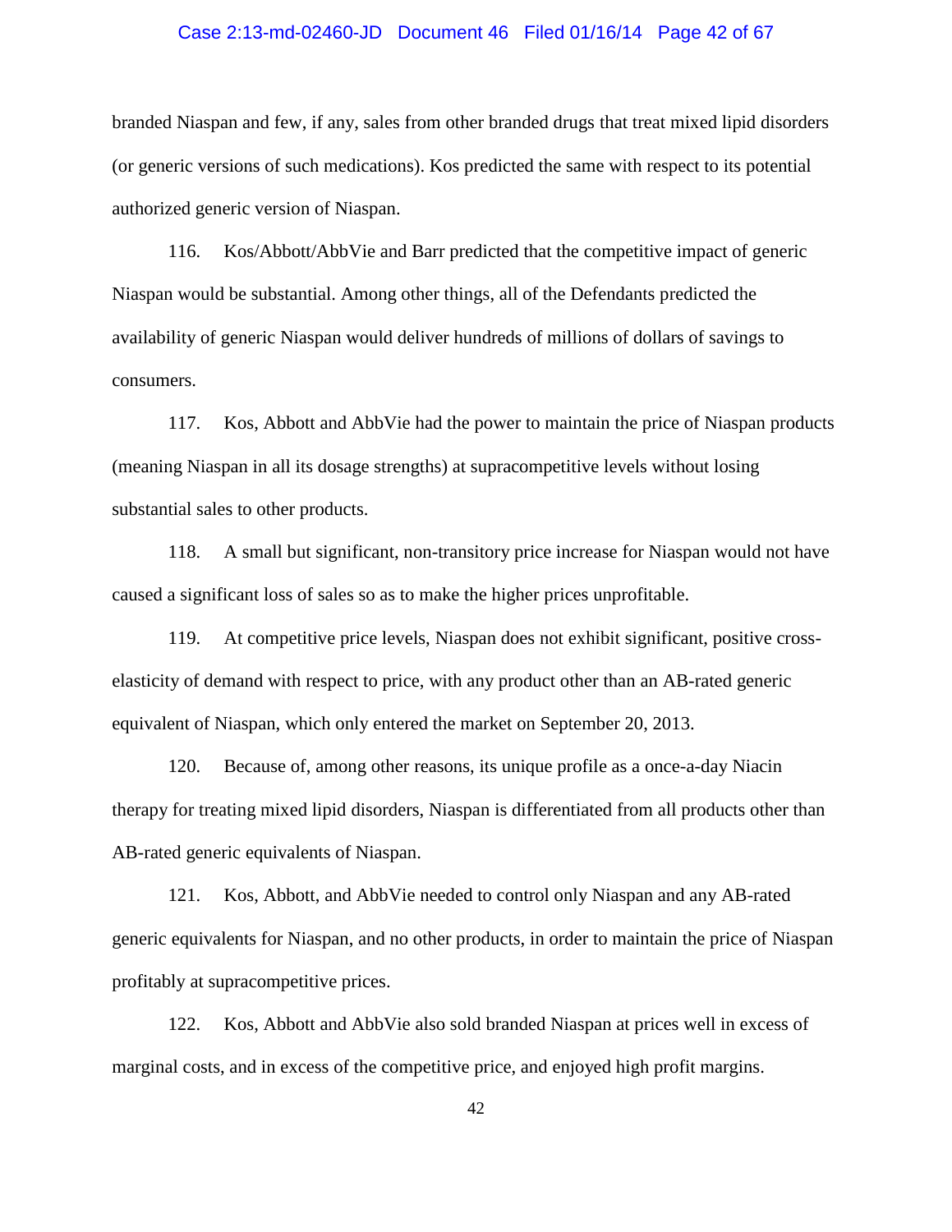#### Case 2:13-md-02460-JD Document 46 Filed 01/16/14 Page 43 of 67

123. Defendants have had, and exercised, the power to exclude generic competition to branded Niaspan.

124. Defendants, at all relevant times, enjoyed high barriers to entry with respect to the market for Niaspan products.

125. To the extent that Plaintiffs are legally required to define a relevant product market, Plaintiffs allege that the relevant market is all Niaspan products -- *i.e.*, Niaspan (in all its dosage strengths) and any AB-rated bioequivalent products. During the period relevant to this case, Defendants have profitably maintained the price of Niaspan products well above competitive levels.

126. The relevant geographic market is the United States and its territories.

127. During most of the Class Period, Kos, Abbott, and AbbVie had a 100% market share in the relevant market, and continued to have that market share until September 20, 2013. For the period from September 20, 2013 until March of 2014, the Defendants are sharing a 100% market share in the relevant market.

### **VII. MARKET EFFECTS**

128. Kos began to ship Niaspan to Plaintiffs and other members of the Class on or shortly after July 28, 1997, after receiving the FDA's formal, written final approval of its NDA. From then until September 20, 2013, no generic equivalent of Niaspan was available for sale in the United States.

129. Defendants' Reverse Payment Agreement had the purpose and effect of restraining competition unreasonably and injuring competition by protecting Niaspan from generic competition. But for the unlawful Reverse Payment Agreement, Barr would have entered the market with a generic equivalent of Niaspan much earlier than September 2013,, and one or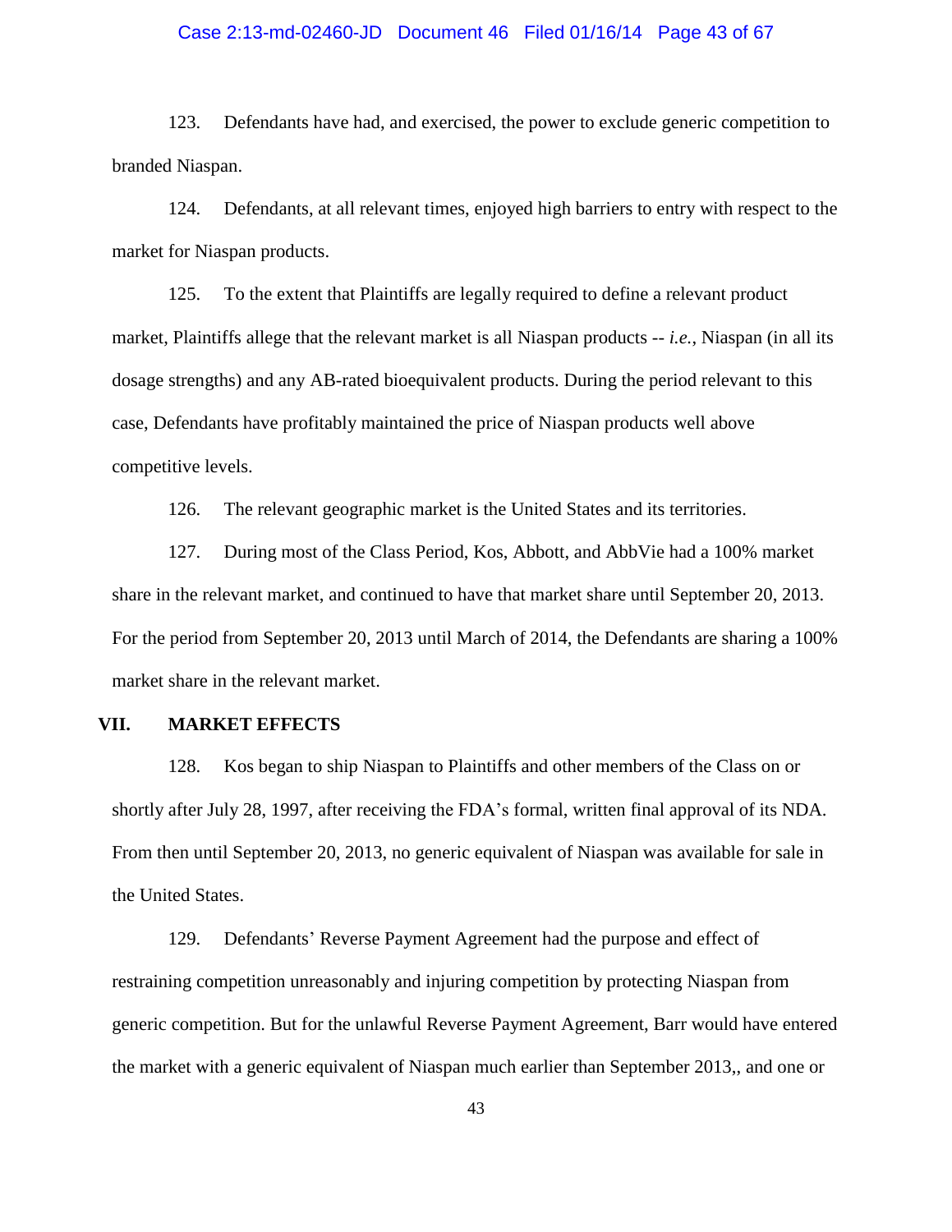#### Case 2:13-md-02460-JD Document 46 Filed 01/16/14 Page 44 of 67

more generic equivalents of Niaspan would have been on the market at all times after Barr entered. The Defendants' Reverse Payment Agreement allowed Kos (and later Abbott and AbbVie) to exclude competition in the market for Niaspan products, leading to higher prices paid by Plaintiffs and all other members of the Class.

130. But for the Defendants' anticompetitive agreement, Kos would have launched an authorized generic to compete with Barr as soon as Barr entered. Other generic manufacturers would have entered the market at some point after Barr's 180-day exclusivity period expired.

131. But for the Defendants' illegal conduct, generic competition would have forced down the price of branded Niaspan, and price competition among the generic suppliers would have been intense.

132. But for the Defendants' illegal conduct, Plaintiffs and members of the Class would have paid less for Niaspan and/or its AB-rated bioequivalent products. The Defendants' conduct directly injured Plaintiffs and the Class by forcing them to pay hundreds of millions of dollars in overcharges.

133. As a result of the delay in generic competition brought about by the Defendants' Reverse Payment Agreement, Plaintiffs and the Class paid more for Niaspan products than they would have paid absent Defendants' illegal conduct.

134. Barr, Teva and the other ANDA applicants seeking to market generic equivalents to Niaspan had extensive experience in the pharmaceutical industry, including in obtaining approval for ANDAs, manufacturing commercial launch quantities adequate to meet market demand, marketing generic pharmaceutical products, and paying and receiving consideration for selective waiver and/or relinquishment of 180-day first-to-file marketing exclusivities.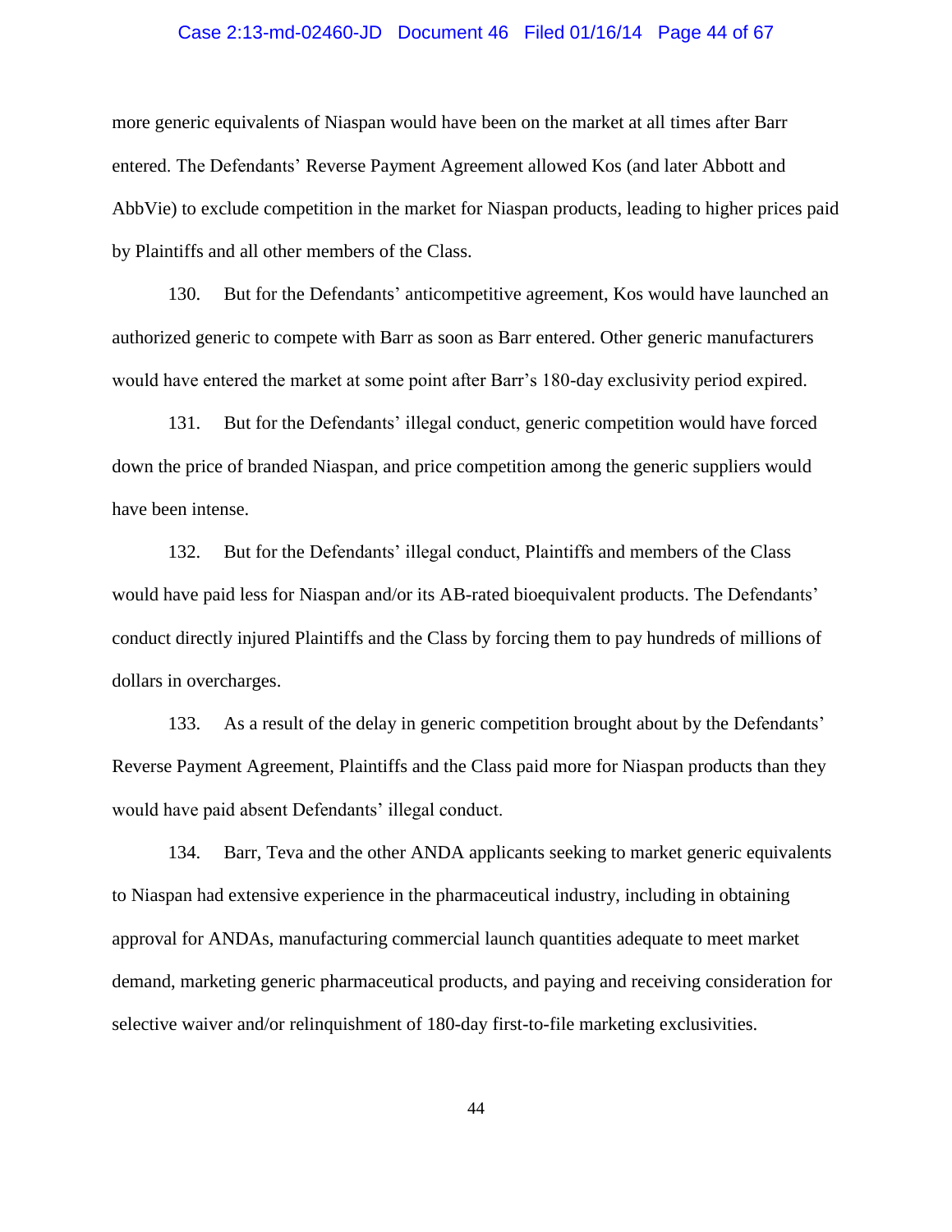#### Case 2:13-md-02460-JD Document 46 Filed 01/16/14 Page 45 of 67

135. Upon generic entry, generic equivalents of brand-name drugs are priced significantly below the branded drug to which they are AB-rated. As a result, upon generic entry, virtually all branded drug purchases are rapidly switched to generic equivalents of the drug. As more generic manufacturers enter the market, prices for a generic equivalent of a drug fall even further because of increasing price competition.

136. This price competition enables all end-payors of the drugs to: (a) purchase generic equivalents of the drug at a substantially lower price than the brand; (b) purchase generic equivalents of the drug at a lower price; and/or (c) purchase the brand drug at a reduced price. Consequently, brand name drug manufacturers have a keen financial interest in delaying the onset of generic competition, and purchasers experience substantial cost inflation from that delay.

137. If generic competitors had not been unlawfully prevented from entering the market, end-payors, such as Plaintiffs and members of the Class, would have paid less for Niaspan products by (a) substituting purchases of less-expensive AB-rated generic equivalents of Niaspan for their purchases of more-expensive brand-name Niaspan, and (b) purchasing brandname Niaspan at a reduced price.

138. Moreover, due to the Defendants' conduct, other generic manufacturers were discouraged from and/or delayed in developing generic equivalents of Niaspan.

139. Thus, the Defendants' unlawful conduct deprived Plaintiffs and the Class of the benefits of competition that the antitrust laws were designed to ensure.

## **VIII. ANTITRUST IMPACT**

140. During the relevant period, Plaintiffs and members of the Class purchased substantial amounts of Niaspan indirectly from Kos, Abbott and AbbVie. As a result of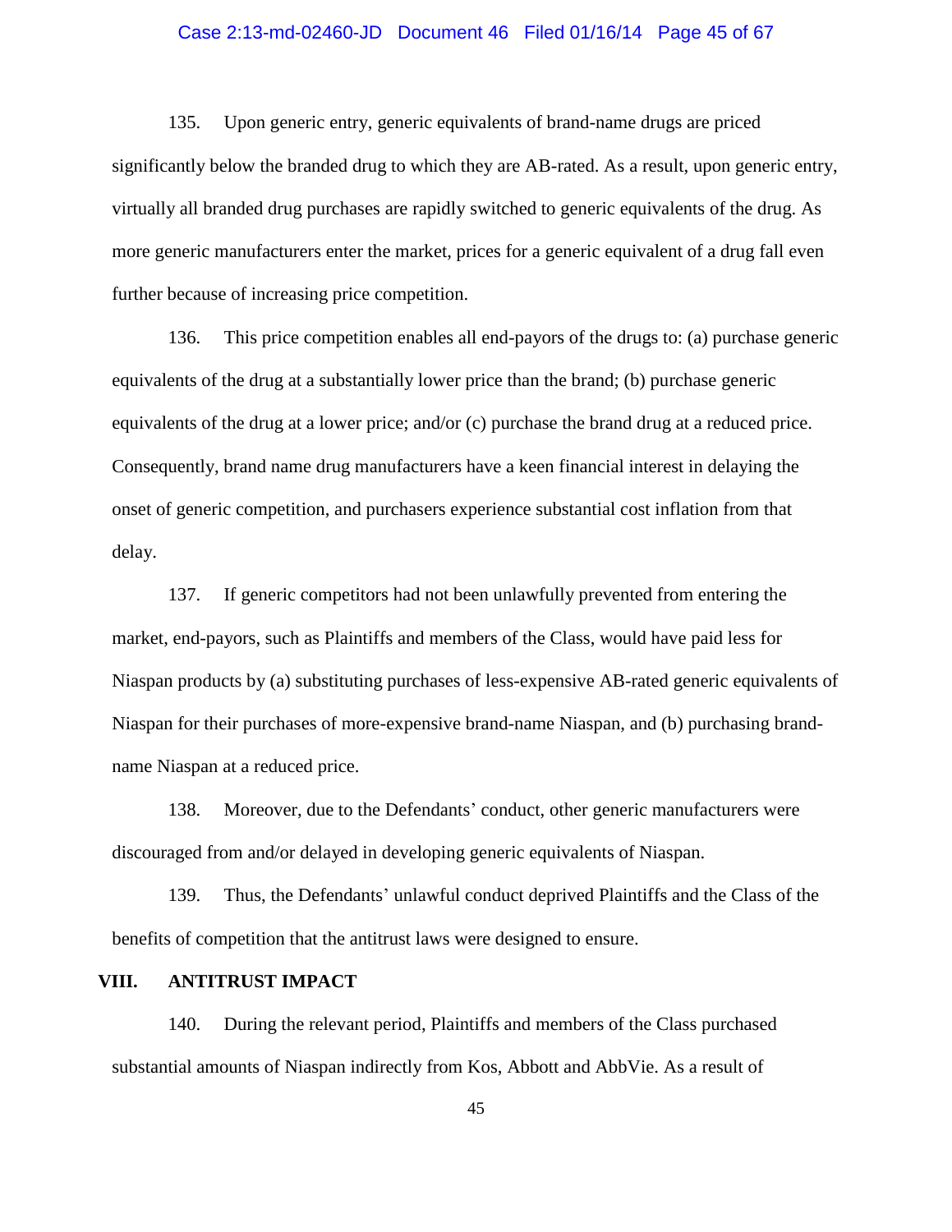#### Case 2:13-md-02460-JD Document 46 Filed 01/16/14 Page 46 of 67

Defendants' illegal conduct, members of the Class were compelled to pay artificially inflated prices for their Niaspan requirements at the point of sale (*e.g.*, the pharmacy counter or mail order pharmacy). Those prices were substantially greater than the prices that members of the Class would have paid absent the illegal conduct alleged herein. Class members were deprived of the opportunity to purchase lower-priced generic equivalents of Niaspan, and suffered antitrust impact at the point of sale.

141. As a consequence, Plaintiffs and members of the Class have sustained substantial losses and damage to their business and property in the form of overcharges. The full amount and forms and components of such damages will be calculated after discovery and upon proof at trial.

142. Further, the institutional structure of pricing and regulation in the pharmaceutical drug industry assures that overcharges at the higher level of distribution are passed on to endpayors. Wholesalers and retailers passed on the inflated prices of Niaspan to the Plaintiffs and members of the Class.

143. The Defendants' anticompetitive actions enabled Kos, Abbott and AbbVie to indirectly charge consumers and third-party payors prices in excess of what they otherwise would have been able to charge absent the Defendants' unlawful actions.

144. The prices were inflated as a direct and foreseeable result of the Defendants' anticompetitive conduct.

145. The inflated prices that the Class has paid are traceable to, and the foreseeable result of, the overcharges by Kos, Abbott and AbbVie.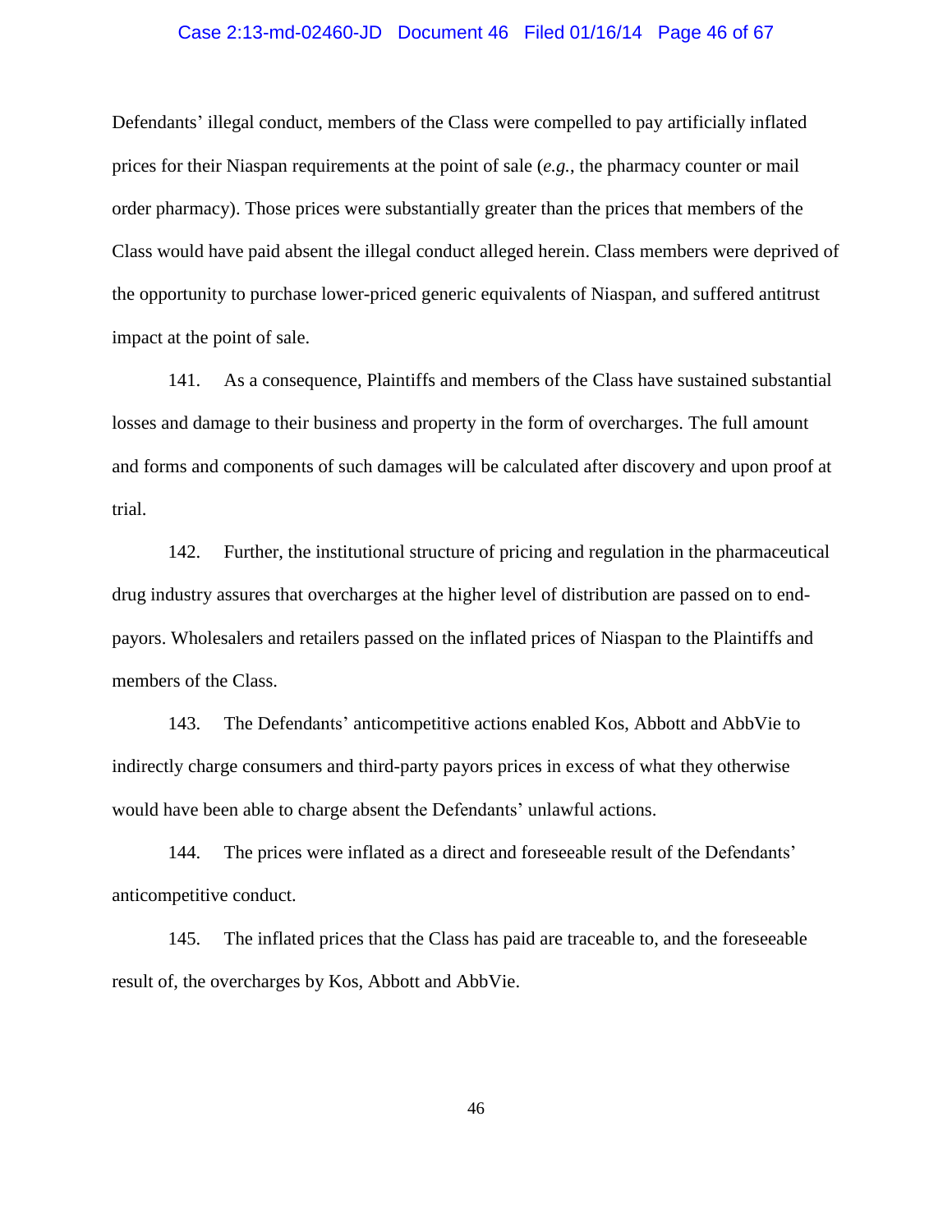# **IX. CLASS ACTION ALLEGATIONS**

146. Plaintiffs, on behalf of themselves and all Class members, seek damages,

measured as overcharges, trebled, against Defendants based on allegations of anticompetitive

conduct in the market for Niaspan.

147. Plaintiffs bring this action on behalf of themselves and, under Fed. R. Civ. P.

<span id="page-46-0"></span>23(a), and (b)(3), as representatives of a Class defined as follows:

All persons or entities in the United States and its territories who indirectly purchased, paid and/or provided reimbursement for some or all of the purchase price for Niaspan (or a generic equivalent of Niaspan), in any form, for consumption by themselves, their families, or their members, employees, insureds, participants, or beneficiaries (the "Class"), other than for resale, from any of the Defendants or their predecessors, during the period March 30, 2005 through and until the anticompetitive effects of Defendants' unlawful conduct cease (the "Class Period").

- 148. The following persons or entities are excluded from the proposed Class:
- a. Defendants and their officers, directors, management, employees, subsidiaries, or affiliates;
- b. All federal or state government entities other than cities, towns or municipalities with self-funded prescription drug plans;
- c. All persons or entities who purchased Niaspan for purposes of resale or directly from Defendants or their affiliates;
- d. Fully insured health plans (*i.e.*, plans that purchased insurance from another thirdparty payor covering 100% of the Plan's reimbursement obligations to its members);
- e. Flat co-payers (*i.e.*, consumers who paid the same co-payment amount for brand and generic drugs);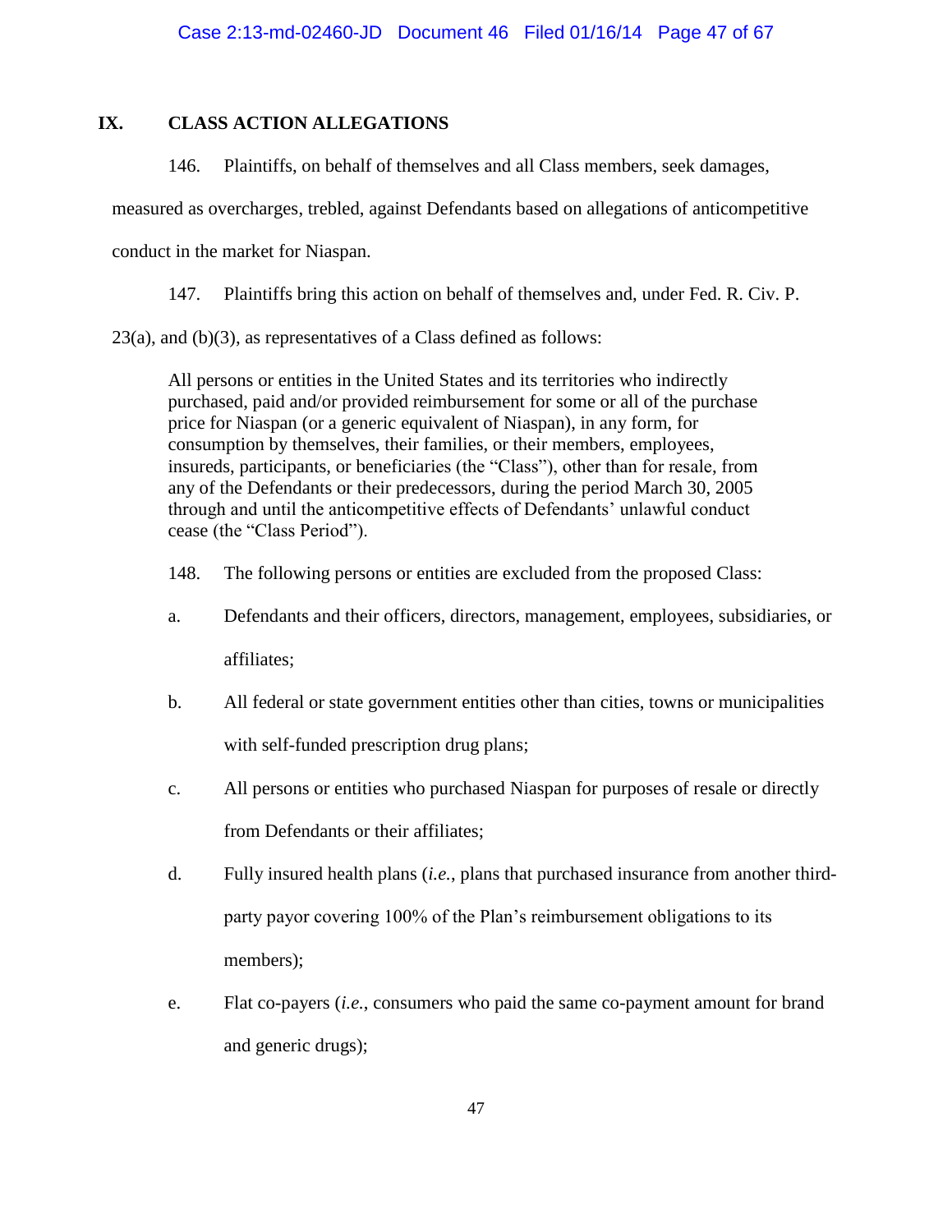#### Case 2:13-md-02460-JD Document 46 Filed 01/16/14 Page 48 of 67

f. The judges in this case and any members of their immediate families; and

g. All Counsel of Record.

149. Except for transactions, if any, that are subject to capitation agreements, Pharmacy Benefit Managers ("PBMs"), which transmit payments to pharmacies as part of the administrative services they perform for third party payors, do not fit the definition of the Class and are not Class members.

150. Members of the Class are so numerous that joinder is impracticable. Plaintiffs believe that there are hundreds of thousands of Class members.

151. Plaintiffs' claims are typical of the claims of the members of the Class. Plaintiffs and all members of the Class were damaged by the same wrongful conduct of Defendants, *i.e.*, they paid artificially inflated prices for Niaspan and were deprived of the benefits of earlier and more robust competition from cheaper generic equivalents of Niaspan as a result of the Defendants' wrongful conduct.

152. Plaintiffs will fairly and adequately protect and represent the interests of the Class. The interests of the Plaintiffs are coincident with, and not antagonistic to, those of the Class.

153. Plaintiffs are represented by counsel with experience in the prosecution of class action antitrust litigation—especially involving pharmaceutical products.

154. Questions of law and fact common to the members of the Class predominate over questions that may affect only individual Class members because Defendants have acted on grounds generally applicable to the entire Class, thereby making overcharge damages with respect to the Class as a whole appropriate. Such generally applicable conduct is inherent in Defendants' wrongful conduct.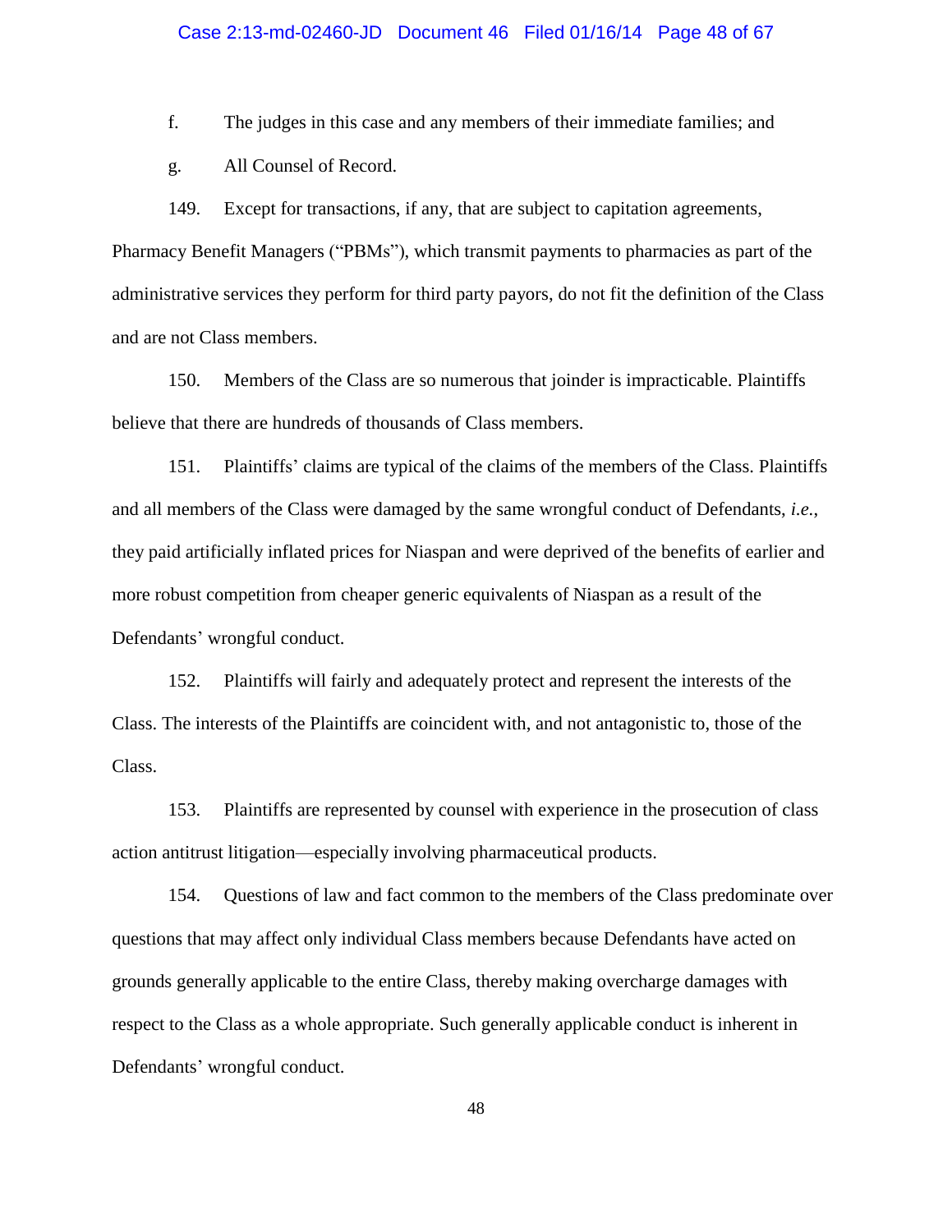#### Case 2:13-md-02460-JD Document 46 Filed 01/16/14 Page 49 of 67

155. Questions of law and fact common to the Class include:

a. whether Kos, Abbott or AbbVie entered into a contract, combination, and/or conspiracy with Barr or Teva to restrain trade;

b. whether Kos (and its successors) paid cash and/or other valuable consideration to Barr (and its successors) as compensation for a promise to delay the launch of a generic product that would have competed with Niaspan;

c. whether Defendants unlawfully excluded competitors and/or potential competitors from the market for Niaspan;

d. whether Defendants unlawfully delayed or prevented generic manufacturers from coming to market in the United States;

e. whether the activities of Defendants as alleged herein have substantially affected interstate and instrastate commerce;

f. whether the Defendants have a pro-competitive justification for their conduct, and if so, whether that justification outweighs the anticompetitive impact of their conduct;

g. whether, and to what extent, Defendants' conduct caused antitrust injury *(e.g.*, overcharges) to Plaintiffs and the members of the Class; and

h. the quantum of aggregate overcharge damages to be awarded to the Class.

156. Class action treatment is a superior method for the fair and efficient adjudication of the controversy. Such treatment will permit a large number of similarly situated,

geographically dispersed persons or entities to prosecute their common claims in a single forum simultaneously, efficiently, and without the unnecessary duplication of evidence, effort, or expense that numerous individual actions would engender. The benefits of proceeding through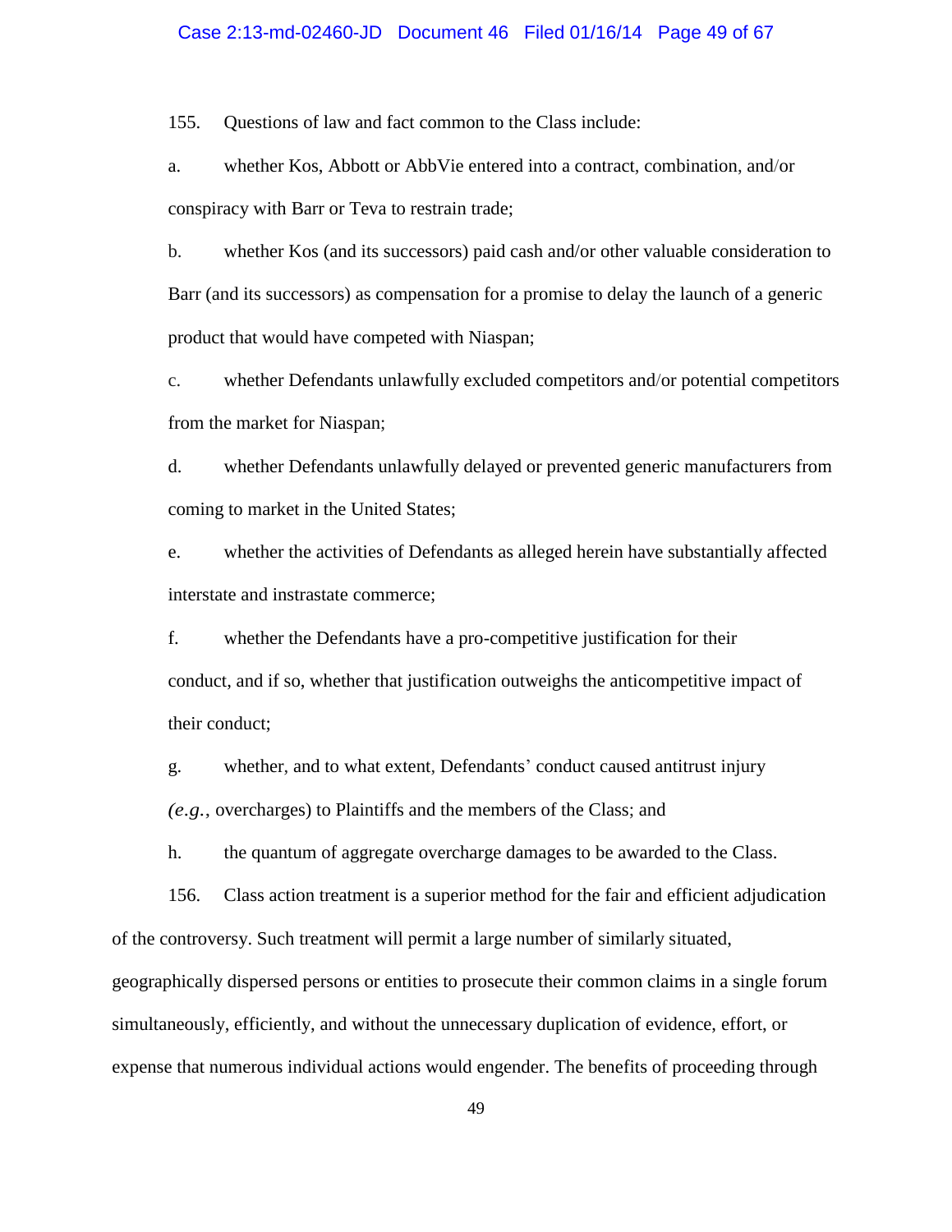#### Case 2:13-md-02460-JD Document 46 Filed 01/16/14 Page 50 of 67

the class mechanism, including providing injured persons or entities a method for obtaining redress on claims that could not practicably be pursued individually, substantially outweighs potential difficulties in the management of this class action.

157. Plaintiffs know of no special difficulty to be encountered in the maintenance of this action that would preclude its maintenance as a class action.

158. If required, Plaintiffs will propose one or more subclass(es), as the record becomes more developed.

### **X. INTERSTATE AND INTRASTATE COMMERCE**

159. Defendants' anticompetitive conduct has affected interstate, intrastate and foreign commerce.

160. At all relevant times, Kos, Abbott and/or AbbVie have manufactured, promoted, distributed, and sold substantial amounts of Niaspan in a continuous and uninterrupted flow of commerce throughout the United States and across state and national lines. In furtherance thereof, at all relevant times, Defendants have transmitted funds, contract, invoices, and other forms of business communications and transactions in a continuous and uninterrupted flow of commerce throughout the United States and across state and national lines.

161. Defendants' anticompetitive conduct had and continues to have substantial intrastate effects. Among other things, it prevented, until September 20, 2013, any and all generic competition from entering the market for extended release niacin, thus preventing retailers within each state from offering generic equivalents of Niaspan to End-Payors within their respective states.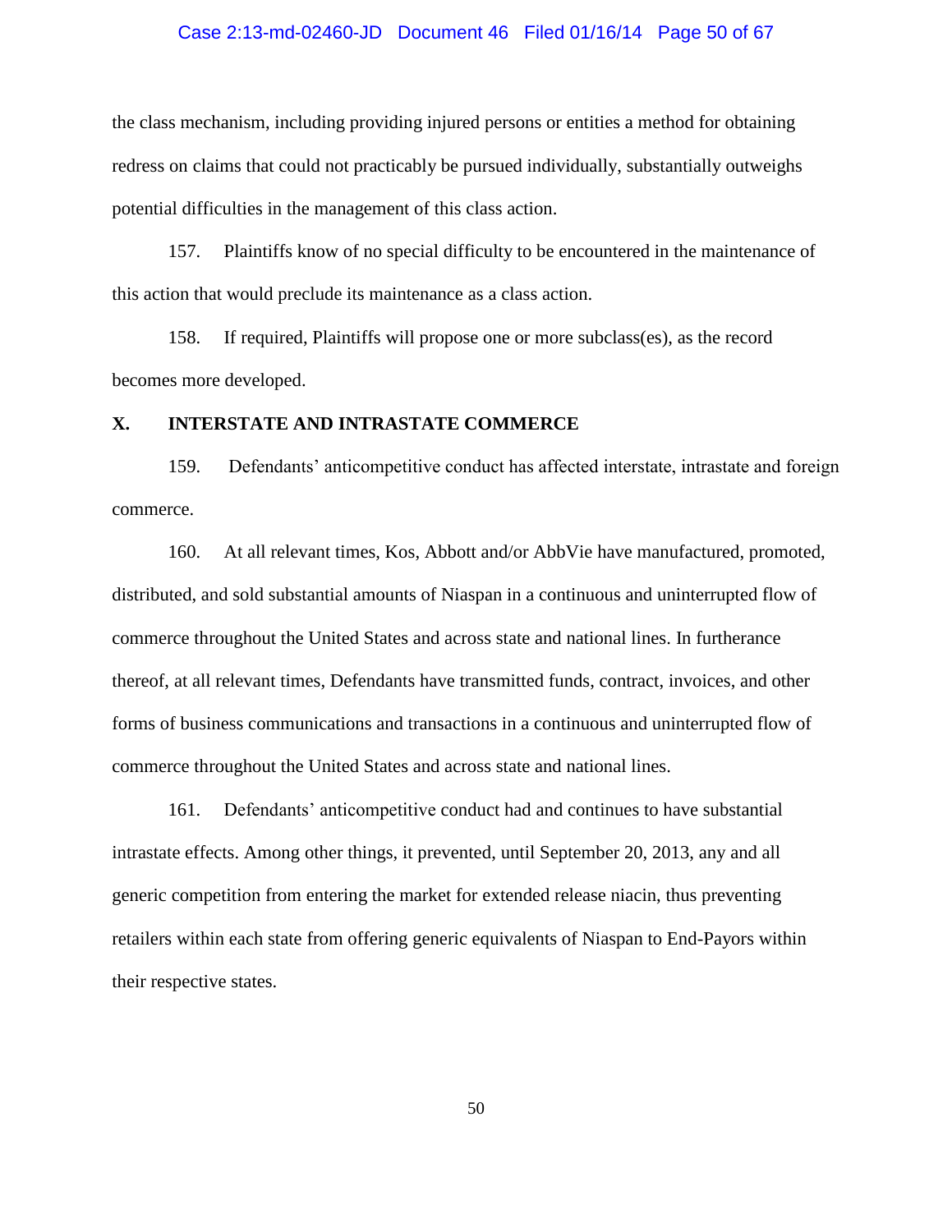### **XI. FRAUDULENT CONCEALMENT TOLLING THE STATUTE OF LIMITATIONS**

162. Plaintiffs and members of the Class had no knowledge of Defendants' unlawful self-concealing agreement and could not have discovered the conspiracy through the exercise of reasonable diligence during the applicable limitations periods.

163. This is so both because the nature of Defendants' conspiracy was self-concealing and because Defendants employed deceptive practices and techniques of secrecy to avoid detection of, and to fraudulently conceal, their contract, combination, conspiracy, and conduct. Notwithstanding the self-concealing nature of their conspiracy, Defendants and their coconspirators wrongfully and affirmatively concealed the existence of their continuing combination and conspiracy from Plaintiffs by, among other things:

a. Concealing the amounts that Kos was to pay to Barr under the Agreement;

b. Concealing the fact that those amounts far exceeded any lawful economic benefit that Kos received from Barr under the Agreement;

c. Issuing a Joint Press Release on April 13, 2005 that claimed that those payments were compensation for Barr promoting Niaspan to obstetricians and gynecologists, and as compensation for Barr agreeing to stand by as a backup supplier, when in fact Kos was paying Barr not to launch a generic equivalent of Niaspan;

d. In that same Joint Press Release, proclaiming that the Agreement would permit Barr to launch a generic equivalent to Niaspan in 2013, which was supposedly "approximately four years earlier than the last-to-expire Kos patent," without stating that the Agreement substantially delayed generic entry, by both Barr and Kos, compared to when it would have occurred absent the unlawful payments;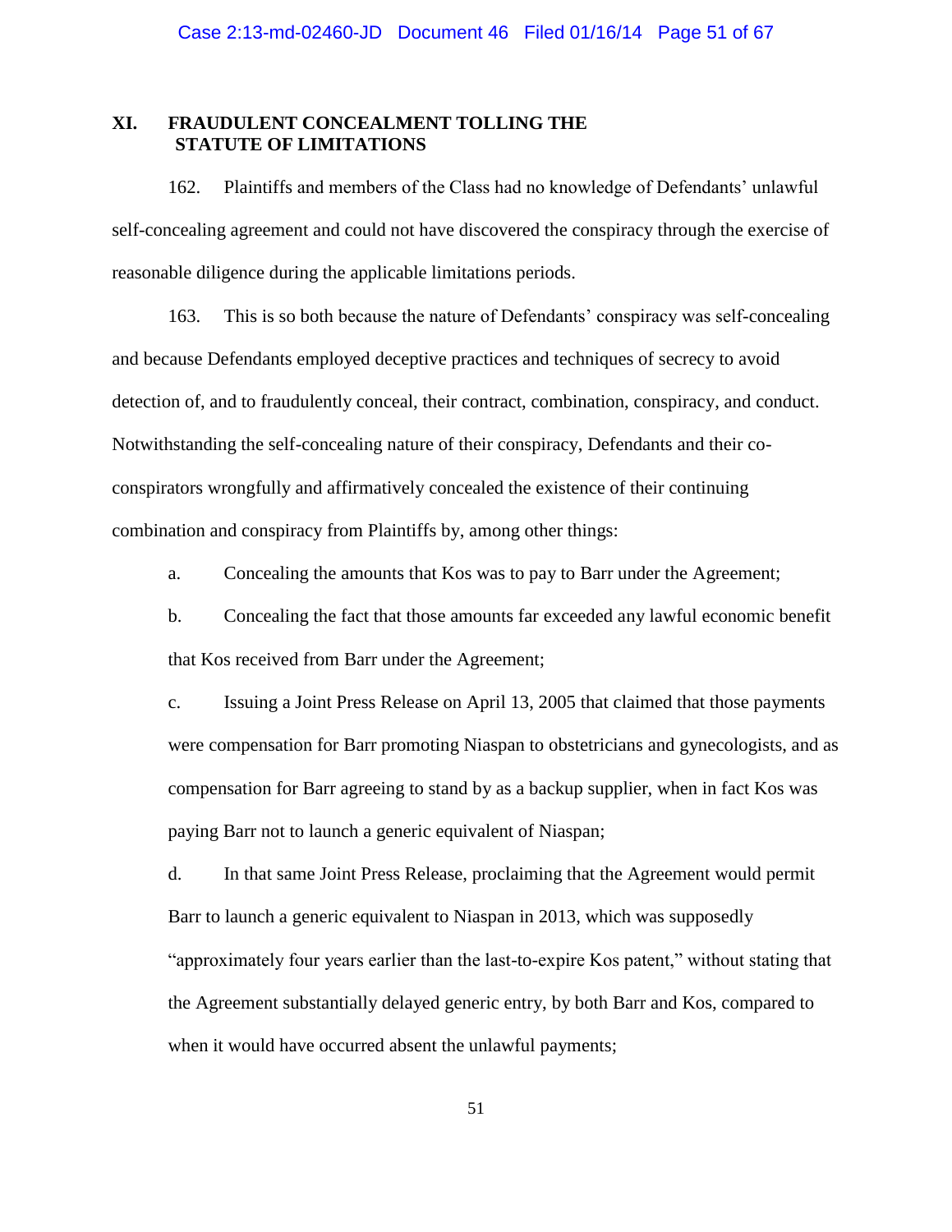#### Case 2:13-md-02460-JD Document 46 Filed 01/16/14 Page 52 of 67

e. Repeating those false and misleading statements about the Agreement (along with other similarly misleading statements about the Agreement) in publicly-filed documents (including Kos' 10-K filing dated March 16, 2005 at pp. 13-14, 18-19; Kos' 10-Q filing dated May 10, 2005 at p. 15; Kos' 10-Q filing dated August 9, 2005, at p. 24; Kos' 10-Q filing dated November 9, 2005, at p. 25; Kos 10-K filing dated March 10, 2006, at pp. 4, 26; Kos' 10-Q filing dated May 10, 2006 at pp. 23, 28-29; Kos' 10-Q filing dated September 14, 2006 at pp. 35, 41; Kos' 10-Q filing dated November 9, 2006 at pp. 29, 33; Barr's 10-Q filing dated November 2, 2005, at pp. 17-18; Barr's 10-Q filing dated May 6, 2005, at pp. 18-19; and Barr's 10-K filing dated September 13, 2005);

f. Repeating those same false and misleading statements in the Agreement (including ¶ 4 of the Co-Promotion Agreement; Article 7 of the License and Manufacturing Agreement; and the "Whereas" clauses of the Settlement and License Agreement);

g. During conference calls with investment bank analysts, refusing to answer direct questions from analysts in the financial community who asked about the financial terms of the payments that Kos was making to Barr (including an April 13, 2005 Conference Call, in which Barr's Chief Executive Officer Bruce Downey refused to provide details when asked about the financial terms of the Agreement, and including an August 4, 2005 Conference Call, in which Kos' Interim Chief Financial Officer Juan Rodriguez refused to provide details of those financial terms); and

h. Filing misleadingly redacted versions of the Agreement with the United States Securities and Exchange Commission (Submitted as Exhibits 10.2, 10.3 and 10.4 to Kos' 10-Q filing dated August 9, 2005), so as to conceal the financial terms of the Agreement.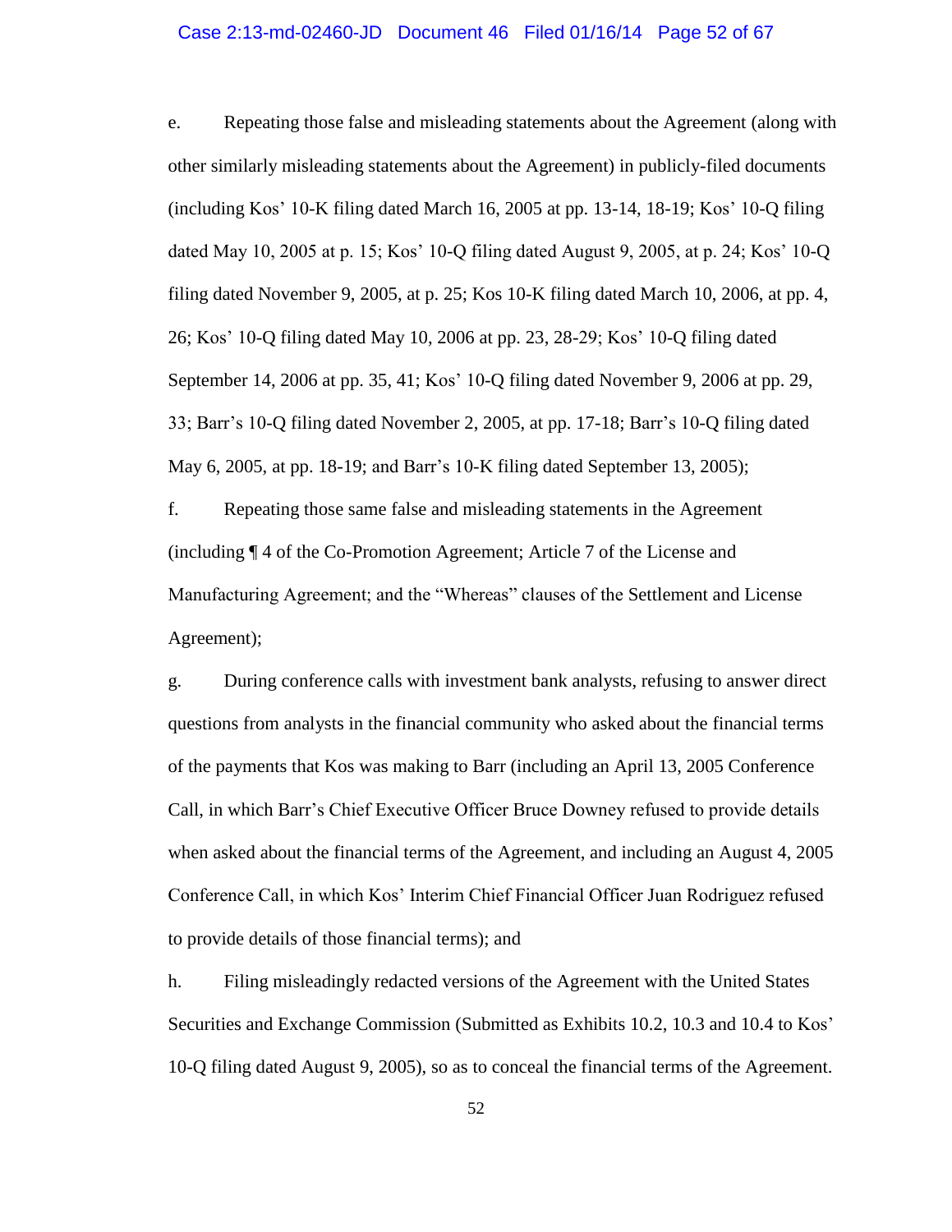#### Case 2:13-md-02460-JD Document 46 Filed 01/16/14 Page 53 of 67

164. Because the conspiracy was both self-concealing and affirmatively concealed by Defendants and their co-conspirators, Plaintiffs and members of the Class had no knowledge of the conspiracy or of any facts or information that would have caused a reasonably diligent person to investigate whether a conspiracy existed.

165. As a result of Defendants' fraudulent concealment, all applicable statutes of limitations affecting the Plaintiffs' and the Class's claims have been tolled.

## **XII. CONTINUING VIOLATION**

166. This Consolidated Complaint alleges a continuing course of conduct (including conduct within the limitations periods), and Defendants' unlawful conduct has inflicted continuing and accumulating harm within the applicable statutes of limitations.. Thus, Plaintiffs and the members of the Class can recover for damages that they suffered during any applicable limitations period.

#### **XIII. CLAIMS FOR RELIEF**

#### **FIRST CLAIM FOR RELIEF**

# **For Conspiracy and Combination in Restraint of Trade Under State Law (Against All Defendants)**

167. Plaintiffs incorporate by reference the preceding allegations and paragraphs.

168. In 2005, Kos and Barr entered into an Agreement to suppress generic competition for Niaspan, and the Agreement has continued as an ongoing agreement since then. Abbott, Teva and AbbVie each joined and continued the unlawful Agreement to suppress generic competition. The Agreement has involved the conduct set forth above. The Agreement is and was a contract, combination, and/or conspiracy that substantially, unreasonably, and unduly restrained trade in the relevant market, the purpose and effect of which was to: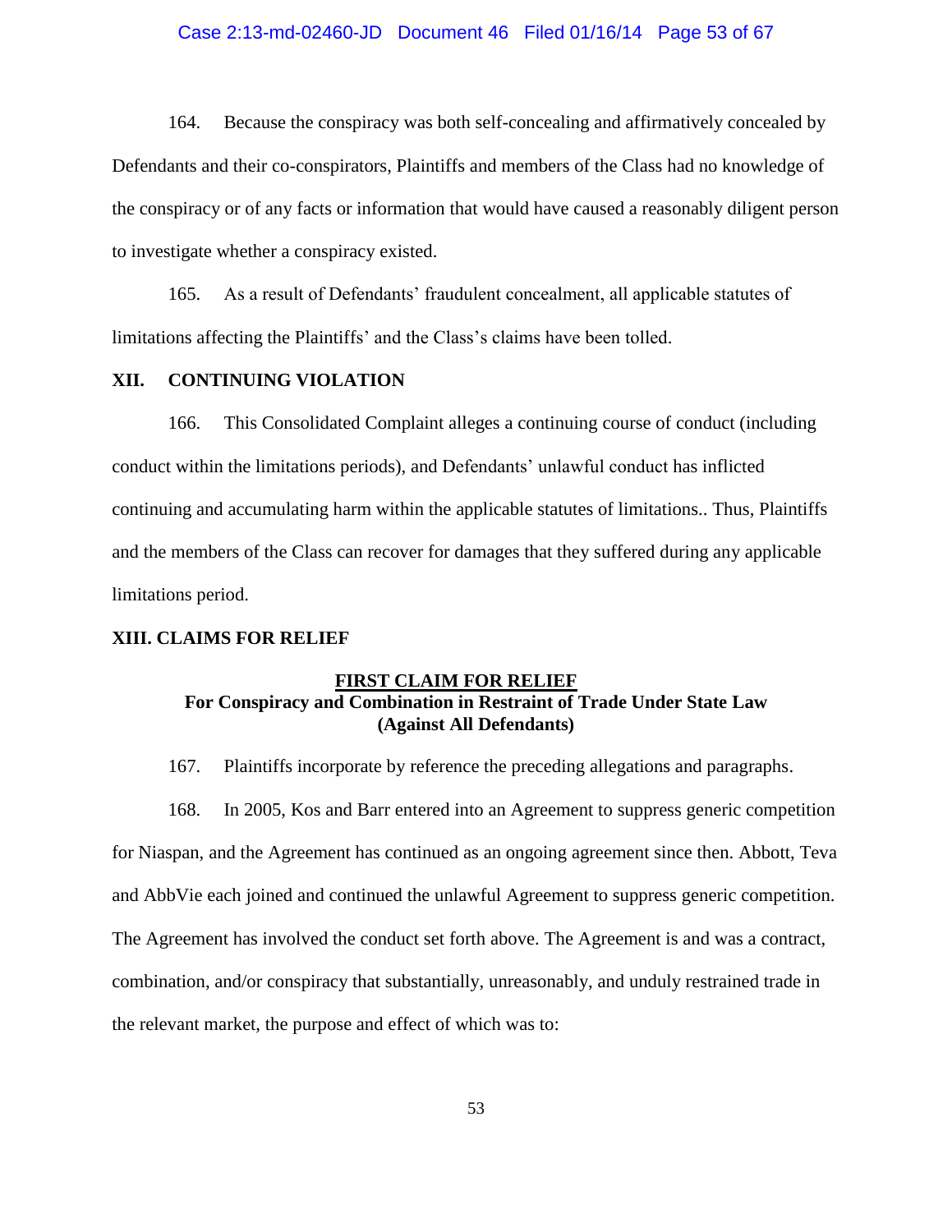#### Case 2:13-md-02460-JD Document 46 Filed 01/16/14 Page 54 of 67

a. Allocate all sales of Niaspan in the United States to Kos, Abbott and AbbVie until September 20, 2013;

b. Prevent each of the participating companies from selling a generic equivalent or version of Niaspan in the United States until September 20, 2013;

c. Prevent other generic manufacturers from selling generic equivalents of Niaspan in the United States until 2014;

d. Fix the price that Plaintiffs and members of the Class would pay for Niaspan; and

e. Fix the price that Plaintiffs and members of the Class would pay for a generic equivalent to Niaspan when that product launched.

169. The Agreement has harmed Plaintiffs and the Class as set forth above.

170. The Agreement has covered a sufficiently substantial percentage of the relevant market to harm competition.

171. The Agreement between Defendants is a horizontal market allocation and price fixing agreement between actual and potential competitors and is an unreasonable restraint of trade, in violation of state antitrust law, under a "rule of reason" analysis.

172. There is and was no legitimate, non-pretextual, procompetitive business justification for the Agreement that outweighs its harmful effect. Even if there were such a justification, the Agreement is and was broader than necessary to achieve any conceivable procompetitive purpose.

173. By engaging in the foregoing conduct, Defendants have intentionally and wrongfully engaged in a conspiracy or combination in restraint of trade, in violation of the following state antitrust laws:

a. Arizona Rev. Stat. §§ 44-1402, *et seq.*, with respect to purchases (or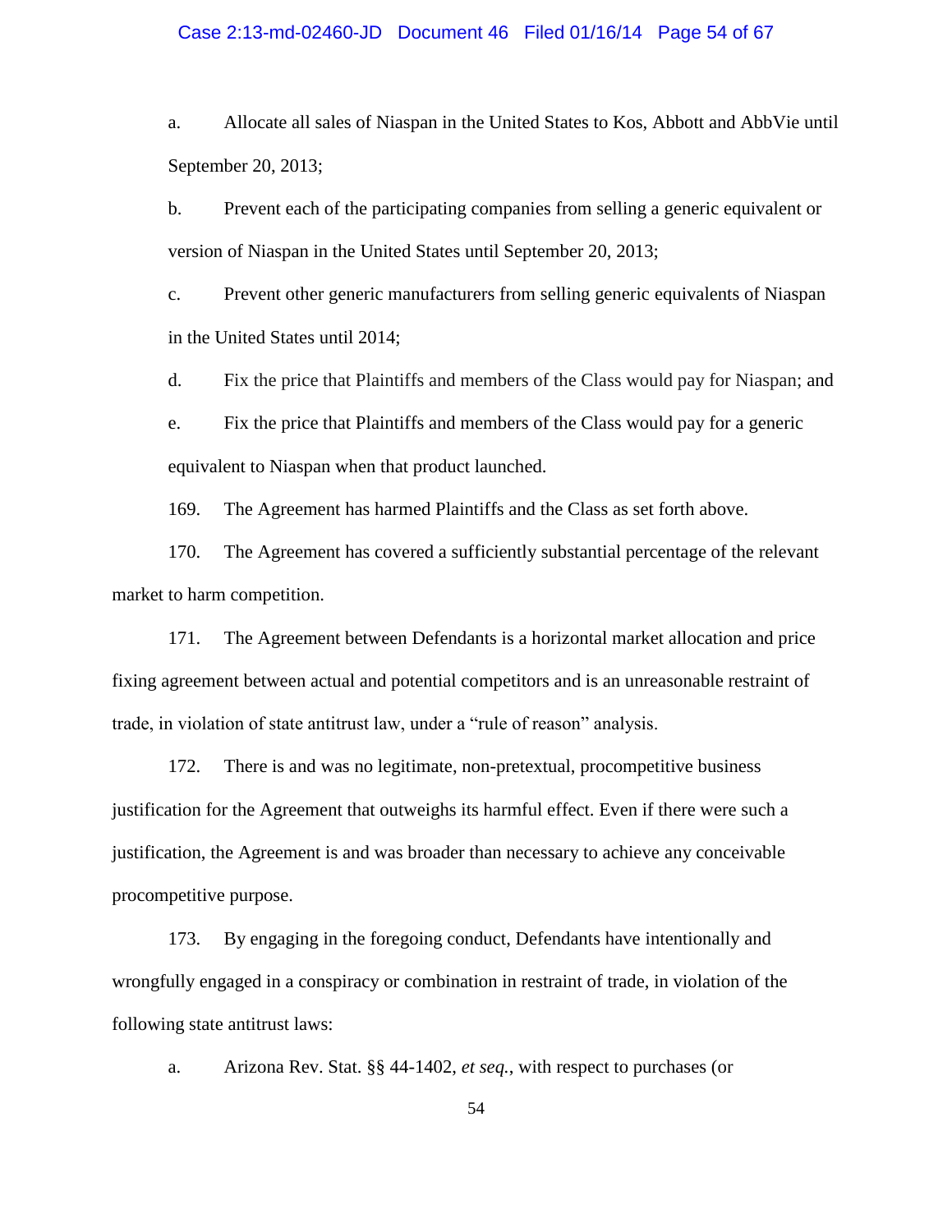#### Case 2:13-md-02460-JD Document 46 Filed 01/16/14 Page 55 of 67

payments of, or reimbursements of, some or all of the purchase price) of Niaspan (and its generic equivalent) in Arizona by members of the Class;

b. Cal. Bus. & Prof Code §§ 16700, *et seq.*, and California common law with respect to purchases (or payments of, or reimbursements of, some or all of the purchase price) of Niaspan (and its generic equivalent) in California by members of the Class;

c. D.C. Code §§ 28-4502, *et seq.*, with respect to purchases (or payments of, or reimbursements of, some or all of the purchase price) of Niaspan (and its generic equivalent) in the District of Columbia by members of the Class;

d. Iowa Code §§ 553 *et seq.*, with respect to purchases (or payments of, or reimbursements of, some or all of the purchase price) of Niaspan (and its generic equivalent) in Iowa by members of the Class;

e. Kansas Stat. Ann. §§ 50-101, *et seq.,* with respect to purchases (or payments of, or reimbursements of, some or all of the purchase price) of Niaspan (and its generic equivalent) in Kansas by members of the Class;

f. Me. Rev. Stat. Ann. 10, §§ 1101, *et seq.*, with respect to purchases (or payments of, or reimbursements of, some or all of the purchase price) of Niaspan (and its generic equivalent) in Maine by members of the Class;

g. Mich. Comp. Laws Ann. §§ 445.772, *et seq.*, with respect to purchases (or payments of, or reimbursements of, some or all of the purchase price) of Niaspan (and its generic equivalent) in Michigan by members of the Class;

h. Minn. Stat. §§ 325D.51, *et seq.*, with respect to purchases (or payments of, or reimbursements of, some or all of the purchase price) of Niaspan (and its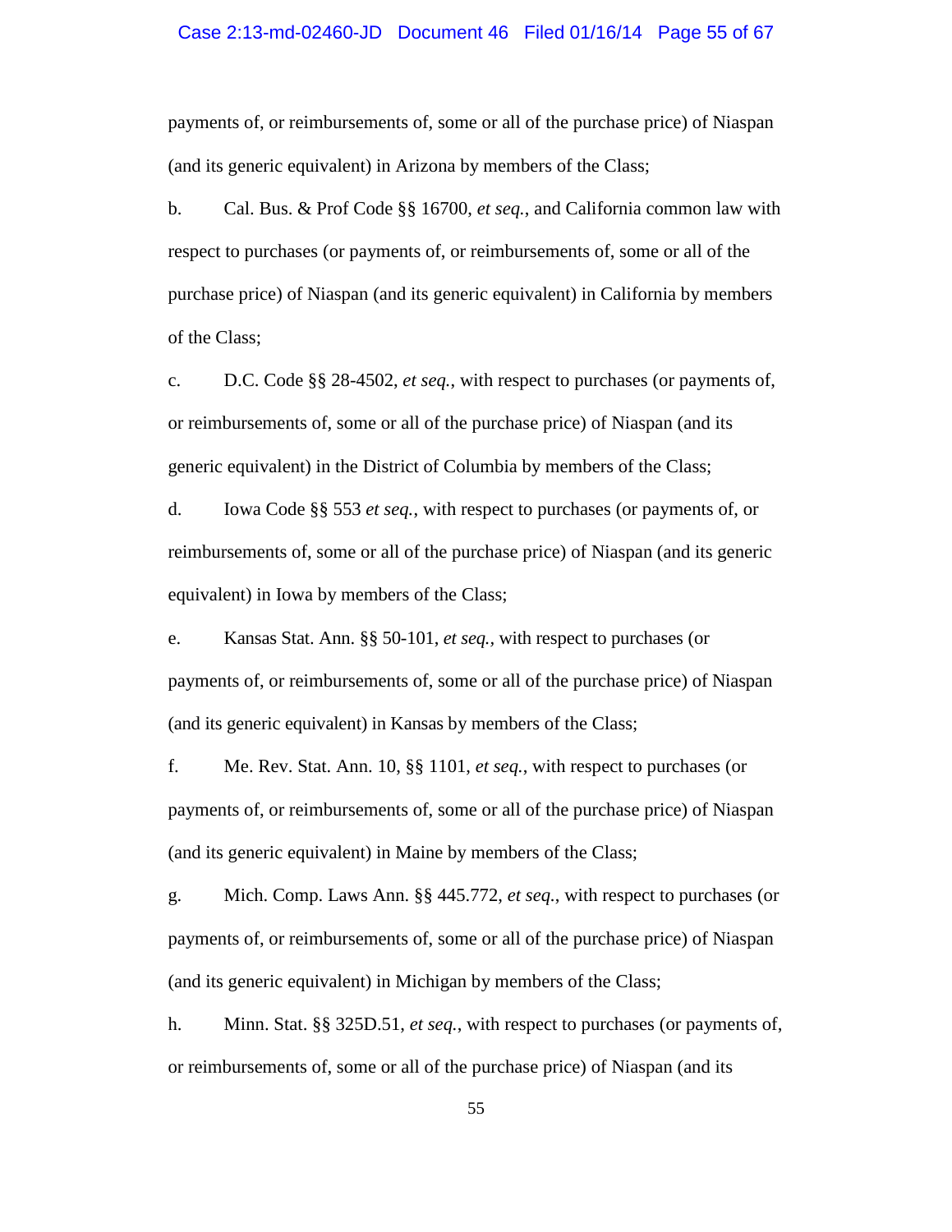#### Case 2:13-md-02460-JD Document 46 Filed 01/16/14 Page 56 of 67

generic equivalent) in Minnesota by members of the Class;

i. Miss. Code Ann. §§ 75-21-3, *et seq.*, with respect to purchases (or payments of, or reimbursements of, some or all of the purchase price) of Niaspan (and its generic equivalent) in Mississippi by members of the Class;

j. Neb. Code Ann. §§ 59-801, *et seq.*, with respect to purchases (or payments of, or reimbursements of, some or all of the purchase price) of Niaspan (and its generic equivalent) in Nebraska by members of the Class;

k. Nev. Rev. Stat. Ann. §§ 598A.060, *et seq.*, with respect to purchases (or payments of, or reimbursements of, some or all of the purchase price) of Niaspan (and its generic equivalent) in Nevada by members of the Class;

l. N.M. Stat. Ann. §§ 57-1-1, *et seq.*, with respect to purchases (or payments of, or reimbursements of, some or all of the purchase price) of Niaspan (and its generic equivalent) in New Mexico by members of the Class;

m. New York General Business Law § 340, *et seq.*, with respect to purchases (or payments of, or reimbursements of, some or all of the purchase price) of Niaspan (and its generic equivalent) in New York by members of the Class;

n. N.C. Gen. Stat. §§ 75-1, *et seq.*, with respect to purchases (or payments of, or reimbursements of, some or all of the purchase price) of Niaspan (and its generic equivalent) in North Carolina by members of the Class;

o. N.D. Cent. Code §§ 51-08.1-02, *et seq.*, with respect to purchases (or payments of, or reimbursements of, some or all of the purchase price) of Niaspan (and its generic equivalent) in North Dakota by members of the Class;

p. Or. Rev. Stat. §§ 646.705, *et seq.*, with respect to purchases (or payments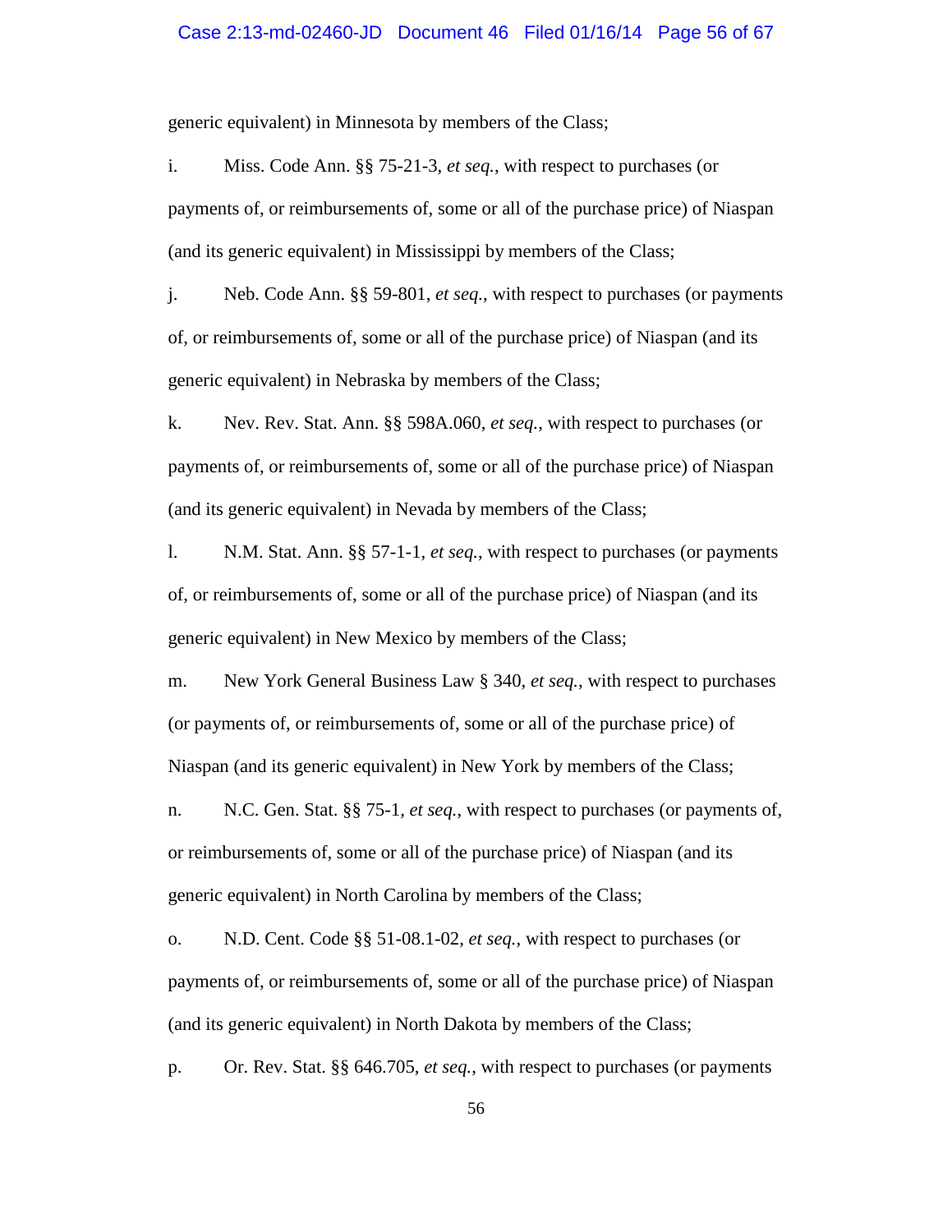#### Case 2:13-md-02460-JD Document 46 Filed 01/16/14 Page 57 of 67

of, or reimbursements of, some or all of the purchase price) of Niaspan (and its generic equivalent) in Oregon by members of the Class;

q. R.I Gen Laws §§ 6-36-1, *et seq.*, with respect to purchases (or payments of, or reimbursements of, some or all of the purchase price) of Niaspan (and its generic equivalent) in Rhode Island by members of the Class;

r. Tenn. Code Ann §§ 47-25-101, *et seq.,* with respect to purchases (or payments of, or reimbursements of, some or all of the purchase price) of Niaspan (and its generic equivalent) in Tennessee by members of the Class;

s. Utah Code Ann. §§ 76-10-911, *et seq.*, with respect to purchases (or payments of, or reimbursements of, some or all of the purchase price) of Niaspan (and its generic equivalent) in Utah by members of the Class who are either citizens of Utah or residents of Utah;

t. Vt. Stat. Ann. 9, §§ 2453, *et seq.*, with respect to purchases (or payments of, or reimbursements of, some or all of the purchase price) of Niaspan (and its generic equivalent) in Vermont by members of the Class;

u. W.Va. Code §§ 47-18-3, *et seq.*, with respect to purchases (or payments of, or reimbursements of, some or all of the purchase price) of Niaspan (and its generic equivalent) in West Virginia by members of the Class; and

v. Wis. Stat. §§ 133.03, *et seq.*, with respect to purchases (or payments of, or reimbursements of, some or all of the purchase price) of Niaspan (and its generic equivalent) in Wisconsin by members of the Class.

174. Plaintiffs and members of the Class have been injured in their business or property by reason of Defendants' antitrust violations alleged in this Claim. Their injuries consist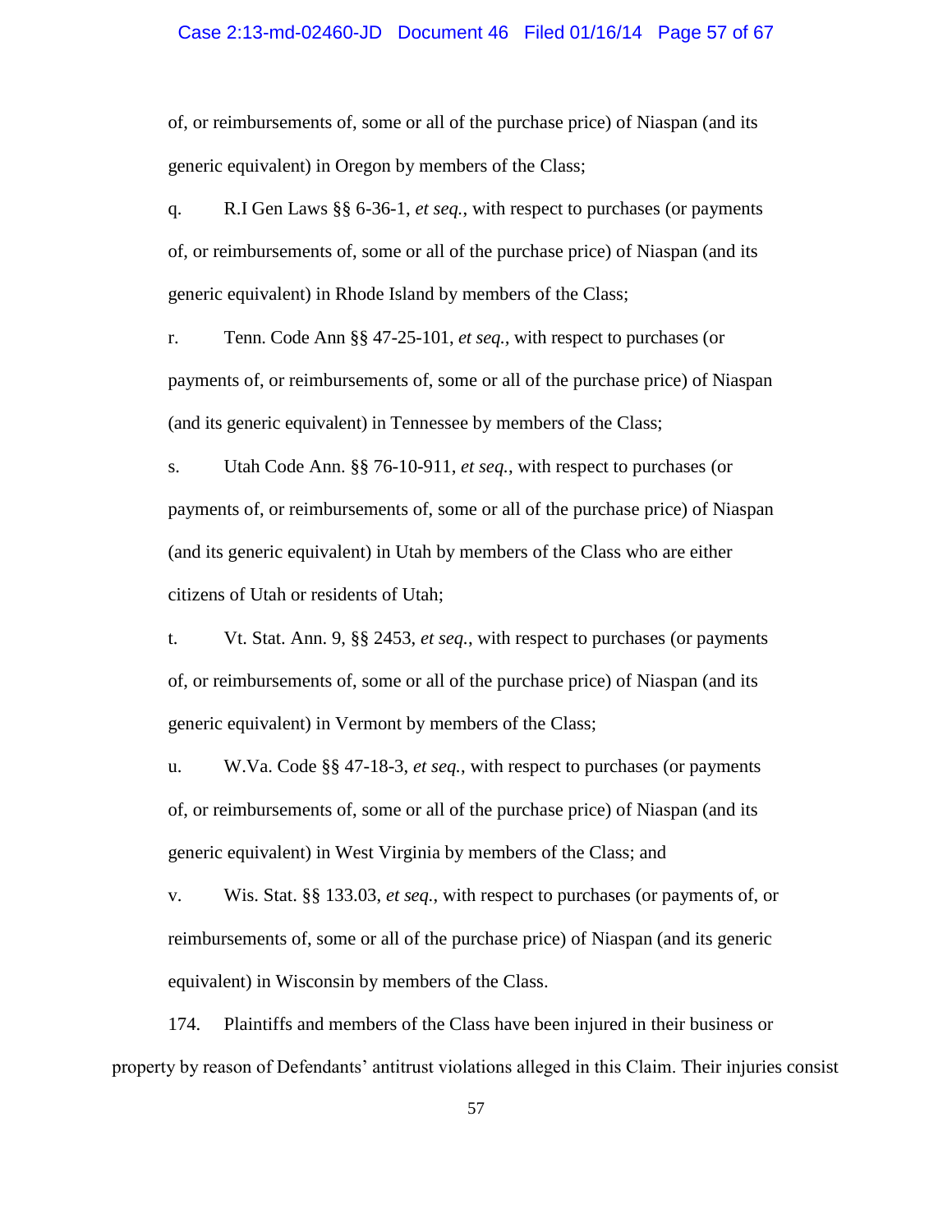#### Case 2:13-md-02460-JD Document 46 Filed 01/16/14 Page 58 of 67

of: (1) being denied the opportunity to purchase lower-priced generic equivalents to Niaspan, and (2) paying higher prices for Niaspan products than they would have paid in the absence of Defendants' conduct. These injuries are of the type the antitrust laws of the above States were designed to prevent, and flow from that which makes Defendants' conduct unlawful.

175. As successors in interest to Kos, Abbott and AbbVie are liable for all unlawful conduct committed by Kos during the relevant period, and are liable for all damages that resulted from Kos' unlawful conduct. And by joining an ongoing unlawful agreement to restrain trade, Abbott and AbbVie are liable for all conduct -- and damages following from all conduct -- that occurred prior to the date that they joined the ongoing unlawful course of conduct. In addition, Abbott and AbbVie are liable for all damages resulting from their own unlawful conduct.

176. As a successor in interest to Barr, Teva is liable for all unlawful conduct committed by Barr during the relevant period, and is liable for all damages that resulted from Barr's unlawful conduct. And by joining an ongoing unlawful agreement to restrain trade, Teva is liable for all conduct -- and damages following from all conduct -- that occurred prior to the date that Teva joined the ongoing unlawful course of conduct. In addition, Teva is liable for all damages resulting from its own unlawful conduct.

177. Under the applicable state statutes, all required notices have been sent to the relevant state agencies with respect to these claims.

178. Plaintiffs and the Class seek damages and multiple damages as permitted by law for their injuries by Defendants' violations.

179. The Defendants are jointly and severally liable for all damages suffered by the Plaintiffs and the members of the Class.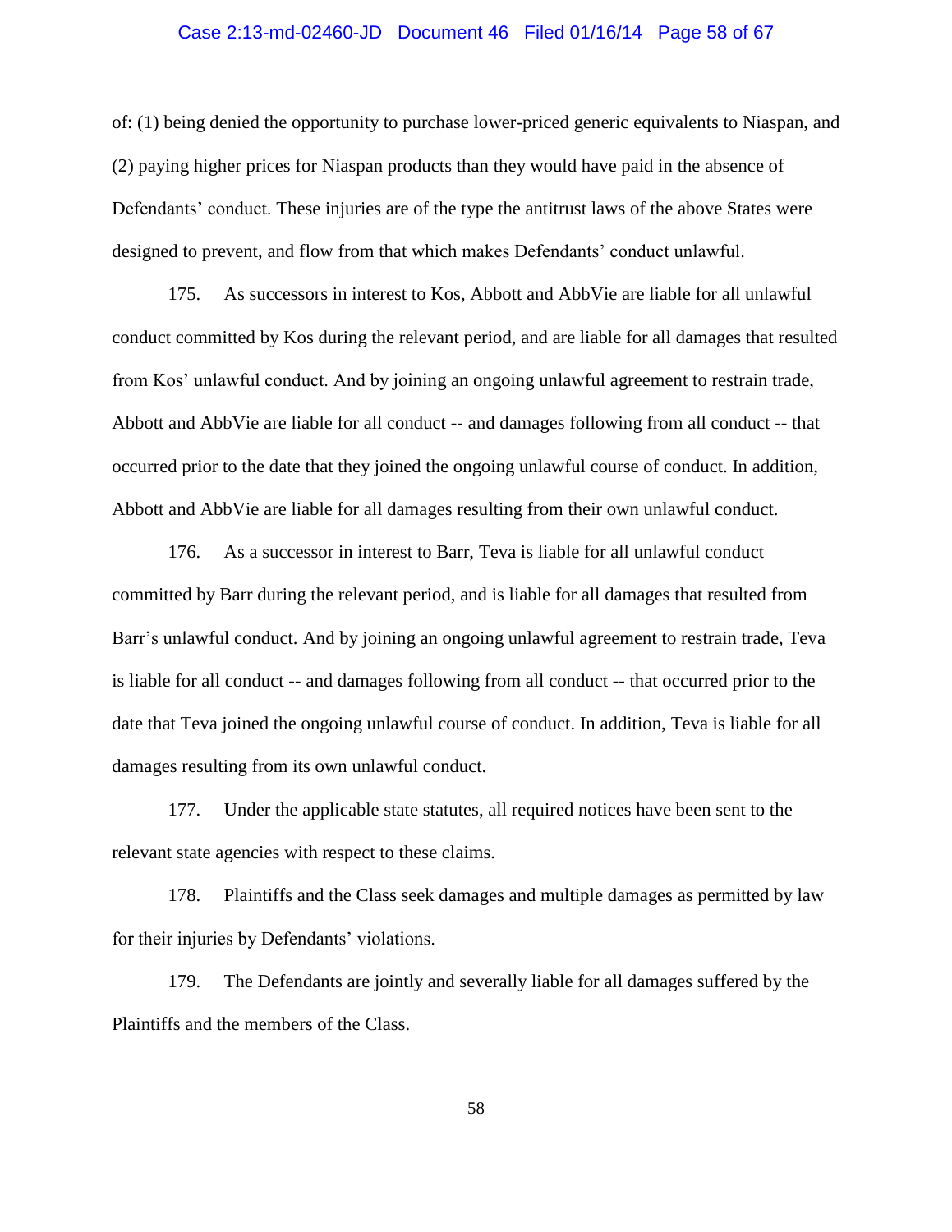## **SECOND CLAIM FOR RELIEF For Unfair And Deceptive Trade Practices Under State Law (Against All Defendants)**

180. Plaintiffs incorporate by reference the preceding allegations and paragraphs.

181. Defendants engaged in unfair competition or unfair, unconscionable, deceptive or fraudulent acts or practices in violation of the state consumer protection statutes listed below. As a direct and proximate result of Defendants' anticompetitive, deceptive, unfair, unconscionable, and fraudulent conduct, Plaintiffs and Class members were deprived of the opportunity to purchase a generic equivalent of Niaspan and forced to pay higher prices for their Niaspan requirements.

182. For years, there was a gross disparity between the price that Plaintiffs and the Class members paid for the brand product and the value received, given that much cheaper substitute generic products should have been available.

183. By engaging in the foregoing conduct, Defendants have engaged in unfair competition or unfair or deceptive acts or practices in violation of the following state unfair and deceptive trade practices and consumer fraud laws:

a. Cal. Bus. & Prof Code §§ 17200, *et seq.*, with respect to purchases (or payments of, or reimbursements of, some or all of the purchase price) of Niaspan (and its generic equivalent) in California by members of the Class;

b. 6 Del. C. § 2533, *et seq.*, with respect to purchases (or payments of, or reimbursements of, some or all of the purchase price) of Niaspan (and its generic equivalent) in Delaware by members of the Class;

c. D.C. Code §§ 28-3901, *et seq.*, with respect to the purchases (or payments of, or reimbursements of, some or all of the purchase price) of Niaspan (and its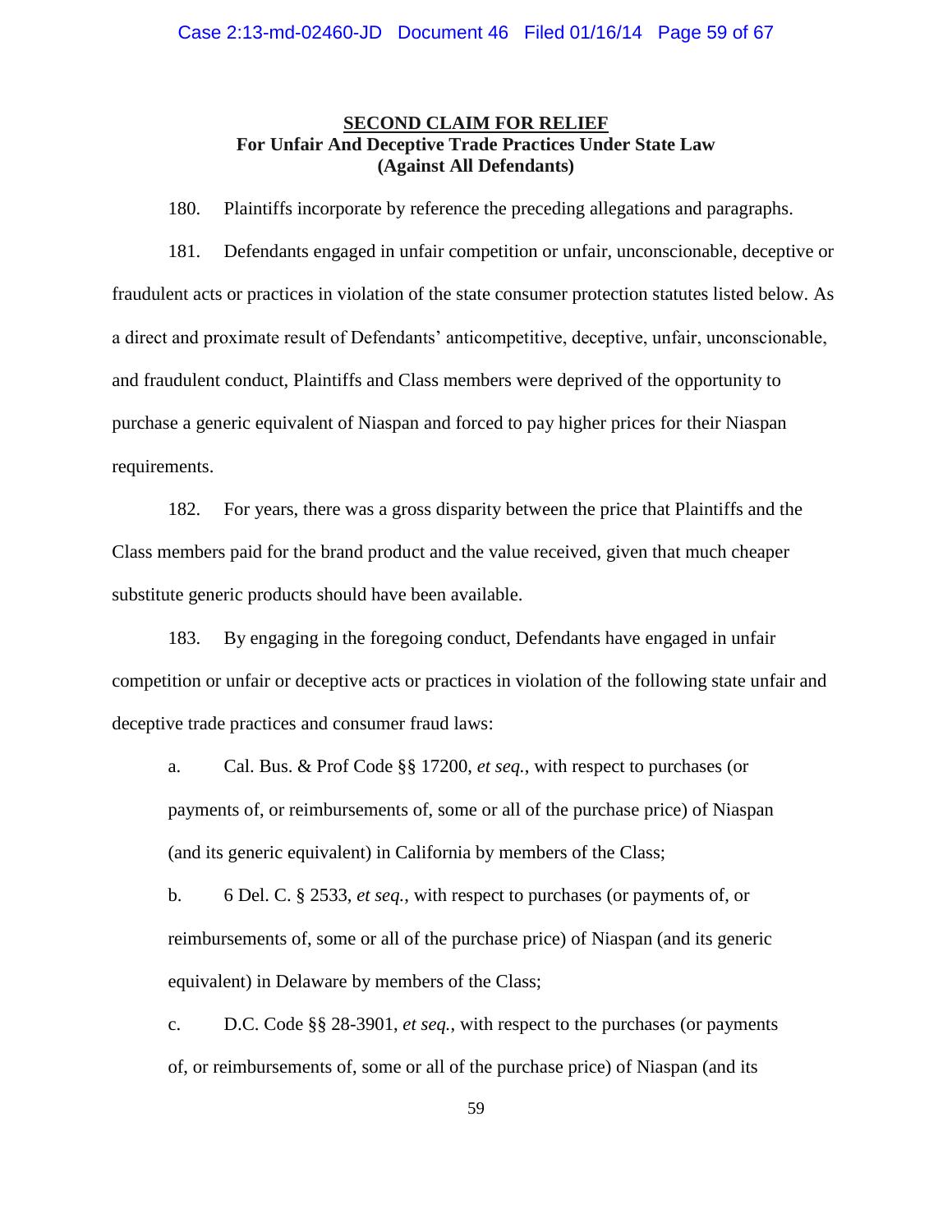#### Case 2:13-md-02460-JD Document 46 Filed 01/16/14 Page 60 of 67

generic equivalent) in the District of Columbia by members of the Class;

d. Fla. Stat. §§ 501.201, *et seq.*, with respect to purchases of Niaspan (and its generic equivalent) in Florida by members of the Class;

e. Mass. Ann. Laws ch. 93A, *et seq.*, with respect to purchases (or payments of, or reimbursements of, some or all of the purchase price) of Niaspan (and its generic equivalent) in Massachusetts by members of the Class;

f. Minn. Stat. §§ 325F.68, *et seq.*, and Minn. Stat. § 8.31, *et seq.*, with respect to purchases (or payments of, or reimbursements of, some or all of the purchase price) of Niaspan (and its generic equivalent) in Minnesota by members of the Class;

g. Missouri Stat. §§ 407.010, *et seq.*, with respect to purchases (or payments of, or reimbursements of, some or all of the purchase price) of Niaspan (and its generic equivalent) in Missouri by members of the Class;

h. Neb. Rev. Stat. §§ 59-1601, *et seq.*, with respect to purchases (or payments of, or reimbursements of, some or all of the purchase price) of Niaspan (and its generic equivalent) in Nebraska by members of the Class;

i. N.H. Rev. Stat. §§ 358-A:1, *et seq.*, with respect to purchases (or payments of, or reimbursements of, some or all of the purchase price) of Niaspan (and its generic equivalent) in New Hampshire by members of the Class;

j. N.M. Stat. §§ 57-12-1, et seq., with respect to purchases (or payments of, or reimbursements of, some or all of the purchase price) of Niaspan (and its generic equivalent) in New Mexico by members of the Class;

k. N.Y. Gen. Bus. Law §§ 349, *et seq.*, with respect to purchases (or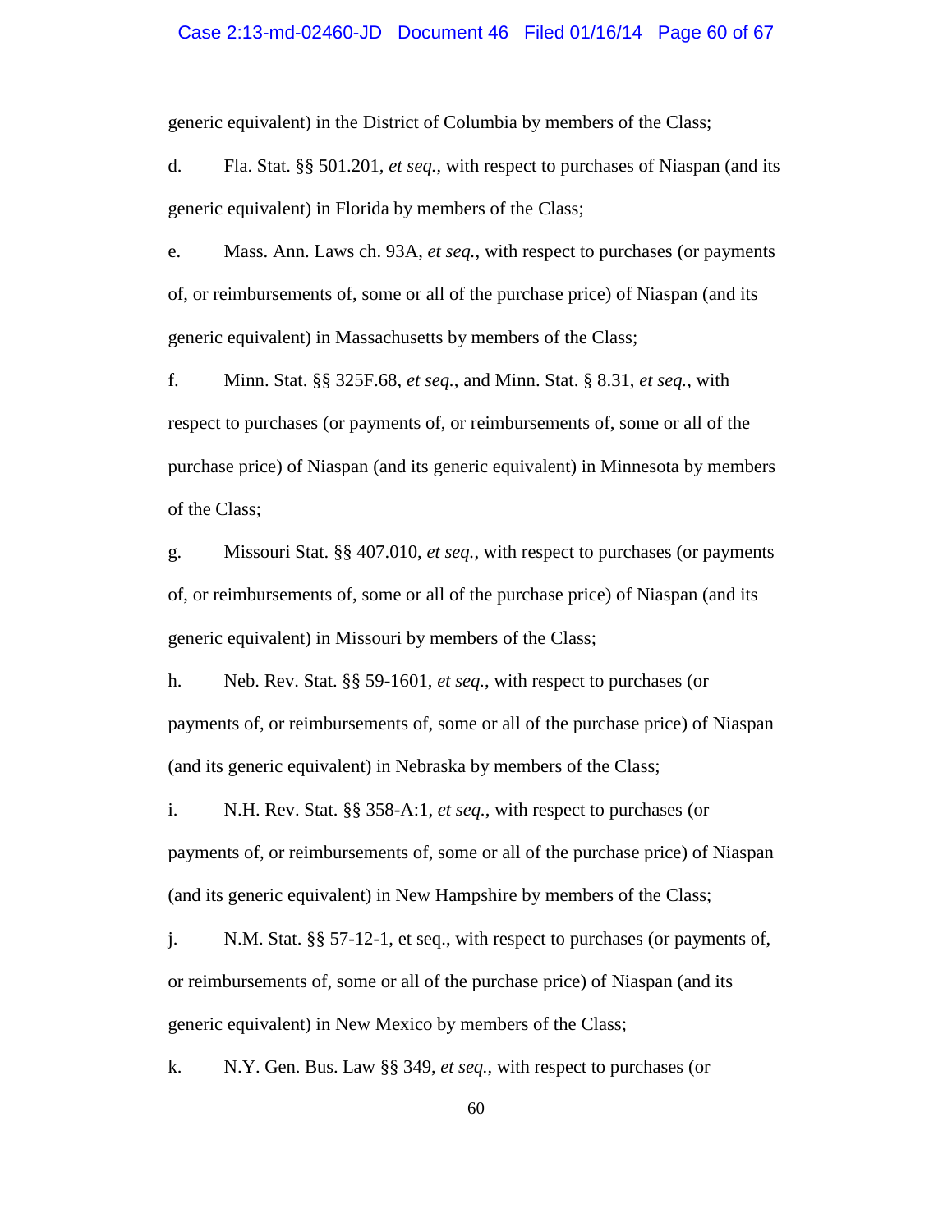#### Case 2:13-md-02460-JD Document 46 Filed 01/16/14 Page 61 of 67

payments of, or reimbursements of, some or all of the purchase price) of Niaspan (and its generic equivalent) in New York by members of the Class;

l. N.C. Gen. Stat. §§ 75-1.2, *et seq.*, with respect to purchases (or payments of, or reimbursements of, some or all of the purchase price) of Niaspan (and its generic equivalent) in North Carolina by members of the Class;

m. 73 Pa. Stat. Ann. §§ 201-1, *et seq.*, with respect to purchases (or payments of, or reimbursements of, some or all of the purchase price) of Niaspan (and its generic equivalent) in Pennsylvania by members of the Class;

n. R.I. Gen. Laws §§ 6-13.1-1, *et seq.*, with respect to purchases (or payments of, or reimbursements of, some or all of the purchase price) of Niaspan (and its generic equivalent) in Rhode Island by members of the Class

o. S.D. Code Laws §§ 37-24-1, *et seq.*, with respect to purchases (or payments of, or reimbursements of, some or all of the purchase price) of Niaspan (and its generic equivalent) in South Dakota by members of the Class;

p. Tenn. Code §§ 47-18-101, *et seq.,* with respect to purchases (or payments of, or reimbursements of, some or all of the purchase price) of Niaspan (and its generic equivalent) of Niaspan (and its generic equivalent) in Tennessee by members of the Class; and

q. Va. Code Ann. §§ 59.1-196, *et seq.*, with respect to purchases (or payments of, or reimbursements of, some or all of the purchase price) of Niaspan (and its generic equivalent) in Virginia by members of the Class.

184. Plaintiffs and members of the Class have been injured in their business and property by reason of Defendants' anticompetitive, unfair or deceptive acts alleged in this Claim.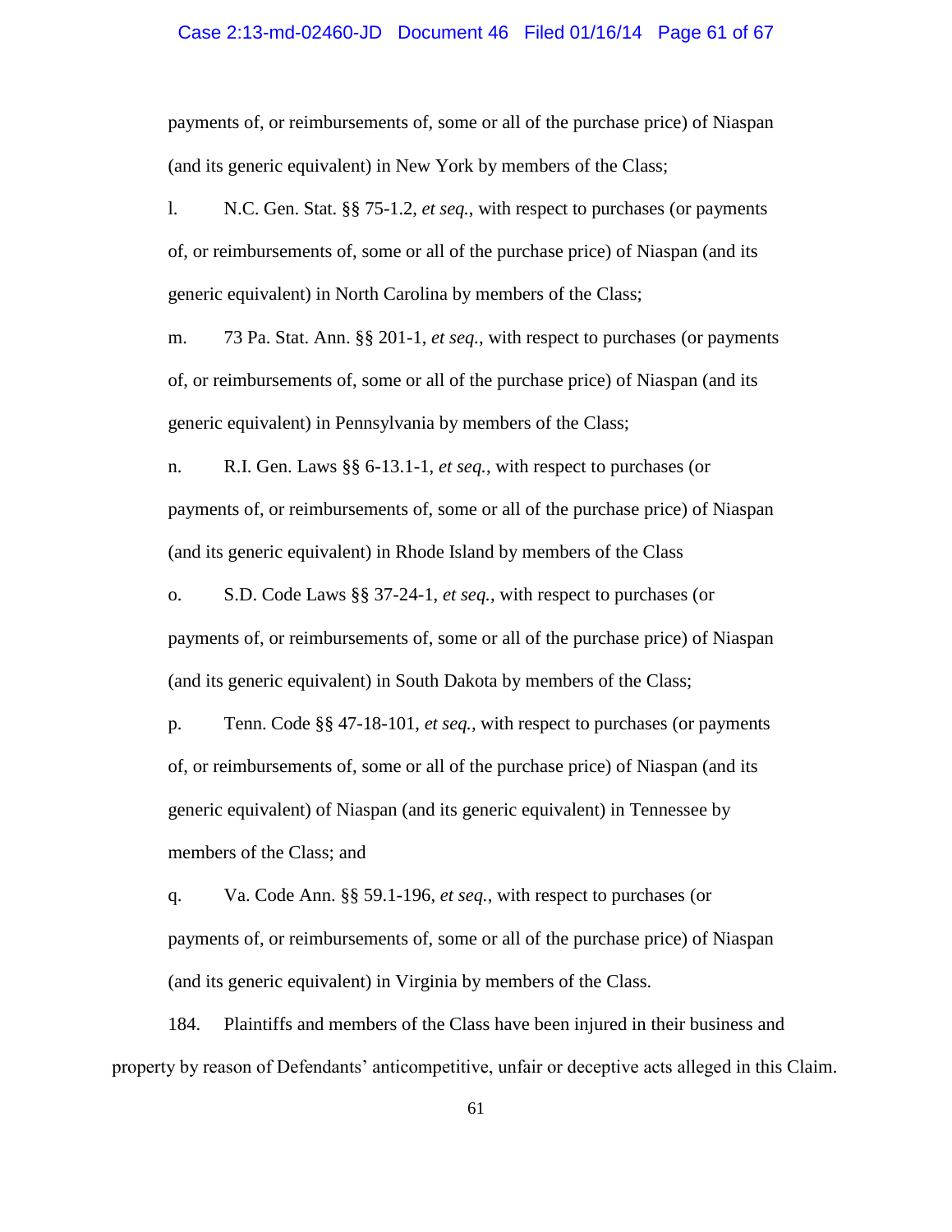#### Case 2:13-md-02460-JD Document 46 Filed 01/16/14 Page 62 of 67

Their injury consists of paying higher prices for Niaspan than they would have paid in the absence of these violations. This injury is of the type the state consumer protection statutes were designed to prevent and directly results from Defendants' unlawful conduct.

185. As successors in interest to Kos, Abbott and AbbVie are liable for all unlawful conduct committed by Kos during the relevant period, and are liable for all damages that resulted from Kos' unlawful conduct. And by joining an ongoing unlawful agreement to restrain trade, Abbott and AbbVie are liable for all conduct -- and damages following from all conduct -- that occurred prior to the date that they joined the ongoing unlawful course of conduct. In addition, Abbott and AbbVie are liable to all damages resulting from their own unlawful conduct.

186. As a successor in interest to Barr, Teva is liable for all unlawful conduct committed by Barr during the relevant period, and is liable for all damages that resulted from Barr's unlawful conduct. And by joining an ongoing unlawful agreement to restrain trade, Teva is liable for all conduct -- and damages following from all conduct -- that occurred prior to the date that Teva joined the ongoing unlawful course of conduct. In addition, Teva is liable to all damages resulting from its own unlawful conduct.

187. Under the applicable state statutes, all required notices have been sent to the relevant state agencies with respect to these claims.

188. Plaintiffs and the Class seek damages and multiple damages as permitted by law for their injuries by Defendants' violations.

189. To the extent permitted by applicable law, the Defendants are jointly and severally liable for all damages suffered by the Plaintiffs and the members of the Class.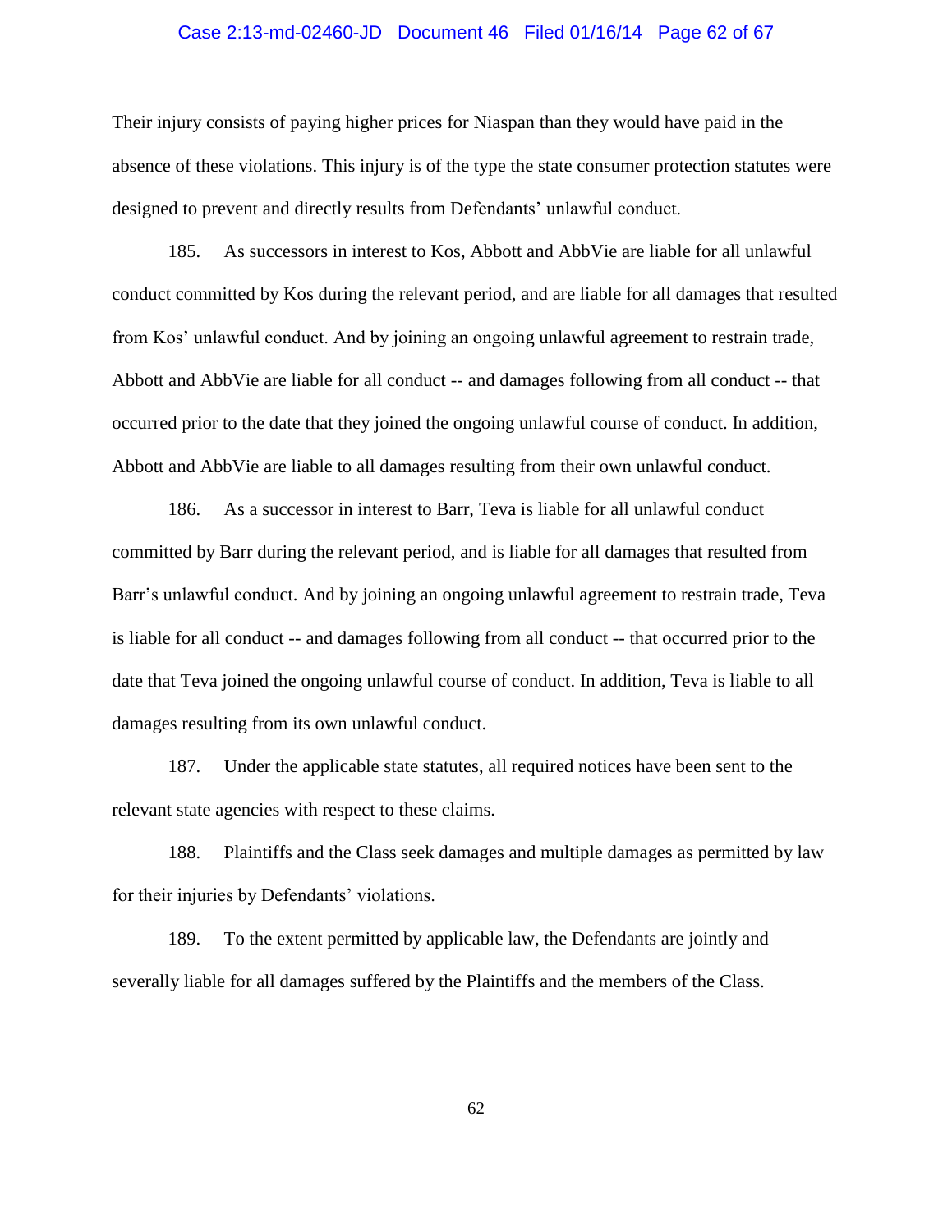# **THIRD CLAIM FOR RELIEF Unjust Enrichment (Against All Defendants)**

190. Plaintiffs incorporate by reference the preceding allegations and paragraphs.

191. To the extent required, this Third Claim is pled in the alternative from all other Claims in this Consolidated Complaint. Plaintiffs bring this claim under the laws of Alabama, Alaska, Arizona, Arkansas, California, Colorado, Connecticut, Delaware, Florida, Georgia, Hawaii, Idaho, Illinois, Iowa, Kansas, Kentucky, Louisiana, Maine, Maryland, Massachusetts, Michigan, Minnesota, Mississippi, Missouri, Montana, Nebraska, Nevada, New Hampshire, New Jersey, New Mexico, New York, North Carolina, North Dakota, Oklahoma, Oregon, Pennsylvania, Rhode Island, South Carolina, South Dakota, Tennessee, Texas, Utah, Vermont, Virginia, Washington, West Virginia, Wisconsin, Wyoming, and the District of Columbia and other United States territories.

192. Defendants have benefited from the overcharges on their sales of Niaspan resulting from the unlawful and inequitable acts alleged in this Consolidated Complaint.

193. Defendants' financial benefits resulting from their unlawful and inequitable conduct are traceable to overpayments for Niaspan by Plaintiffs and members of the Class.

194. Plaintiffs and the Class have conferred upon Defendants an economic benefit, in the nature of profits resulting from unlawful overcharges, to the economic detriment of Plaintiffs and the Class.

195. It would be futile for Plaintiffs and the Class to seek a remedy from any party with whom they had privity of contract. Defendants have paid no consideration to anyone for any benefits received indirectly from Plaintiffs and the Class.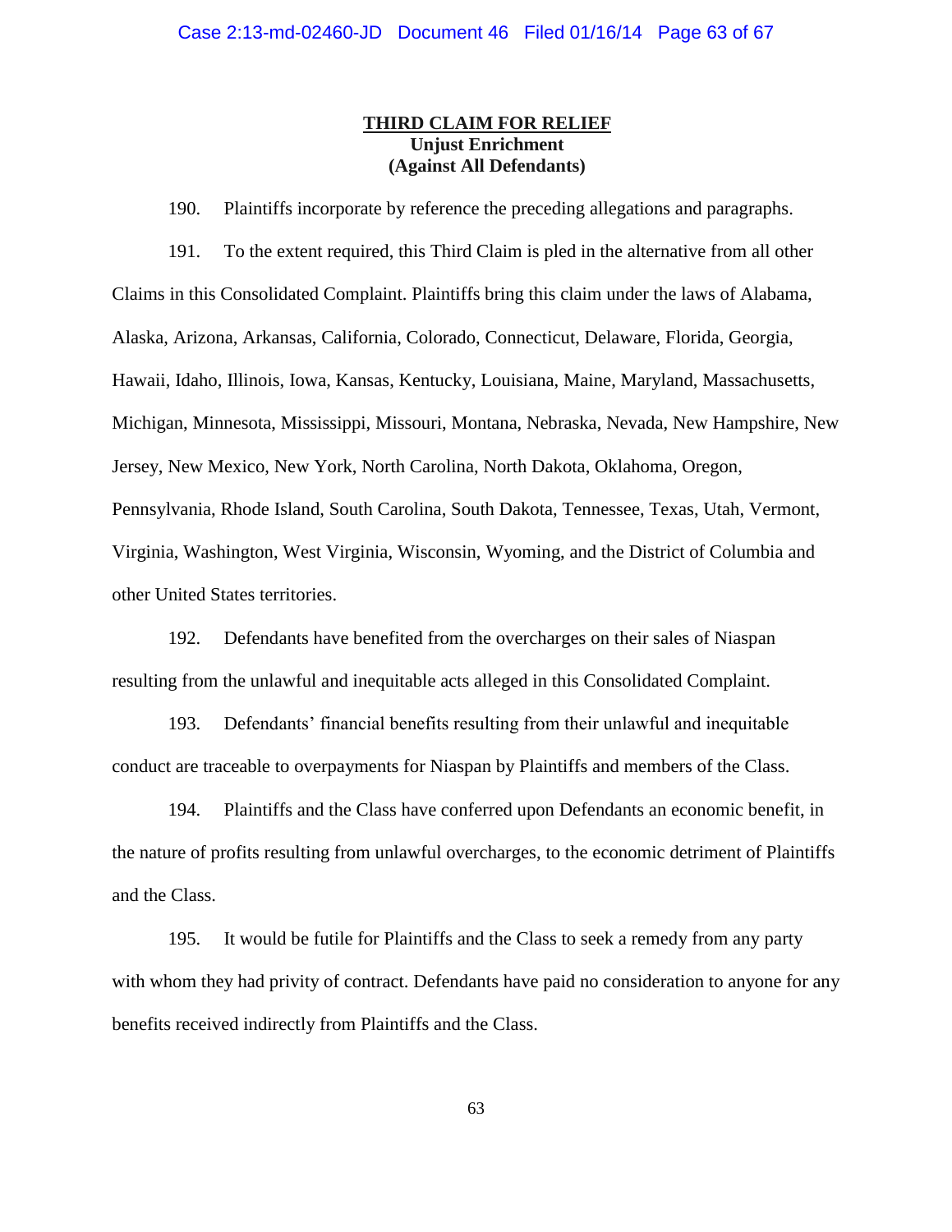#### Case 2:13-md-02460-JD Document 46 Filed 01/16/14 Page 64 of 67

196. It would be futile for Plaintiffs and the Class to seek to exhaust any remedy against the immediate intermediary in the chain of distribution from which they indirectly purchased Niaspan, as they are not liable and would not compensate Plaintiffs for unlawful conduct caused by Defendants.

197. The economic benefit derived by Defendants through charging supracompetitive and artificially inflated prices for Niaspan is a direct and proximate result of Defendants' unlawful practices.

198. The financial benefits derived by Defendants rightfully belong to Plaintiffs and the Class, as Plaintiffs and the Class paid anticompetitive prices during the Class Period, inuring to the benefit of Defendants.

199. It would be inequitable under unjust enrichment principles for the Defendants to be permitted to retain any of the overcharges for Niaspan derived from Defendants' unfair and unconscionable methods, acts, and trade practices alleged in this Consolidated Complaint.

200. Defendants are aware of and appreciate the benefits bestowed upon them by Plaintiffs and the Class.

201. Defendants should be compelled to disgorge in a common fund for the benefit of Plaintiffs and the Class all unlawful or inequitable proceeds received by them.

202. A constructive trust should be imposed upon all unlawful or inequitable sums received by Defendants traceable to Plaintiffs and the Class.

203. Plaintiffs and the Class have no adequate remedy at law.

204. As successors in interest to Kos, Abbott and AbbVie are liable for all unlawful conduct committed by Kos during the relevant period, and are liable for all damages that resulted from Kos' unlawful conduct. And by joining an ongoing unlawful agreement to restrain trade,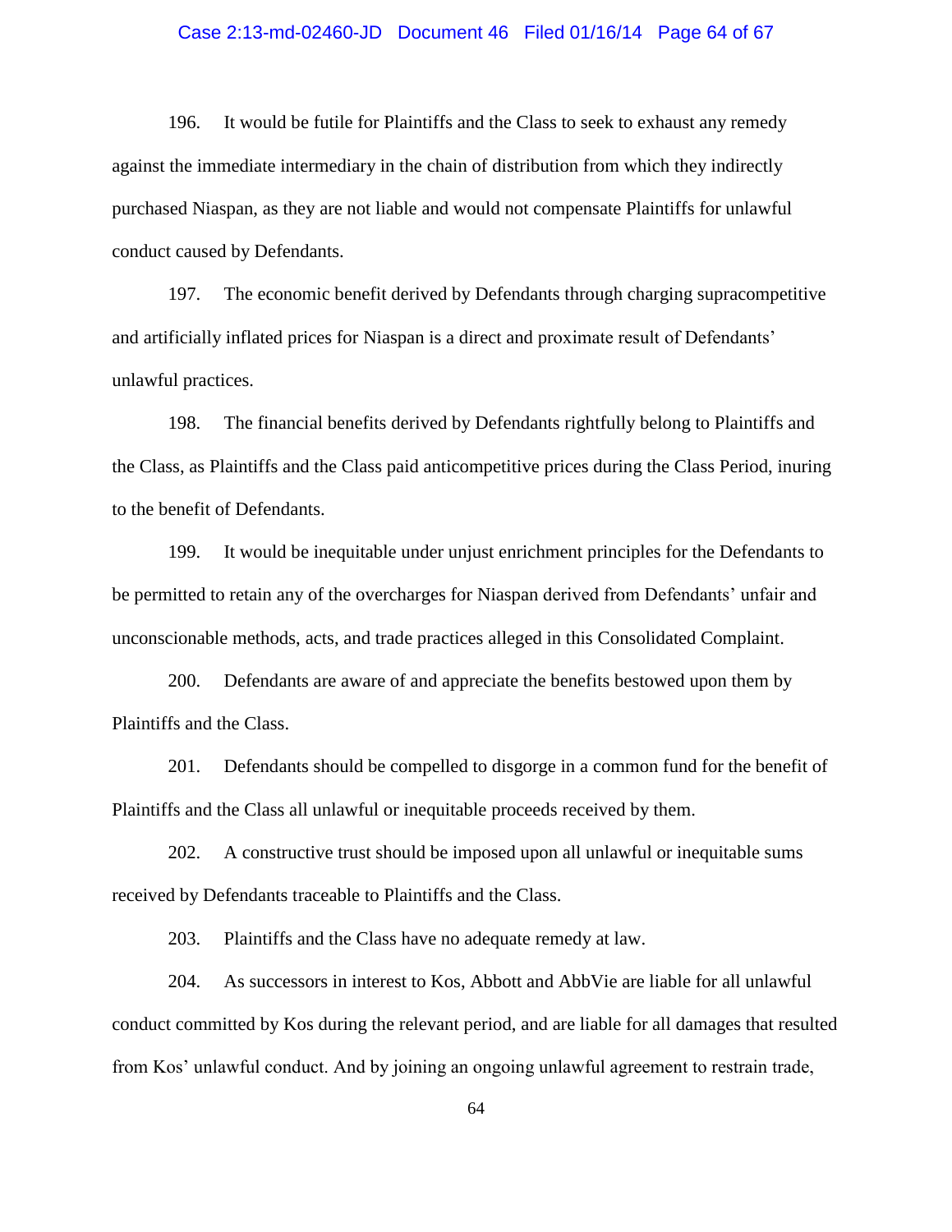#### Case 2:13-md-02460-JD Document 46 Filed 01/16/14 Page 65 of 67

Abbott and AbbVie are liable for all conduct -- and damages following from all conduct -- that occurred prior to the date that they joined the ongoing unlawful course of conduct. In addition, Abbott and AbbVie are liable to all damages resulting from their own unlawful conduct.

205. As a successor in interest to Barr, Teva is liable for all unlawful conduct committed by Barr during the relevant period, and is liable for all damages that resulted from Barr's unlawful conduct. And by joining an ongoing unlawful agreement to restrain trade, Teva is liable for all conduct -- and damages following from all conduct -- that occurred prior to the date that Teva joined the ongoing unlawful course of conduct. In addition, Teva is liable to all damages resulting from its own unlawful conduct.

## **XIV. DEMAND FOR JUDGMENT**

WHEREFORE, Plaintiffs, on behalf of themselves and the Class, demand judgment for the following relief:

A. Determine that this action may be maintained as a class action pursuant to Fed. R. Civ. P. 23(a), and (b)(3), direct that reasonable notice of this action, as provided by Fed. R. Civ. P. 23(c)(2), be given to the Class, and declare that the Plaintiffs are proper representatives of the Class;

B. Declare that the conduct alleged herein is in violation of the statutes as set forth above, and of the common law of unjust enrichment as set forth above;

C. Enter joint and several judgments against Defendants in favor of Plaintiffs and the Class;

D. Grant Plaintiffs and the Class equitable relief in the nature of disgorgement, restitution, and the creation of a constructive trust to remedy Defendants' unjust enrichment;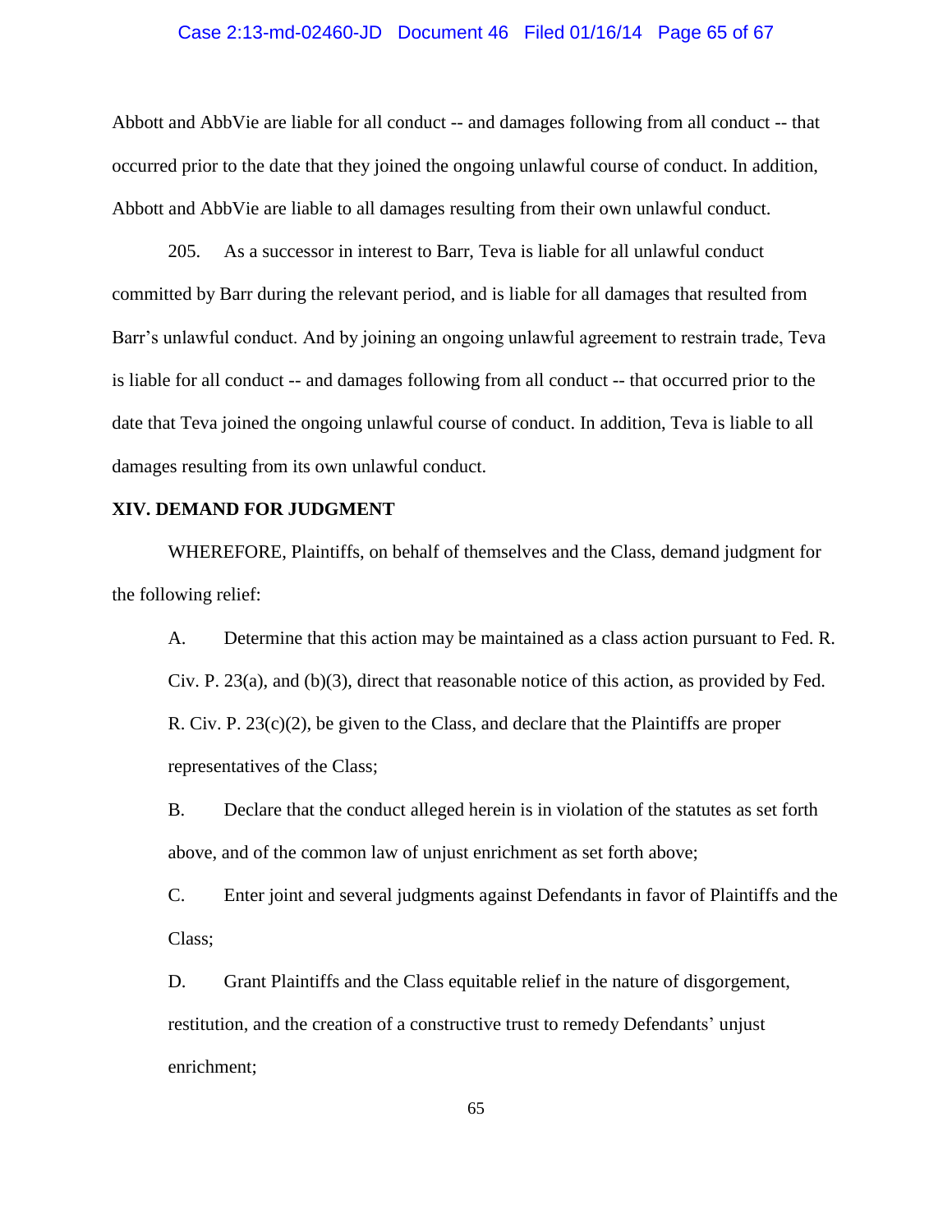## Case 2:13-md-02460-JD Document 46 Filed 01/16/14 Page 66 of 67

E. Award the Class damages and, where applicable, treble, multiple, punitive, and/or other damages, in an amount to be determined at trial, including interest;

F. Award Plaintiffs and the Class their costs of suit, including reasonable attorneys' fees as provided by law; and

G. Grant such other further relief as is necessary to correct for the anticompetitive market effects caused by the unlawful conduct of Defendants, and as the Court deems just.